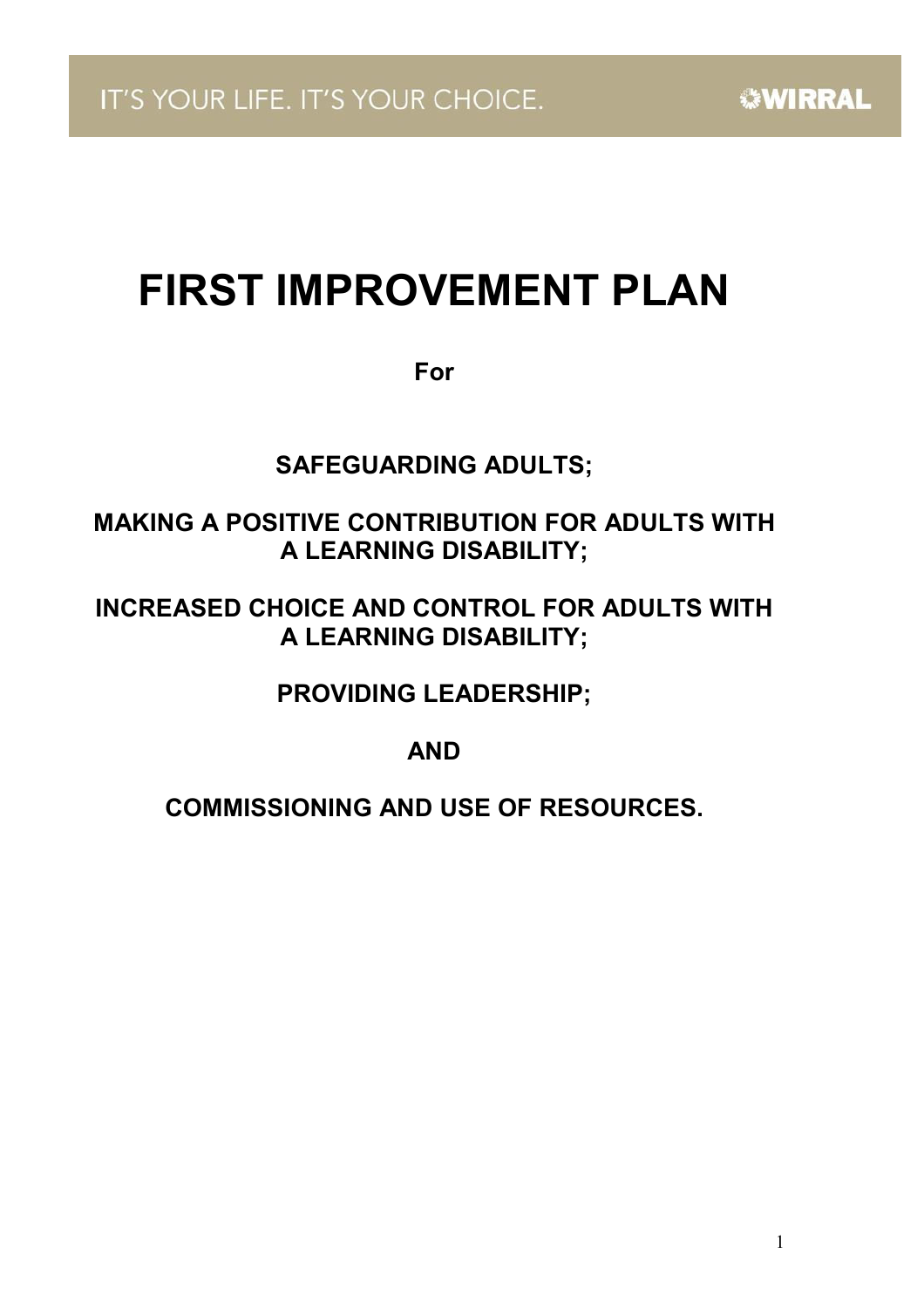### FOREWORD

This is the first Improvement Plan for Safeguarding Services to Adults with a Learning Disability

The Plan recognises the improvements to be made and the Council is determined to improve services in all 21 improvement areas.

As the Care Quality Commission report is "Embargoed" until it is presented to Cabinet on 2<sup>nd</sup> September, the action plan has been developed in that context.

It has been agreed that a second revised Improvement Plan - along with a report outlining progress to date will be submitted to CQC by Tuesday, 19<sup>th</sup> October. This will enable further scrutiny of improvement areas and full involvement of partners, including the Partnership Boards for Safeguarding and Learning Disability.

The Improvement Plan will be managed by the Director of Adult Social services, with the close and direct involvement of the Cabinet Member for Social Care and **Inclusion** 

Governance arrangements are set out within this first Improvement Plan.

Web

JOHN WEBB COUNCILLOR BOB MOON

Director of Adult Social Services Cabinet Member for Social Care & Inclusion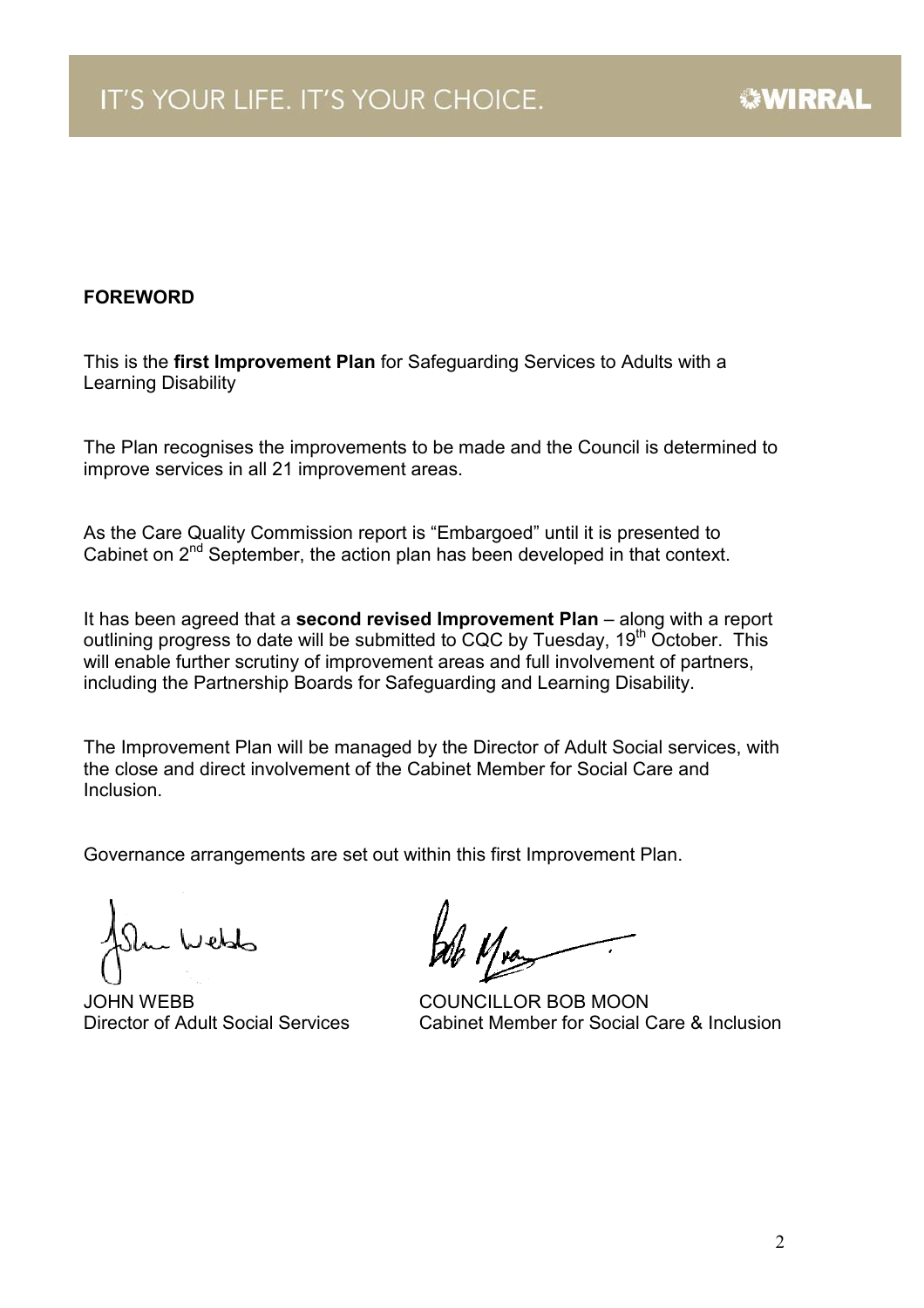# First Improvement Plan for Safeguarding Services to Adults with a Learning Disability

# Governance

Progress against this Improvement Plan will be monitored on a number of levels. Those involved in the monitoring will include those who use our services, their carers and families, elected Members, Council Officers and Adult Social Services staff.

Cabinet will receive progress reports every two months.

The Safeguarding Review Group will also provide a monitoring role and enable a closer level of scrutiny regarding the specific issues relating to safeguarding.

Progress will also be reported to, and monitored by both the Safeguarding and Learning Disability Partnership Boards.

The Improvement Plan itself will be driven forward by a group led by the Director of Adult Social Services and including the Cabinet Member for Social Care and Inclusion.

These arrangements will supplement the usual management arrangements and will ensure that progress is tightly monitored and that improvement is made in all areas identified.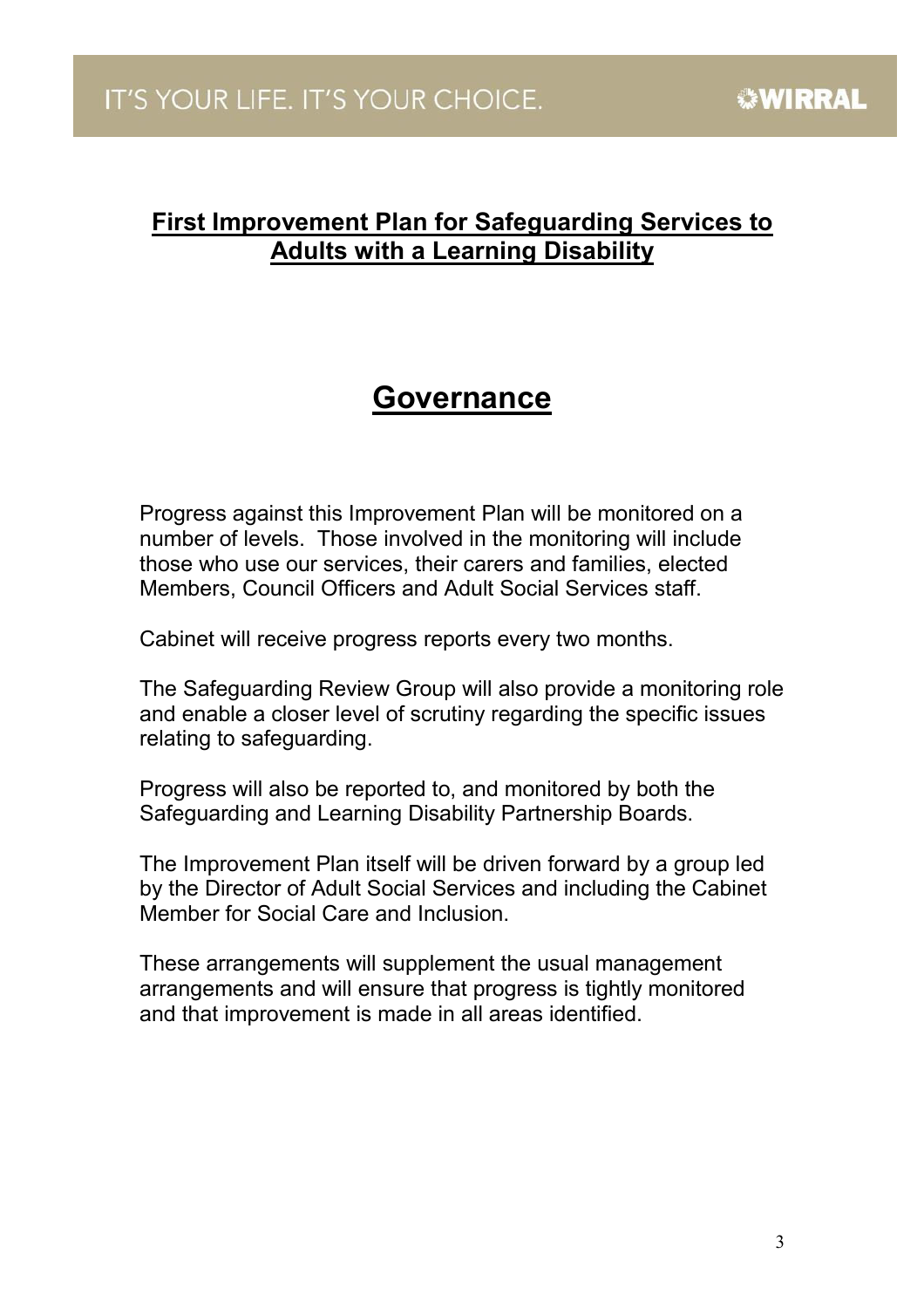# IMPROVEMENT PLANNING

# SUMMARY OF ACTIONS

# Safeguarding Adults

#### Improvement Area 1 – Ensure that arrangements and policies for preventing abuse are comprehensive and co-ordinated.

- 1. A multi-agency mission statement for Safeguarding will be completed.
- 2. Multi-agency Safeguarding policies and procedures will be finalised.
- 3. The Safeguarding Adults Partnership Board will be chaired by an Independent Person
- 4. Lessons learned' from national serious case reviews and best practice will be regularly considered by the Safeguarding Adults Partnership **Board**
- 5. The 'Dignity in Care' initiatives will be more widely promoted.
- 6. Hate crime incidents for people with disability and people from Black and Minority Ethnic (BME) communities will be more clearly reviewed.
- 7. Public information about safeguarding which particularly targets, carers, self funders, people from Black Minority Ethnic (BME) communities and people who misuse alcohol or drugs will be made more accessible.
- 8. Relevant partners will be given access to the Department of Adult Social Services electronic case management system under information –sharing protocols.
- 9. Strengthened arrangements for consent to treatment will be implemented to ensure effective support for people with complex needs on admission to, and discharge from hospital..
- 10. The initial Equality Impact Assessment of the Safeguarding Adults Improvement Project undertaken in 09/10 will be reviewed.
- 11. Joint working arrangements on the prevention agenda across the Local Strategic Partnership (LSP) will be further developed.

#### Improvement Area 2 – Embed a shared approach to recognising and responding to allegations of abuse.

- 1. Public information about safeguarding issues will be provided in a range of community venues
- 2. Joint working arrangements across Children's and Adults Boards will be established.
- 3. The Central Advice and Duty Team service level agreement with Department of Adult Social Services will be reviewed.
- 4. A comprehensive analysis of areas of risks and incidents of abuse will be undertaken.
- 5. A multi-agency Safeguarding Training Plan will be developed and implemented.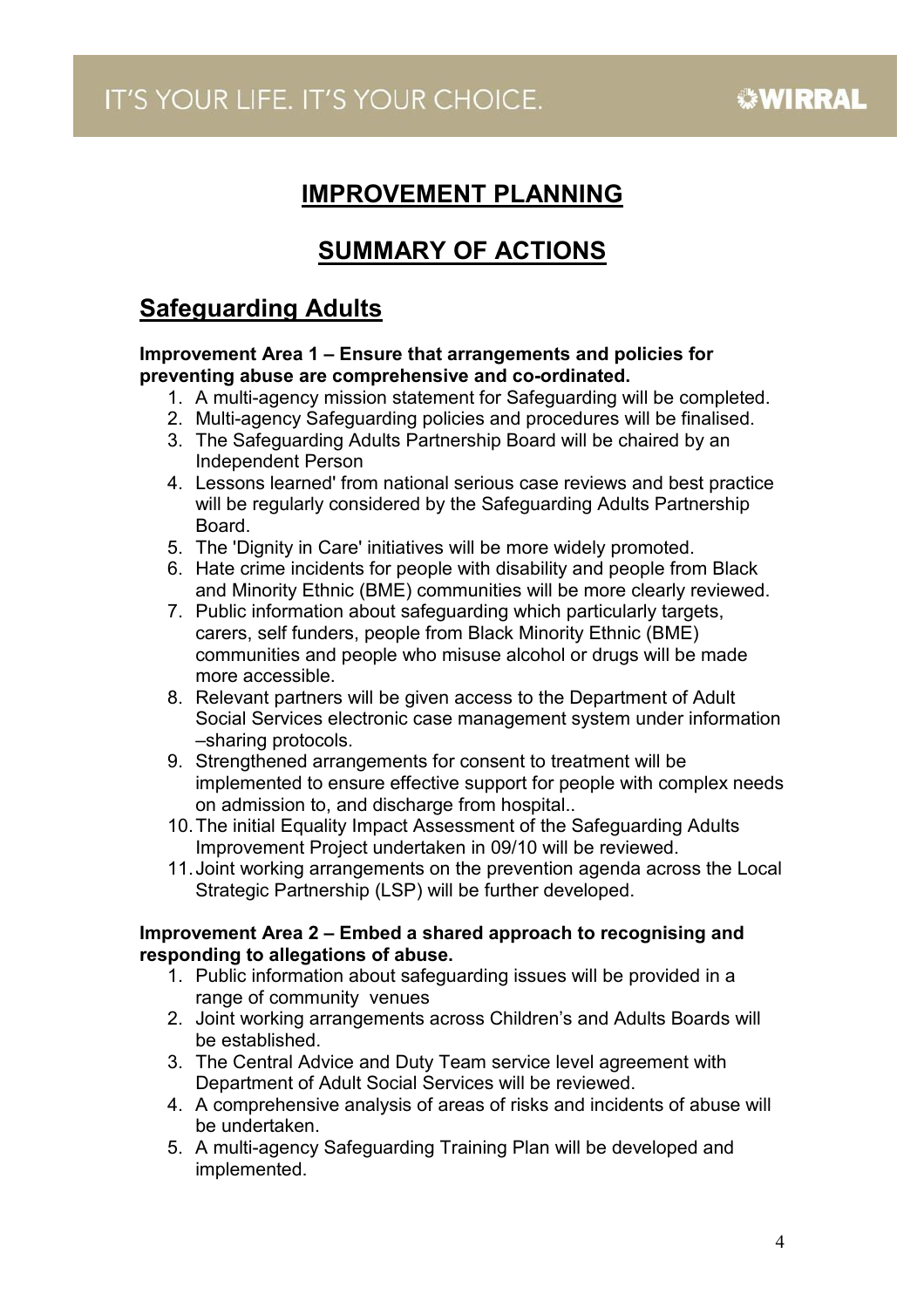#### Improvement Area 3 – Ensure that staff involved in safeguarding adults and supporting people with high or complex needs have the appropriate knowledge and competences.

- 1. Develop multi-agency training plan
- 2. A staff competency framework will be developed.
- 3. The DASS supervision procedure will be revised to reflect a stronger focus on safeguarding, risk management and practice standards.
- 4. Appropriate training to safeguard people with high or complex needs will be implemented.
- 5. Poor workforce practices will be addressed and appropriate action taken.
- 6. The revised safeguarding procedures will be appropriately implemented in DASS

#### Improvement Area 4 – Ensure that safeguarding activity at all levels is focused on the experience of people who require safeguarding and on the outcomes achieved.

- 1. The experiences of people who have reported safeguarding issues in local communities will be routinely reported into the Community Safety Partnership and Safeguarding Adults Partnership Board.
- 2. Individuals subject to safeguarding will be engaged in all stages of the safeguarding process
- 3. The Mental Capacity Action Plan will be implemented.

#### Improvement Area 5 – Ensure that safeguarding is supported by robust quality assurance arrangements across the partnership.

- 1. A Safeguarding quality assurance framework will be developed.
- 2. A regular process for sampling safeguarding cases will be developed.
- 3. Performance reports which track trends will be made available to the Safeguarding Adults Partnership Board on a regular basis.

#### Improvement Area 6 – Improve scrutiny of provider activity and risks across the sector.

- 1. The contract monitoring of health and social care providers will be improved.
- 2. New contracts for personal support provided by the independent sector outlining safeguarding expectations will be developed.
- 3. A quality assurance partnership with representative groups will be developed to quality assure providers.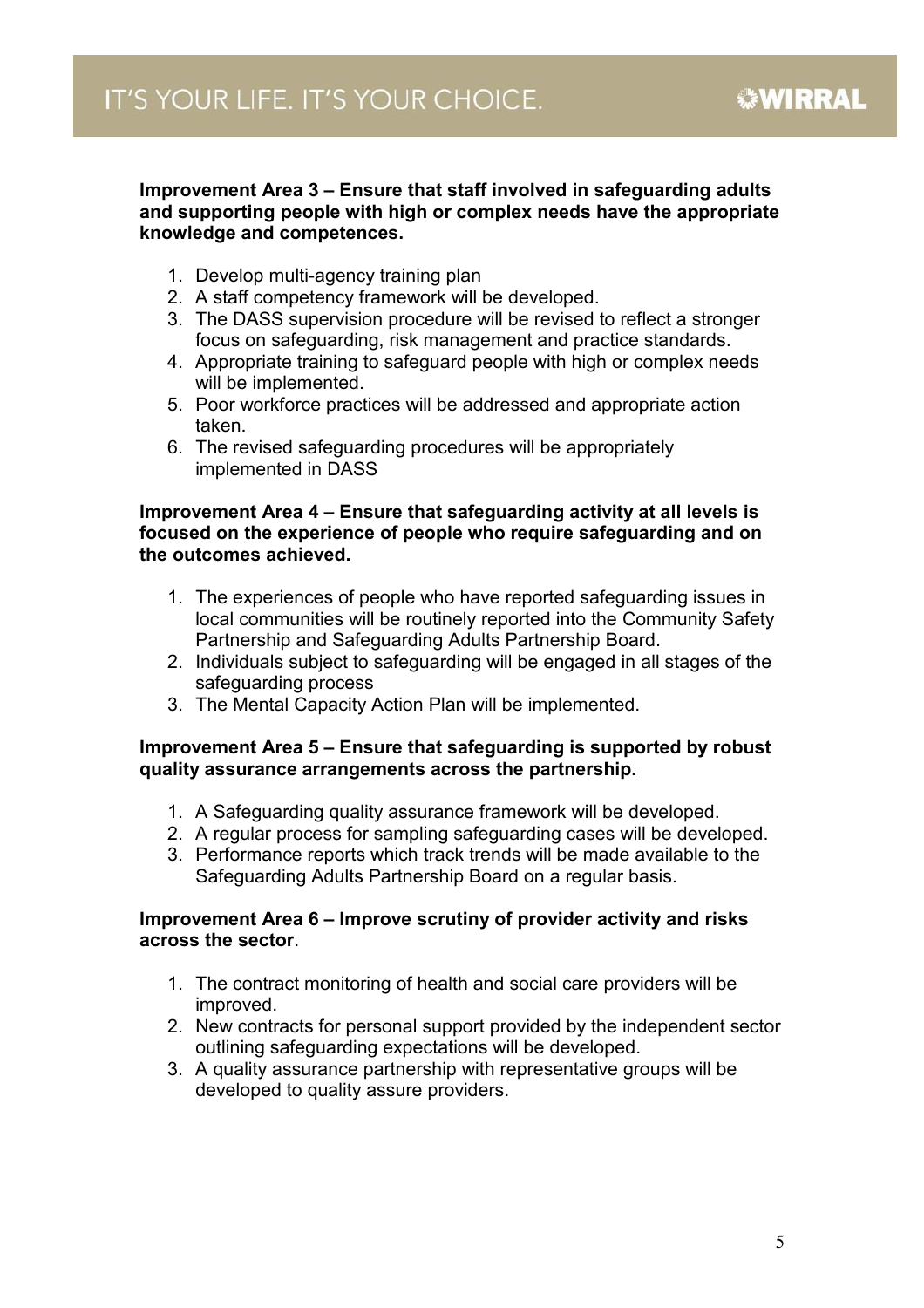# Making a positive contribution for adults with a learning disability.

#### Improvement Area 7 – Improve its focus on people who have limited opportunities to engage in and contribute to their local communities.

- 1. The Council's Comprehensive Engagement Strategy will be reviewed to ensure that the needs of people with limited opportunities for engagement are reflected in it.
- 2. Issues raised in the Equality Impact Assessment of the Learning Disability Commissioning Framework will be addressed.
- 3. The Volunteer Strategy will be implemented.
- 4. Payments made to people who attend Day Services will be reviewed to ensure an equitable approach.
- 5. The key priorities of the revised Commissioning Strategy will reflect access to local housing, employment, leisure opportunities and social networks in local communities

#### Improvement Area 8 – Ensure wider representation, involvement and support for people using services and their carers in planning and managing change.

- 1. The Learning Disability Partnership Board and its sub groups will continue to implement actions from the Learning Disability Commissioning Framework.
- 2. People with learning disabilities and their carers will be supported to fully engage in shaping Council services

## Increased choice and control for adults with a learning disability.

### Improvement Area 9 – Ensure that people with learning disabilities and their carers have access to appropriate advice, information and support.

- 1. A Wirral wide Information, Advice and Advocacy Strategy which explicitly includes learning disability services will be produced.
- 2. A sample of people who have been signposted to other services by the Central Advice and Duty Team will be audited.

#### Improvement Area 10 – Ensure people's needs are holistically assessed and supported by effective partnership working

1. A model for equitable access and delivery of health, housing, education and social care support will be developed and implemented.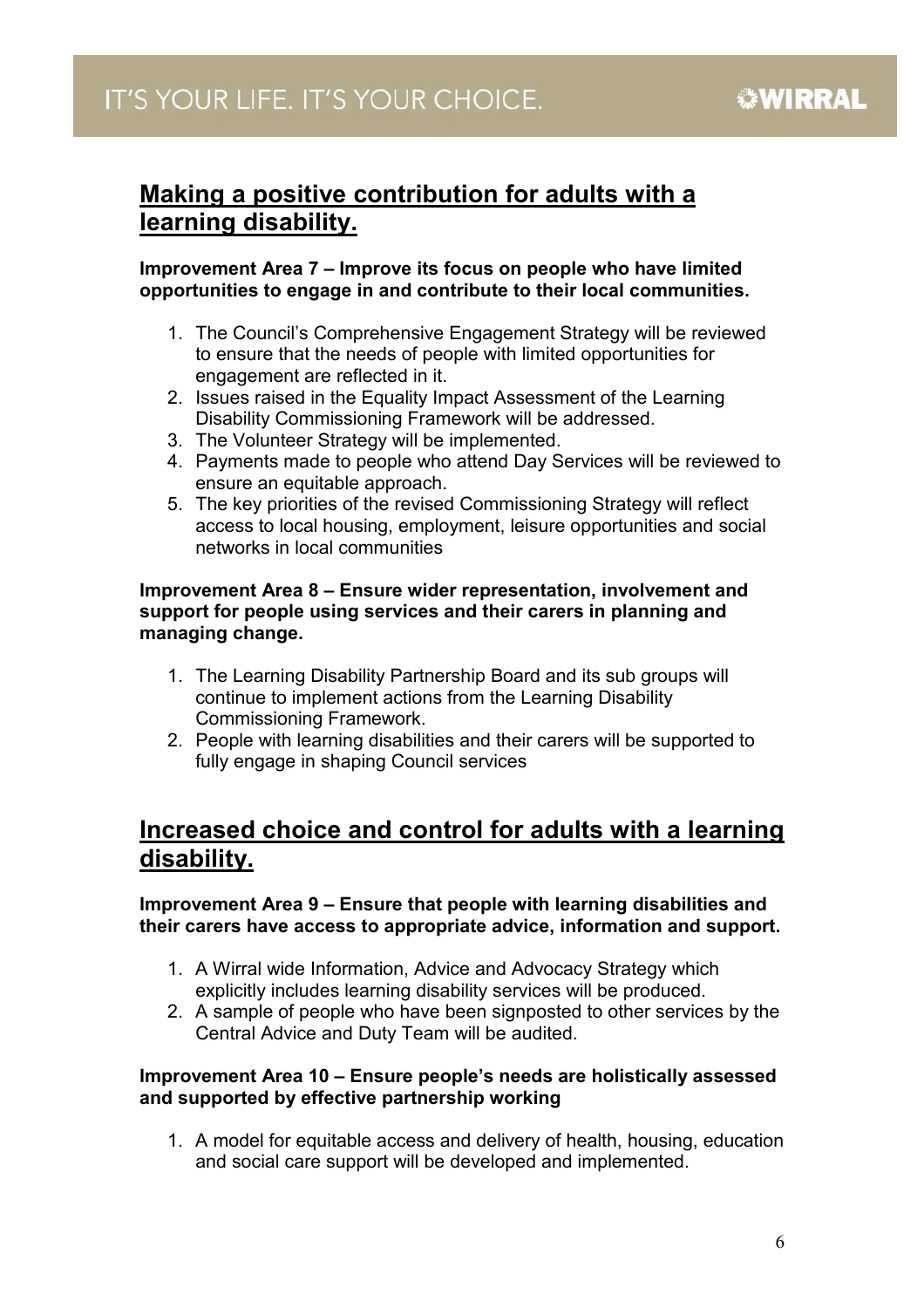- 2. The revised joint Commissioning Strategy will reflect the totality of needs and how they will be met across the partnership.
- 3. The training plan for personalisation will be further developed.
- 4. Revised policy, procedure and practice guidance underpinning the Personalisation reforms will be implemented.

#### Improvement Area 11 – Transform support planning to provide a clear focus on the future, on risks to individuals, on the promotion of their independence and outcomes.

- 1. Implement policy, procedure and practice guidance and ensure staff attend mandatory training
- 2. The Phase 2 pilot of the Personal Budgets Project will be completed and Phase 3 will be initiated to roll the process out across the Department.
- 3. Providers will be engaged in new contract arrangements and involved in the development and delivery of Support Planning.
- 4. See also Improvement area 3, Actions 1, 3 & 6.

#### Improvement Area 12 – Address gaps in awareness of the needs of and support to carers.

- 1. Carer's legislation and a revised local carer's strategy will continue to be implemented.
- 2. Policy and procedures for carers will be implemented
- 3. See also improvement area 3, Actions 1 & 3

### Improvement Area 13 – Ensure that reviews are appropriately timed and focused.

- 1. A schedule of reviews will be developed and implemented to ensure they are delivered in a timely manner to all people with learning disabilities who receive support from the Council.
- 2. Also, see Improvement area 3, Actions 3, 4 & 5.

#### Improvement Area 14 – Strengthen arrangements for management and learning from complaints and compliments.

- 1. A system for learning from complaints and compliments including root cause analysis will be developed and implemented.
- 2. A system for following up outcomes for people including informing them of improvements made as a result of the complaint will be further developed and implemented.
- 3. Learning from complaints will be embedded in working practices.
- 4. The use of advocates and mediation will be further established in the complaints and quality assurance process.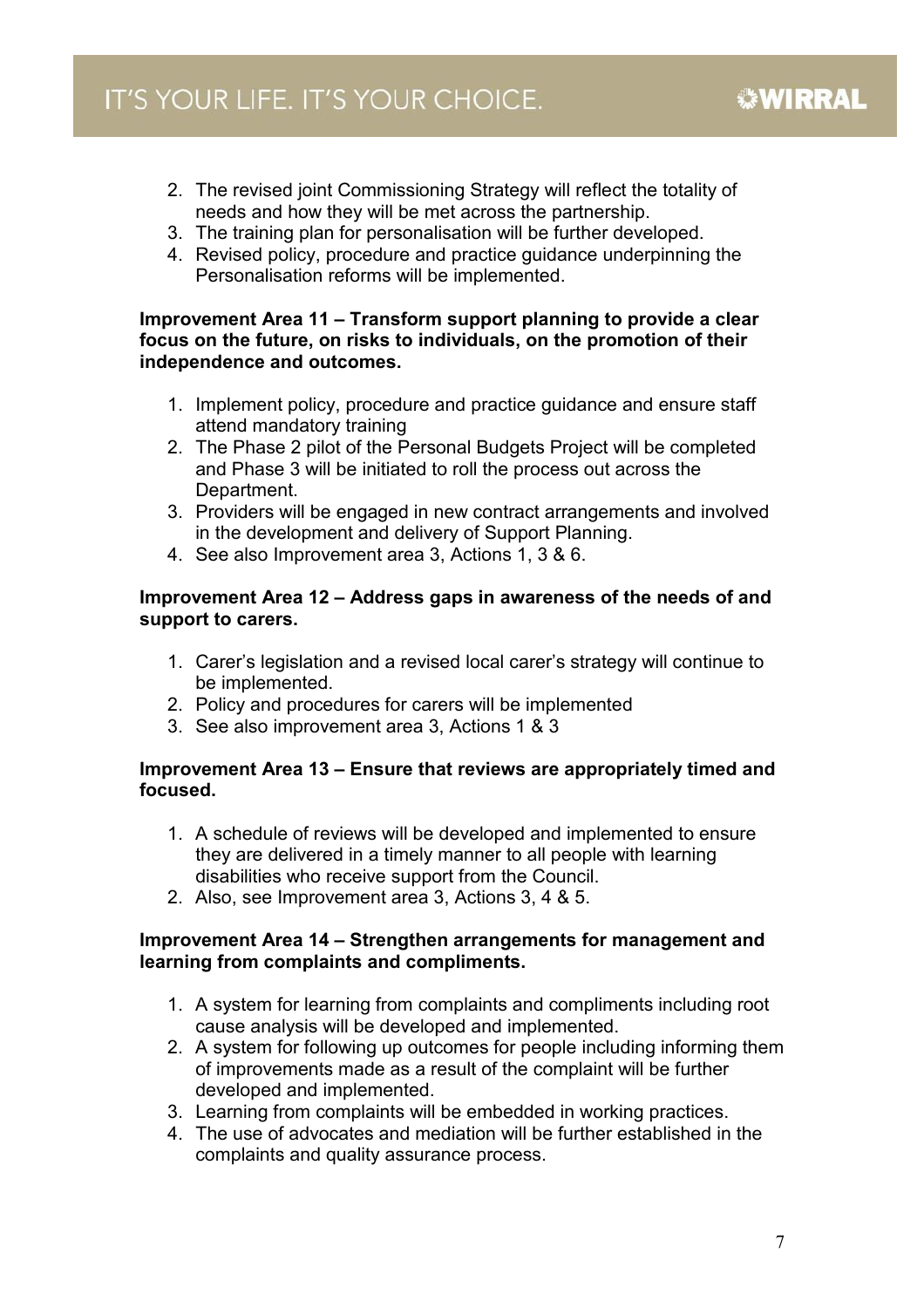# Providing leadership.

#### Improvement Area 15 – Ensure the Safeguarding Adults Board and Learning Disability Partnership Board drive improved outcomes for local people.

- 1. The Learning Disabilities Partnership Board and its subgroups will continue to implement actions from the Learning Disability Commissioning Framework.
- 2. Clear performance-monitoring report processes for both Safeguarding Adults Partnership and Learning Disability Partnership Boards will be developed and implemented.
- 3. See also Improvement Area 8, Actions 1 & 2.

#### Improvement Area 16 – Promote stronger communication with and involvement of local people and service providers in shaping the vision and development of local services.

- 1. People with learning disabilities will be supported to engage in the Council's 'Wirral's Future. Be a Part of it' consultation.
- 2. People with disabilities will be involved with the Localisation **Commission**
- 3. The Department of Adult Social Services communication strategy group will refresh and re-align communication plans for transforming adult social care, safeguarding adults and the transformation of adult with learning disability services.

#### Improvement Area 17 – Develop robust joint planning to address local needs secured by effective deployment of resources and management of risk.

- 1. The Managing the Market Project (commenced August 2009) will be completed.
- 2. Voluntary agency contracts will be reviewed.
- 3. An analysis will be undertaken to determine levels of activity between teams and partners agencies (including the number of staff for safeguarding adults and learning disability services).
- 4. The Terms of Reference of the Joint Commissioning Group for people with learning disabilities will be revised.
- 5. Elected members will be involved in the safeguarding adults and learning disability agendas
- 6. The role of the Safeguarding Adults Sub Groups will be further developed.
- 7. An agreed Resource Allocation System will be implemented.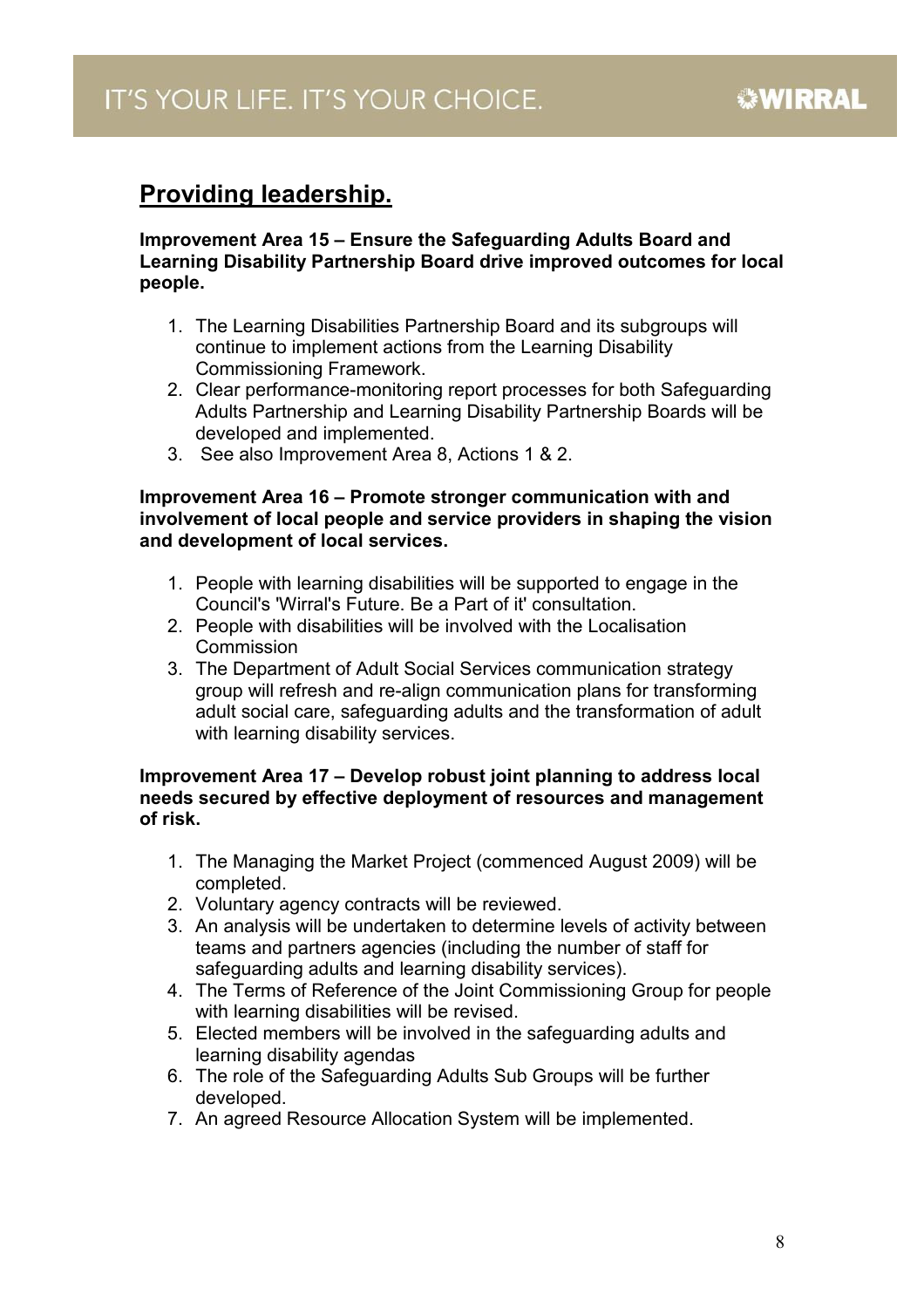#### Improvement Area 18 – Expand its approach to prevention to deliver improved outcomes for people with learning disabilities and their carers.

- 1. The Early Intervention Strategy will be implemented.
- 2. Specific support for people with learning disabilities and carers will be identified through the early Intervention workstreams.
- 3. The offer of Assistive Technology to people with a learning disability and/or their carers will be made clearer.

#### Improvement Area 19 – Ensure the workforce across the sector has relevant knowledge, skills and experience to do their job well.

- 1. The Competency Framework will be developed with learning plans
- 2. Performance management and supervision policy will be integrated
- 3. HR Policies and their application will be reviewed (review will include trends and issues).
- 4. Managers will be trained in performance management for HR policy application

## Commissioning and Use of Resources

Improvement Area 20 – Robustly challenge and enable the local market to address gaps, raise standards and meet new personalisation requirements.

- 1. Advocacy and brokerage support processes involving the voluntary and community sector will be developed.
- 2. The Emergency Duty Team arrangements will be reviewed.
- 3. See also improvement area 17, Actions 1 + 2

#### Improvement Area 21 – Ensure joined-up and efficient use of resources across the council, health and housing services.

- 1. The 'Total Commissioning' model will be agreed and implemented across the public sector in Wirral.
- 2. The Department of Adult Social Services Business Plan 2011-14 will be refreshed.
- 3. The Corporate Plan 2011-14 will be refreshed.
- 4. The Council will direct the use of in-house provider services. Cost efficiency will be driven within the Department and through the current 'Wirral's Future. Be a Part of it' consultation.
- 5. The medium-term financial plan will be strengthened as a result of the current administration budget and resource allocation, and following feedback from the 'Wirral's Future. Be a Part of it' consultation.
- 6. Robust contingency plans to manage decommissioning across the sector will be developed.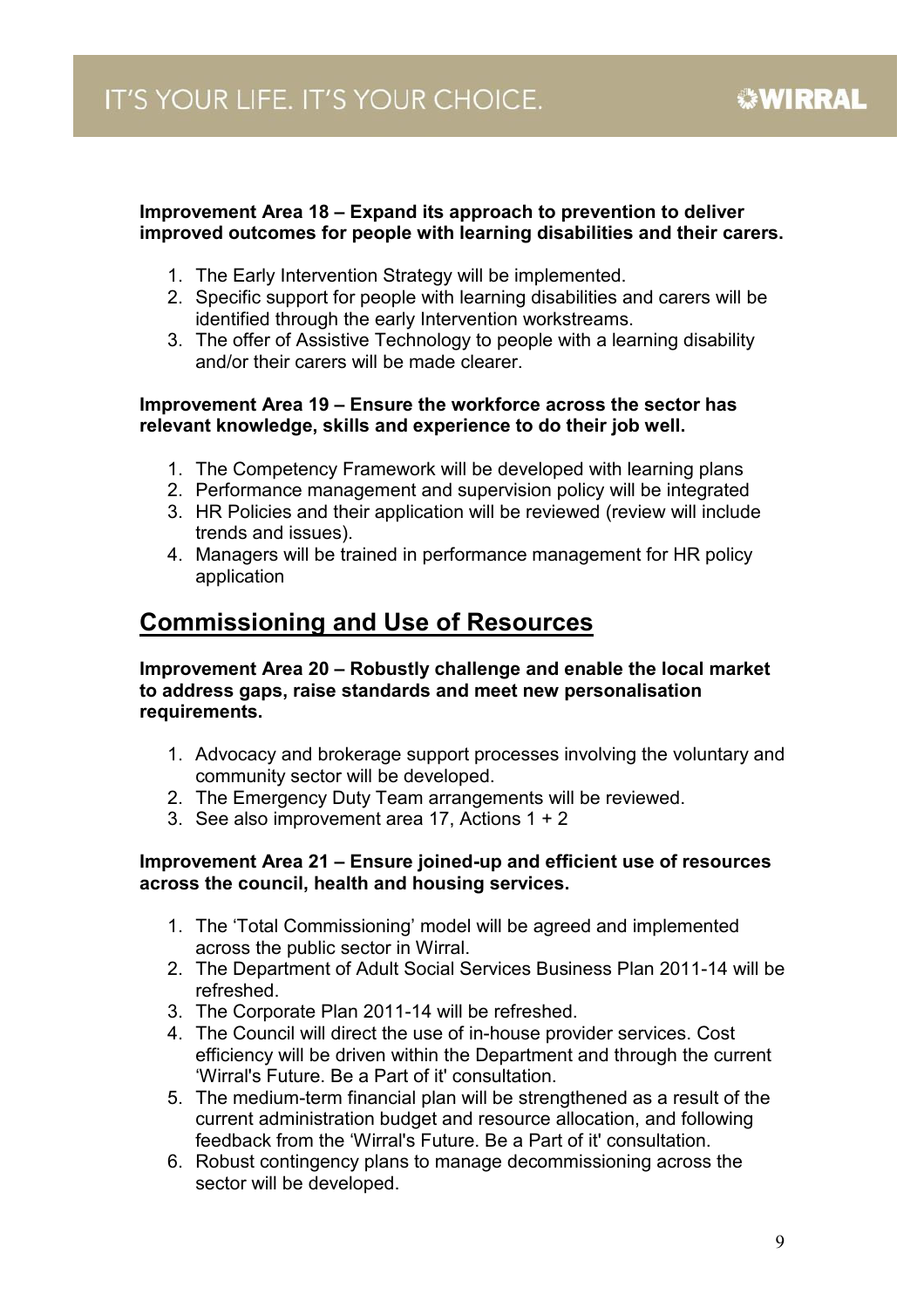### LIST OF LEAD RESPONSIBLE OFFICERS

| John Webb              | Director Adult Social Services - Wirral Council                                                                     |
|------------------------|---------------------------------------------------------------------------------------------------------------------|
| <b>Aiden Pollitt</b>   | Service Manager, Direct Locality Support - Adult<br><b>Social Services</b>                                          |
| <b>Andrew Swan</b>     | Safeguarding Mental Capacity Act Lead - Wirral<br><b>University Teaching</b>                                        |
| <b>Ann Marie Nobes</b> | Head Of Safeguarding - Nhs Wirral                                                                                   |
| Carolyn Curr           | Head Of Policy And Performance - Wirral Council                                                                     |
| <b>Chris Hyams</b>     | Head Of Hr & Organisational Development -<br><b>Wirral Council</b>                                                  |
| Francesca Tomlin       | Principle Manager, Reform Unit - Adult Social<br><b>Services</b>                                                    |
| Gill Foden             | Service Manager, Human Resources - Adult<br>Social Services.                                                        |
| H Cooper               | Director Of Children's Services - Wirral Council                                                                    |
| lan Platt              | Head Of Housing - Wirral Council                                                                                    |
| <b>Jenny Ricketts</b>  | Head Of Direct Locality Support Services - Adult<br><b>Social Services</b>                                          |
| <b>Jim Wilkie</b>      | Director Of Corporate Services/Deputy Chief<br>Executive - Wirral Council                                           |
| Malcolm Flanagan       | Head Of Benefits Revenues & Customer Services<br>- Wirral Council                                                   |
| Maura Noone            | Head Of Integrated Communities & Wellbeing<br><b>Branch - Adult Social Services</b>                                 |
| <b>Mike Fowler</b>     | Head Of Finance & Performance Branch - Adult<br><b>Social Services</b>                                              |
| P Edmondson            | Head Of Branch (Participation And Inclusion) –<br>Children And Young People's Department -<br><b>Wirral Council</b> |
| <b>Rachel Hughes</b>   | Principal Manager (Performance) - Adult Social<br><b>Services</b>                                                   |
| Rick O'Brien           | Head Of Access And Assessment Branch - Adult<br>Social Services.                                                    |
| <b>Russell Grant</b>   | Integrated Commissioning Manager - NHS Wirral<br>and Adult Social Services                                          |
| <b>Stephen Rowley</b>  | Head Of Support Services - Wirral Council                                                                           |
| Tina Long              | Director Of Strategic Partnerships - NHS Wirral                                                                     |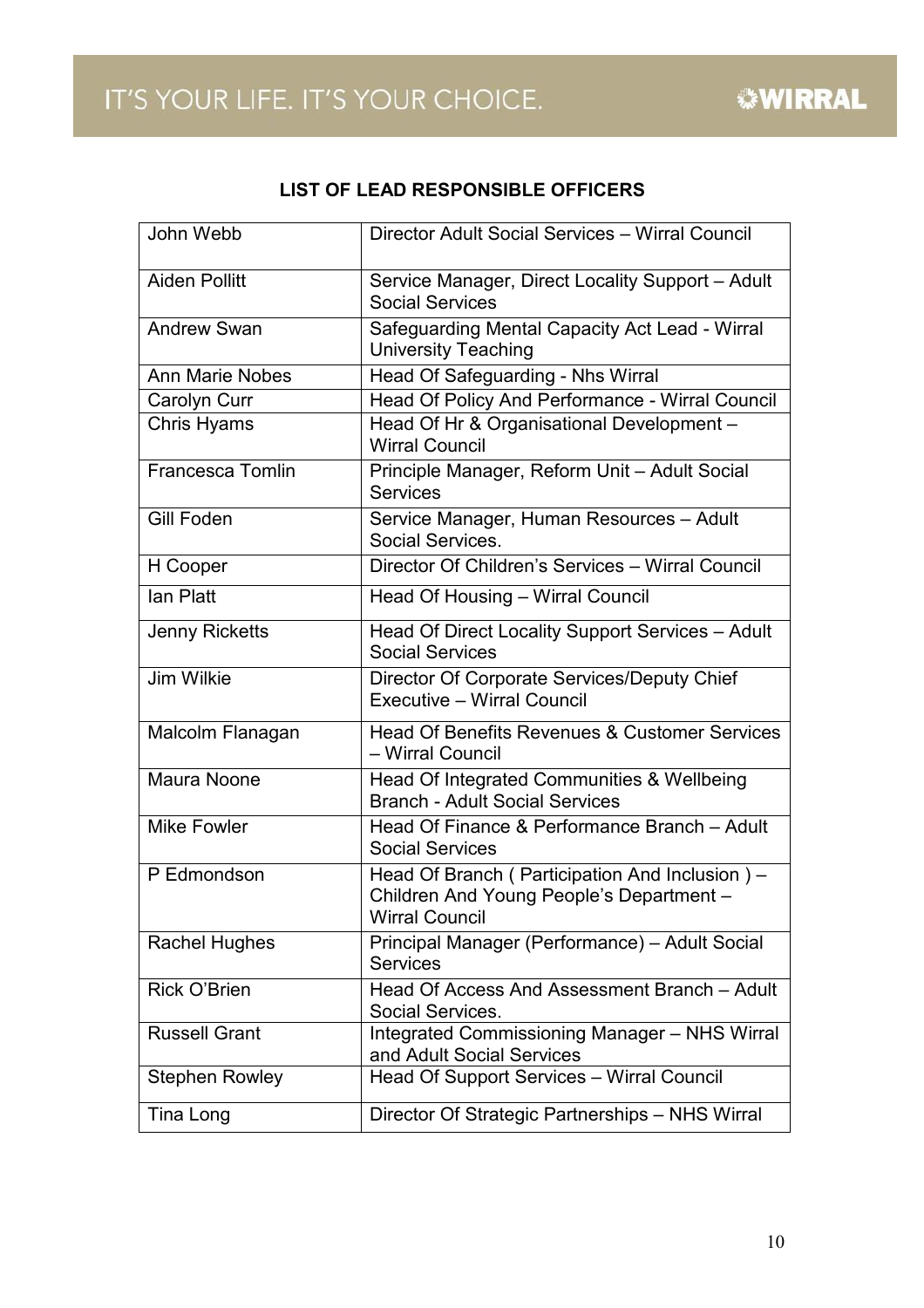# FIRST IMPROVEMENT PLAN

|                                                                                    | <b>PAGE</b> |
|------------------------------------------------------------------------------------|-------------|
| <b>1. SAFEGUARDING ADULTS;</b>                                                     | 12          |
| 2. MAKING A POSITIVE CONTRIBUTION FOR<br><b>ADULTS WITH A LEARNING DISABILITY;</b> | 28          |
| 3. INCREASED CHOICE AND CONTROL FOR<br><b>ADULTS WITH A LEARNING DISABILITY;</b>   | 33          |
| <b>4. PROVIDING LEADERSHIP;</b>                                                    | 44          |
| 5. COMMISSIONING AND USE OF RESOURCES.                                             | 53          |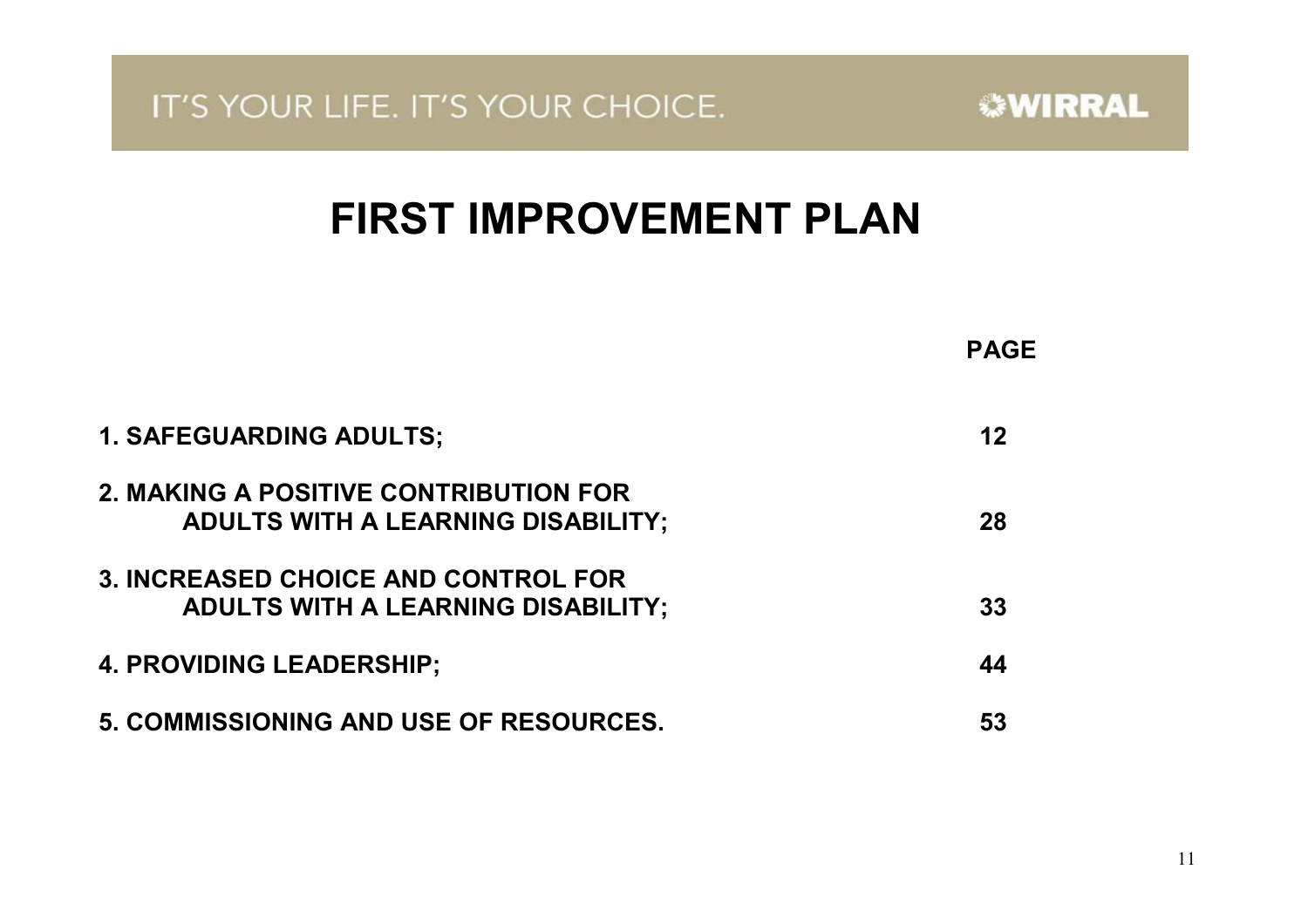# 1. Safeguarding Adults

 Improvement Area 1 – Ensure that arrangements and policies for preventing abuse are comprehensive and co-ordinated. Imp Area No. Action No. How is this to be achieved / action **Milestone** Number Milestone Milestone End Date **Evidence** Of Improvement Lead Responsible **Officer** 1 1 A multi-agency mission statement for Safeguarding will be completed. 1 Safeguarding vision and strategy signed off by Local Strategic Partnership. Mar-11 All partnership agencies will share the same aspiration for developing Safeguarding services. J Webb 1 2 Multi-agency Safeguarding policies and procedures will be finalised. 2 Multi agency safeguarding procedures approved by Safeguarding Adults Partnership Board Oct-10 Safeguarding services will be operated consistently across all partner agencies. M Noone 1 2 3 Cross-agency audit evidences that procedures are in use across all agencies. 4 Copies of policies and Jan-11 Moone 1 2 procedures are accessible in a range of formats and venues. Jan-11 M Noone 1 2 5 Serious Case Reviews procedure reviewed and updated and aligned with 'whole system' arrangements. Nov-10 M Noone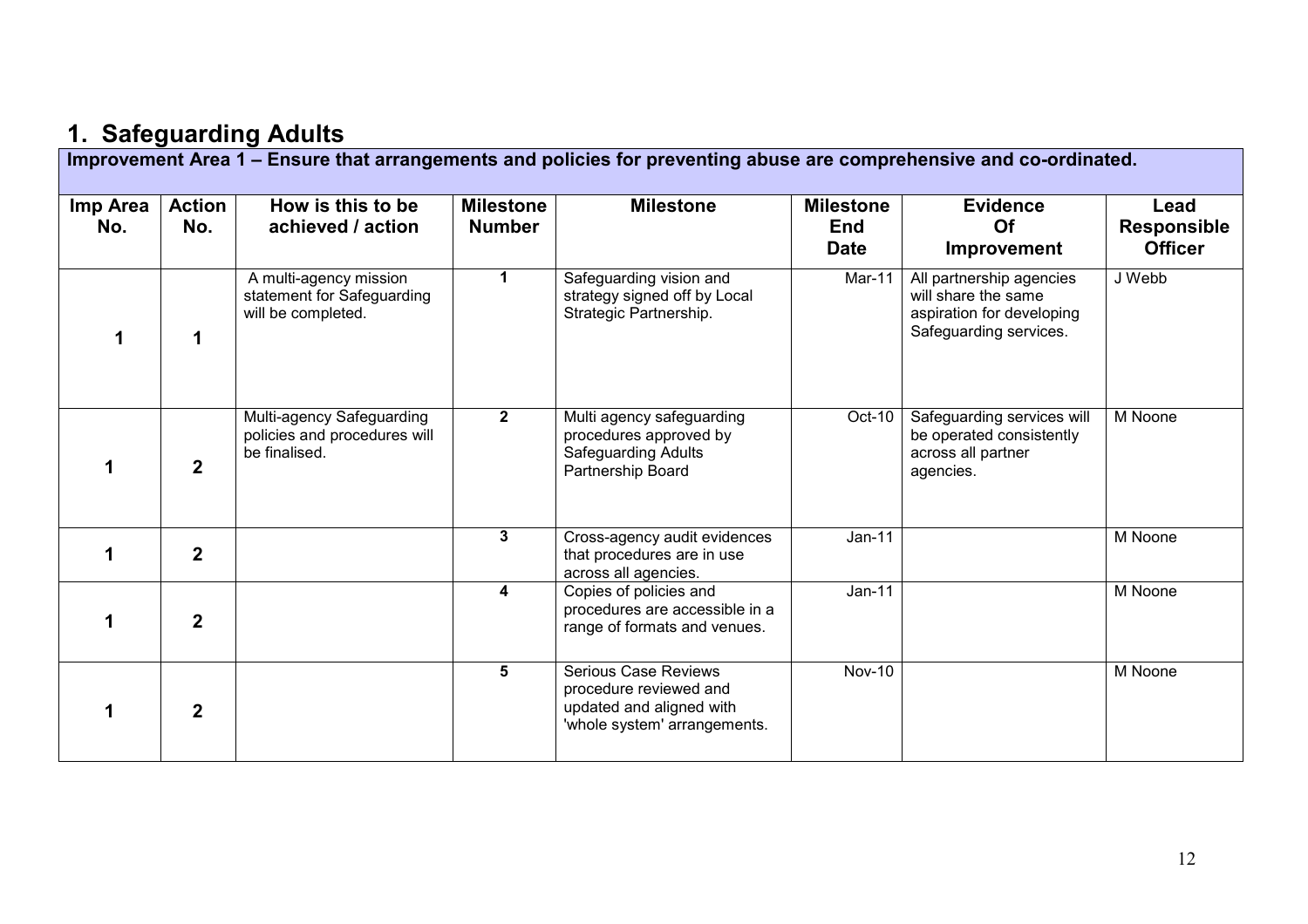| Imp Area<br>No. | <b>Action</b><br>No. | How is this to be<br>achieved / action                                                                                                                          | <b>Milestone</b><br><b>Number</b> | <b>Milestone</b>                                                                                                                           | <b>Milestone</b><br><b>End</b><br><b>Date</b> | <b>Evidence</b><br>Of<br>Improvement                                                                                                                                                                                           | Lead<br><b>Responsible</b><br><b>Officer</b> |
|-----------------|----------------------|-----------------------------------------------------------------------------------------------------------------------------------------------------------------|-----------------------------------|--------------------------------------------------------------------------------------------------------------------------------------------|-----------------------------------------------|--------------------------------------------------------------------------------------------------------------------------------------------------------------------------------------------------------------------------------|----------------------------------------------|
|                 | $\mathbf{3}$         | The Safeguarding Adults<br>Partnership Board will be<br>chaired by an Independent<br>Person                                                                     | 6                                 | Independent Chair appointed.                                                                                                               | <b>Nov-10</b>                                 | Improved safeguarding<br>arrangements resulting<br>from routine external<br>scrutiny and challenge.                                                                                                                            | J Webb                                       |
|                 | 4                    | Lessons learned' from<br>national serious case<br>reviews and best practice<br>will be regularly considered<br>by the Safeguarding Adults<br>Partnership Board. | $\overline{7}$                    | Safeguarding Adults<br>Partnership Board has<br>'Lessons Learned' as a<br>standing Agenda item.                                            | Mar-11                                        | Local practices will be<br>influenced by the wider<br>national experience.                                                                                                                                                     | J Webb                                       |
|                 | 4                    |                                                                                                                                                                 | 8                                 | Review Panel to consider the<br>findings of serious case reviews<br>and make recommendations<br>accordingly                                | Mar-11                                        |                                                                                                                                                                                                                                | J Webb                                       |
|                 | 5                    | The 'Dignity in Care'<br>initiatives will be more widely<br>promoted.                                                                                           | 9                                 | Shared Action Plan reviewed<br>(including inputs from front-line<br>staff).                                                                | Dec-10                                        | People will feel more<br>valued by services and<br>those that care for them.<br>LINKs annual report<br>published. Dignity in care<br>working group<br>representatives from the<br>Third Sector working with<br>locality teams. | R O Brien                                    |
|                 | 5                    |                                                                                                                                                                 | 10                                | Charter Mark in place, which<br>recognises the achievement of<br>groups and organisations who<br>work hard to safeguard adults<br>at risk. | Dec-10                                        | Organisations and groups<br>who have achieved the<br><b>Charter Mark show</b><br>increase quality of service<br>outcomes.                                                                                                      | M Noone                                      |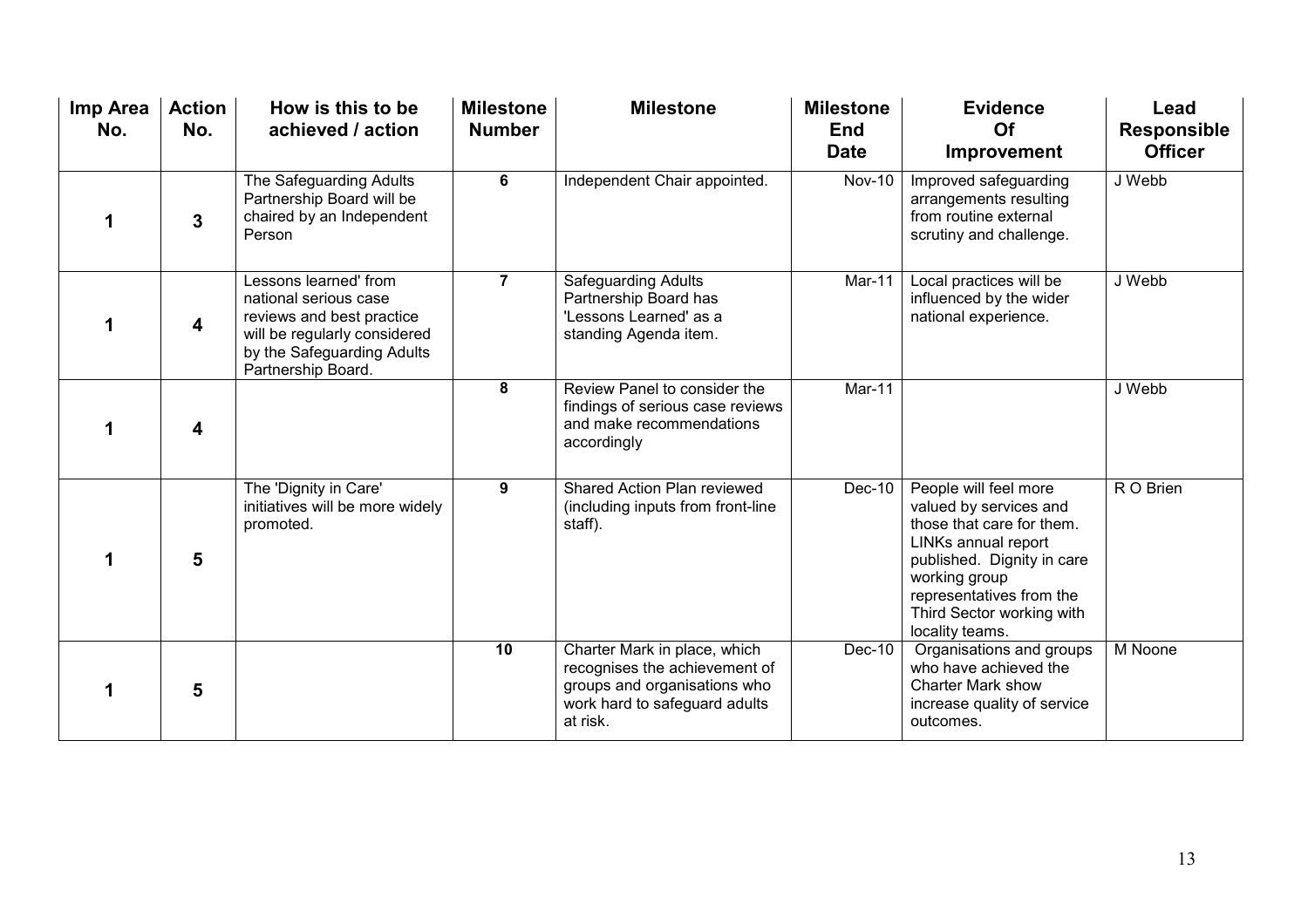| Imp Area<br>No. | <b>Action</b><br>No. | How is this to be<br>achieved / action                                                                                                                                                                                                          | <b>Milestone</b><br><b>Number</b> | <b>Milestone</b>                                                                                                             | <b>Milestone</b><br><b>End</b><br><b>Date</b> | <b>Evidence</b><br><b>Of</b><br>Improvement                                                                                                | Lead<br><b>Responsible</b><br><b>Officer</b> |
|-----------------|----------------------|-------------------------------------------------------------------------------------------------------------------------------------------------------------------------------------------------------------------------------------------------|-----------------------------------|------------------------------------------------------------------------------------------------------------------------------|-----------------------------------------------|--------------------------------------------------------------------------------------------------------------------------------------------|----------------------------------------------|
|                 | 6                    | Hate crime incidents for<br>people with disability and<br>people from Black and<br>Minority Ethnic (BME)<br>communities will be more<br>clearly reviewed.                                                                                       | 11                                | Reporting of hate crime<br>incidents to the Safeguarding<br><b>Adults Partnership Board</b><br>formalised.                   | Oct-10                                        | There will be an increased<br>awareness of hate crime<br>and an increasingly earlier<br>identification of related<br>safeguarding issules. | M Noone                                      |
|                 | $\overline{7}$       | Public information about<br>safeguarding which<br>particularly targets, carers,<br>self funders, people from<br><b>Black Minority Ethnic (BME)</b><br>communities and people<br>who misuse alcohol or drugs<br>will be made more<br>accessible. | 12                                | People using services and<br>partner agencies engaged in<br>awareness raising and<br>production of accessible<br>information | Dec-10                                        | Those who require support<br>in relation to the misuse of<br>alcohol or drugs will more<br>readily know where to<br>obtain it.             | M Noone                                      |
|                 | $\overline{7}$       |                                                                                                                                                                                                                                                 | 13                                | Safeguarding information<br>produced in culturally<br>appropriate formats.                                                   | Dec-10                                        |                                                                                                                                            | M Noone                                      |
|                 | $\overline{7}$       |                                                                                                                                                                                                                                                 | 14                                | Safeguarding information made<br>available to relevant groups.                                                               | Dec-10                                        |                                                                                                                                            | M Noone                                      |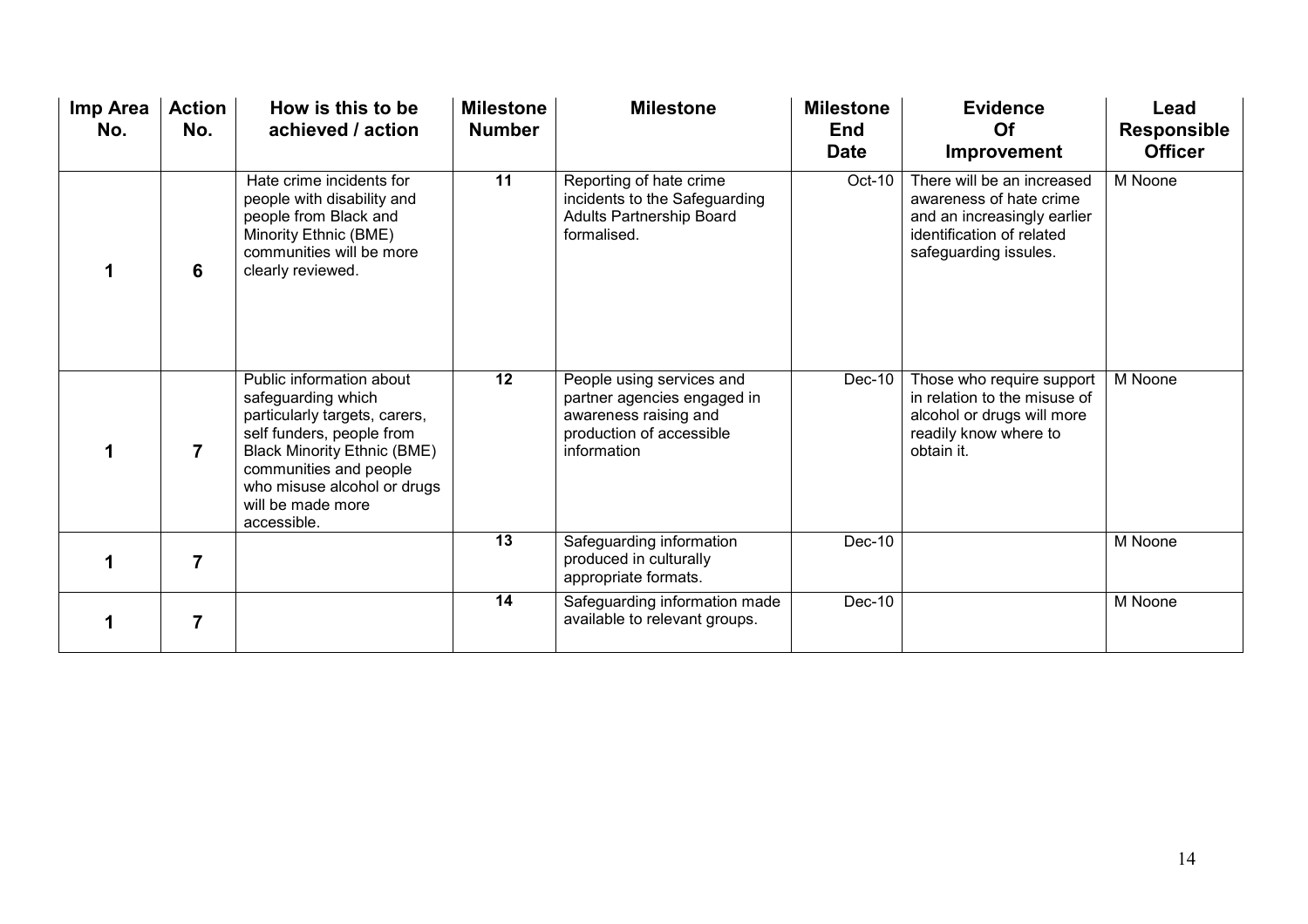| Imp Area<br>No. | <b>Action</b><br>No. | How is this to be<br>achieved / action                                                                                                                                                           | <b>Milestone</b><br><b>Number</b> | <b>Milestone</b>                                                                                                                                                                           | <b>Milestone</b><br><b>End</b><br><b>Date</b> | <b>Evidence</b><br>Of<br>Improvement                                                                                                              | Lead<br><b>Responsible</b><br><b>Officer</b> |
|-----------------|----------------------|--------------------------------------------------------------------------------------------------------------------------------------------------------------------------------------------------|-----------------------------------|--------------------------------------------------------------------------------------------------------------------------------------------------------------------------------------------|-----------------------------------------------|---------------------------------------------------------------------------------------------------------------------------------------------------|----------------------------------------------|
|                 | 8                    | Relevant partners will be<br>given access to Department<br>of Adult Social Services<br>electronic case management<br>system under information -<br>sharing protocols                             | 15                                | <b>Information Sharing Protocols</b><br>agreed with all partner<br>agencies via SAPB.                                                                                                      | Dec-10                                        | The improved access to<br>information will ensure co-<br>ordinated activity and<br>information sharing.                                           | M Fowler                                     |
| 1               | 8                    |                                                                                                                                                                                                  | 16                                | <b>Technical Specification</b><br>presented to Information<br>Strategy Group.                                                                                                              | Dec-10                                        |                                                                                                                                                   | M Fowler                                     |
| 1               | 8                    |                                                                                                                                                                                                  | 17                                | Access solution implemented.                                                                                                                                                               | Feb-11                                        |                                                                                                                                                   | M Fowler                                     |
|                 | 9                    | Strengthened arrangements<br>for consent to treatment will<br>be implemented to ensure<br>effective support for people<br>with complex needs on<br>admission to, and discharge<br>from hospital. | $\overline{18}$                   | <b>Consent to Treatment</b><br>processes reviewed and<br>revised to ensure appropriate<br>support is provided on<br>admission or discharge to<br>hospital for people with<br>complex needs | Mar-11.                                       | Services will be clearer<br>and more consistently<br>delivered.                                                                                   | T Long                                       |
|                 | 10                   | The initial Equality Impact<br>Assessment of the<br>Safeguarding Adults<br><b>Improvement Project</b><br>undertaken in 09/10 will be<br>reviewed.                                                | 19                                | Review Completed.                                                                                                                                                                          | Oct-10                                        | The Safeguarding Adults<br>Improvement Project will<br>deliver services more<br>equitably.                                                        | M Noone                                      |
|                 | 11                   | Joint working arrangements<br>on the prevention agenda<br>across the Local Strategic<br>Partnership (LSP) will be<br>further developed.                                                          | 20                                | The membership of the<br><b>Safeguarding Adults</b><br>Partnership Board and action<br>plan both reviewed to reflect<br>the safeguarding prevention<br>agenda                              | <b>Nov-10</b>                                 | Partnership agencies will<br>have a clear and shared<br>understanding of roles and<br>responsibilities in relation<br>to the prevention of abuse. | J Webb                                       |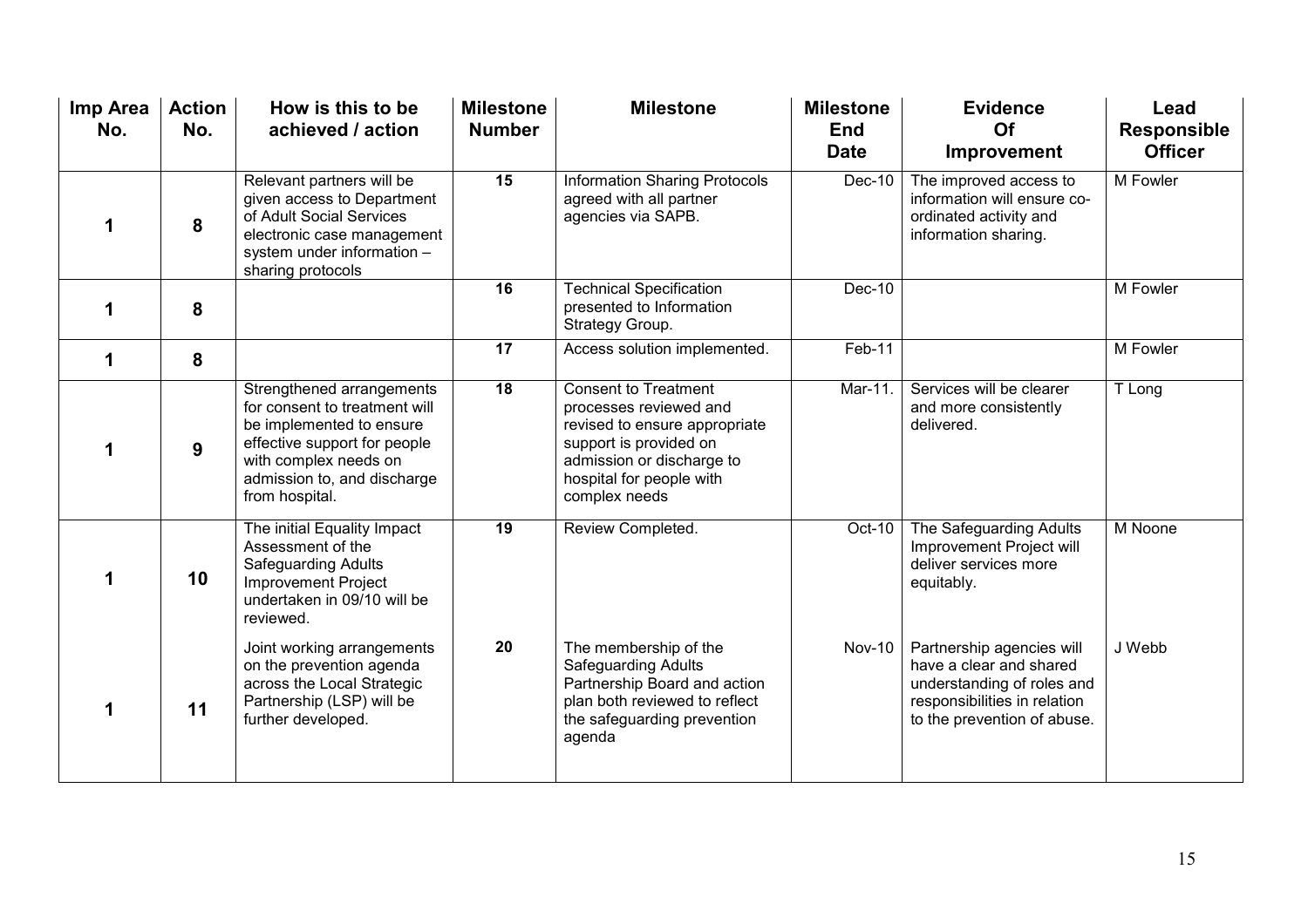| Improvement Area 2 - Embed a shared approach to recognising and responding to allegations of abuse. |                      |                                                                                                                                 |                                   |                                                                                                                                               |                                               |                                                                                                                                                         |                                              |  |  |  |
|-----------------------------------------------------------------------------------------------------|----------------------|---------------------------------------------------------------------------------------------------------------------------------|-----------------------------------|-----------------------------------------------------------------------------------------------------------------------------------------------|-----------------------------------------------|---------------------------------------------------------------------------------------------------------------------------------------------------------|----------------------------------------------|--|--|--|
| Imp Area<br>No.                                                                                     | <b>Action</b><br>No. | How is this to be<br>achieved / action                                                                                          | <b>Milestone</b><br><b>Number</b> | <b>Milestone</b>                                                                                                                              | <b>Milestone</b><br><b>End</b><br><b>Date</b> | <b>Evidence</b><br><b>Of</b><br>Improvement                                                                                                             | Lead<br><b>Responsible</b><br><b>Officer</b> |  |  |  |
|                                                                                                     |                      | Public information about<br>safeguarding issues will be<br>provided in a range of<br>community venues                           | 21                                | Leaflets and posters produced<br>in consultation with those who<br>use services are accessible<br>and available in a range of<br>venues.      | Dec-10                                        | There will be an increased<br>awareness about abuse<br>and a greater<br>understanding of how to<br>respond to concerns about<br>it.                     | M Noone                                      |  |  |  |
|                                                                                                     | $\overline{2}$       | Joint working arrangements<br>across Children's and Adults<br>Boards will be established.                                       | 22                                | Joint working arrangements<br>agreed by Children and Young<br>People and Adult Social<br><b>Services Departments</b>                          | Sep-10                                        | Learning in the respective<br>Departments and partner<br>agencies such as<br>Merseyside Police will be<br>shared and procedures<br>revised accordingly. | J Webb<br>H Cooper                           |  |  |  |
| 2                                                                                                   | $\mathbf{2}$         |                                                                                                                                 | 23                                | Joint protocol and training<br>programme in place for<br>recognising and working with<br>parents with mental health<br>difficulties.          | Dec 10                                        | Safeguarding Adults and<br>Children's Safeguarding<br>procedures provide a<br>stronger focus on 'whole<br>family' approach.                             | J Webb<br>H Cooper                           |  |  |  |
|                                                                                                     | 3                    | The Central Advice and Duty<br>Team service level<br>agreement with Department<br>of Adult Social Services will<br>be reviewed. | 24                                | Service Level Agreement<br>revised in respect of Central<br>Advice and Duty Team's role<br>and responsibilities in regard to<br>safeguarding. | Oct-10                                        | The Central Advice and<br>Duty Team's role in<br>responding to allegations<br>of abuse will be clearer<br>and improved.                                 | R O Brien                                    |  |  |  |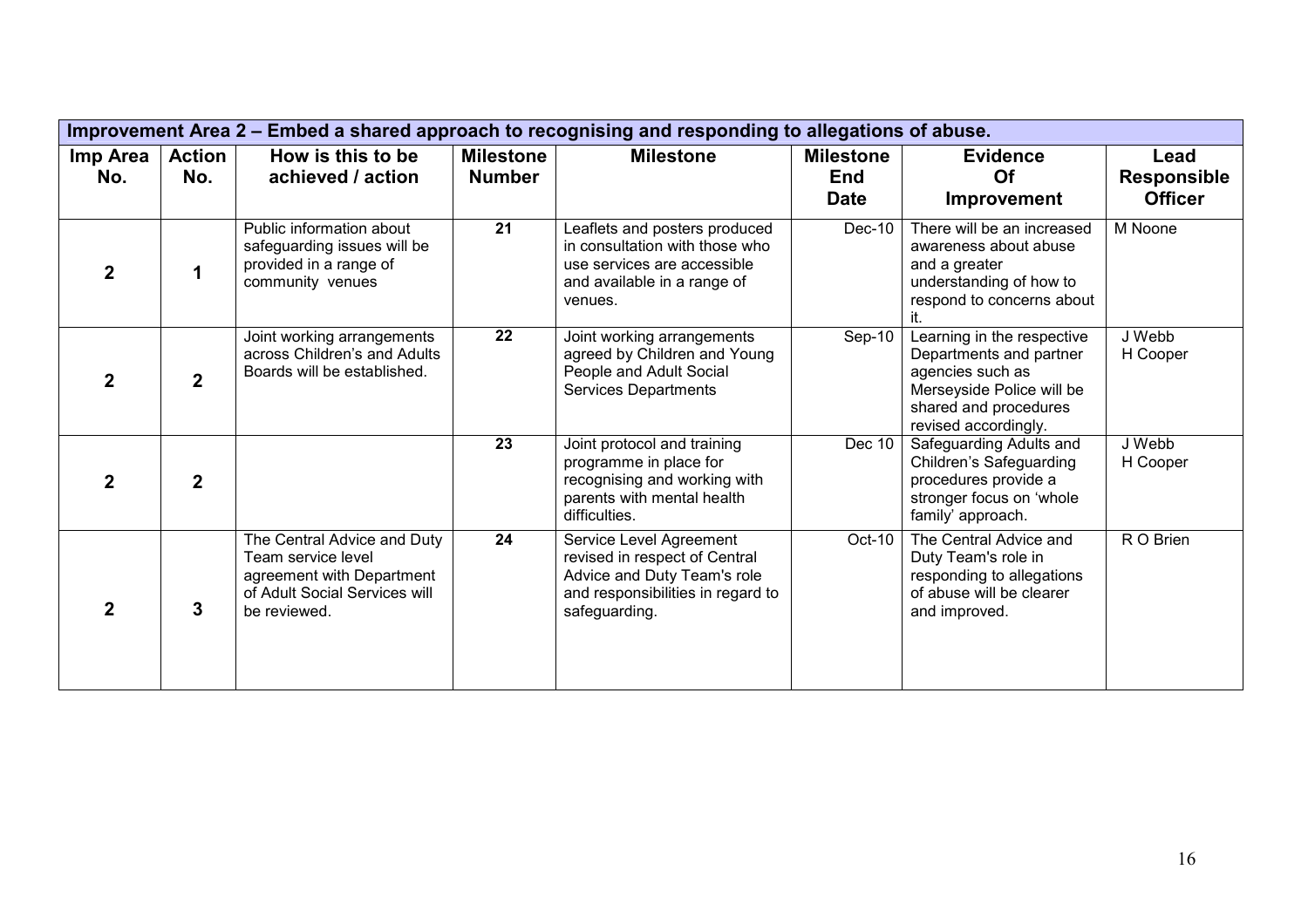| Imp Area<br>No. | <b>Action</b><br>No.    | How is this to be<br>achieved / action                                                      | <b>Milestone</b><br><b>Number</b> | <b>Milestone</b>                                                                                             | <b>Milestone</b><br><b>End</b><br><b>Date</b> | <b>Evidence</b><br>Of<br>Improvement                                                                                                                                       | Lead<br><b>Responsible</b><br><b>Officer</b> |
|-----------------|-------------------------|---------------------------------------------------------------------------------------------|-----------------------------------|--------------------------------------------------------------------------------------------------------------|-----------------------------------------------|----------------------------------------------------------------------------------------------------------------------------------------------------------------------------|----------------------------------------------|
| $\overline{2}$  | $\overline{\mathbf{4}}$ | A comprehensive analysis of<br>areas of risks and incidents<br>of abuse will be undertaken. | 25                                | Establish sub-group of<br><b>Safeguarding Adults</b><br>Partnership Board to review<br>activity information. | Oct-10                                        | Identification of high<br>incident areas or low<br>referral rates (for example)<br>will inform safeguarding<br>strategy.                                                   | A M Nobes                                    |
| $\overline{2}$  | 4                       |                                                                                             | 26                                | Sub group reports into<br>Safeguarding Adults<br>Partnership Board.                                          | <b>Nov-10</b>                                 |                                                                                                                                                                            | A M Nobes                                    |
| $\overline{2}$  | 5                       | A multi-agency Safeguarding<br>Training Plan will be<br>developed and implemented.          | 27                                | Draft multi-agency Training<br>Plan available.                                                               | Oct-10                                        | There will be an increased<br>awareness and<br>understanding of<br>respective roles and<br>responsibilities across<br>partnership agencies in<br>relation to Safeguarding. | G Foden                                      |
| $\overline{2}$  | 5                       |                                                                                             | 28                                | Draft multi-agency Training<br>Plan presented to Partner<br>Agencies.                                        | <b>Nov-10</b>                                 |                                                                                                                                                                            | G Foden                                      |
| $\overline{2}$  | 5                       |                                                                                             | $\overline{29}$                   | Draft multi-agency Training<br>Plan presented to SAPB.                                                       | Dec-10                                        |                                                                                                                                                                            | G Foden                                      |
| $\overline{2}$  | 5                       |                                                                                             | 30                                | Multi agency Training Plan<br>implemented.                                                                   | $Jan-11$                                      |                                                                                                                                                                            | G Foden                                      |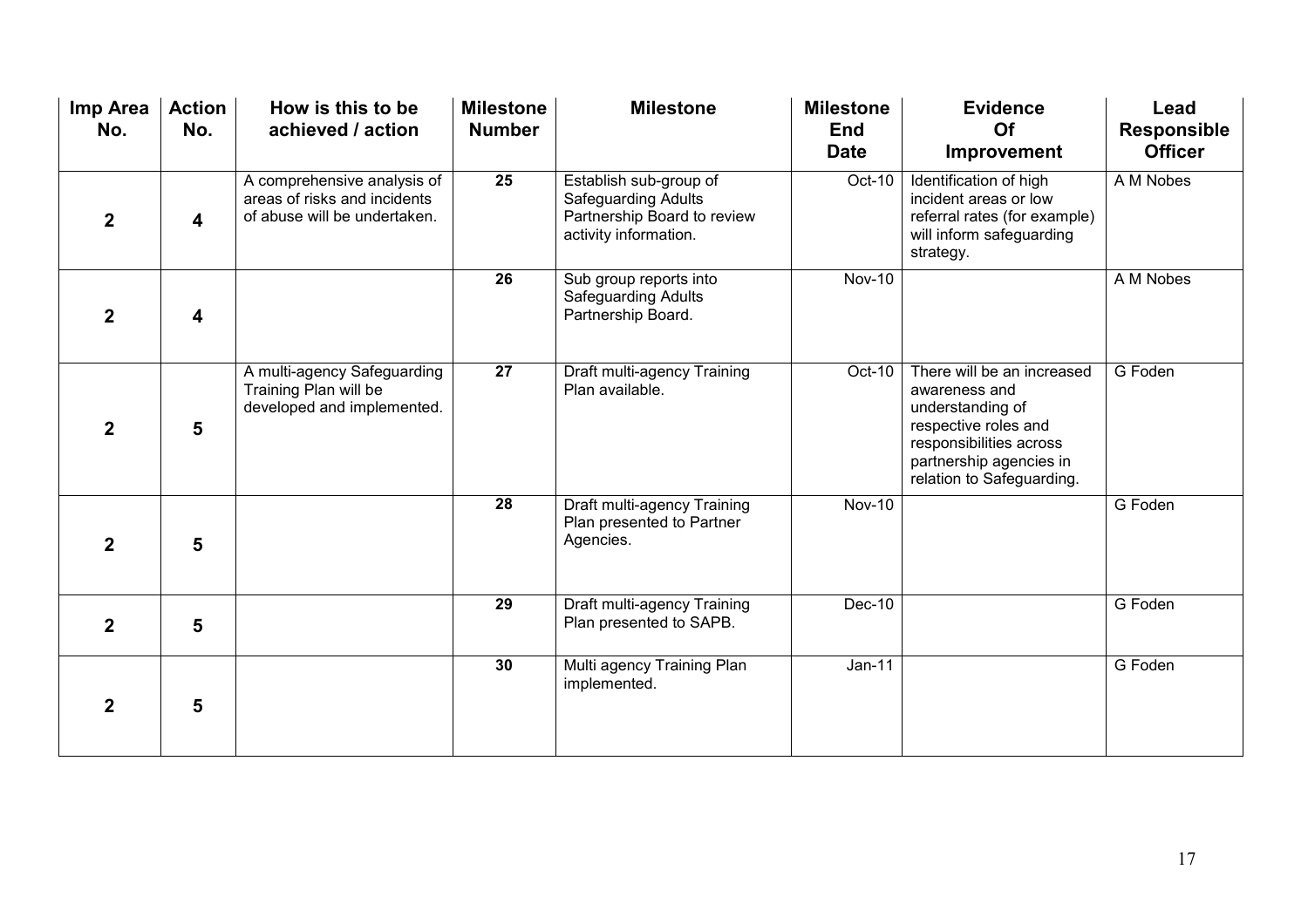| Improvement Area 3 – Ensure that staff involved in safeguarding adults and supporting people with high or complex needs have<br>the appropriate knowledge and competences. |                      |                                        |                                   |                                                                                                     |                                               |                                                                                                                                                             |                                              |  |  |  |
|----------------------------------------------------------------------------------------------------------------------------------------------------------------------------|----------------------|----------------------------------------|-----------------------------------|-----------------------------------------------------------------------------------------------------|-----------------------------------------------|-------------------------------------------------------------------------------------------------------------------------------------------------------------|----------------------------------------------|--|--|--|
| Imp Area<br>No.                                                                                                                                                            | <b>Action</b><br>No. | How is this to be<br>achieved / action | <b>Milestone</b><br><b>Number</b> | <b>Milestone</b>                                                                                    | <b>Milestone</b><br><b>End</b><br><b>Date</b> | <b>Evidence</b><br>Of<br><b>Improvement</b>                                                                                                                 | Lead<br><b>Responsible</b><br><b>Officer</b> |  |  |  |
| 3                                                                                                                                                                          | 1                    | Develop multi-agency<br>training plan  | $\overline{31}$                   | Joint learning groups<br>established to promote<br>consistent practice and good<br>use of advocates | $Jan-11$                                      | Staff and managers who<br>have successfully<br>demonstrated<br>competencies within the<br>framework will deliver<br>services at a satisfactory<br>standard. | G Foden<br>and C Hyams                       |  |  |  |
| 3                                                                                                                                                                          | 1                    |                                        | 32                                | Draft multi-agency Training<br>Plan presented to Partner<br>Agencies.                               | <b>Nov-10</b>                                 | Training available in case<br>recording for DASS staff<br>developed                                                                                         | G Foden                                      |  |  |  |
| 3                                                                                                                                                                          | 1                    |                                        | 33                                | Effective multi-agency training<br>sub-group in place,<br>underpinned by a robust<br>business plan. | Dec-10                                        |                                                                                                                                                             | G Foden                                      |  |  |  |
| 3                                                                                                                                                                          | 1                    |                                        | 34                                | Draft multi-agency Training<br>Plan presented to SAPB.                                              | $Dec-10$                                      | Training will be reviewed<br>to ensure a joint approach<br>is taken between<br>partnership agencies to<br>safeguarding and the<br>delivery of outcomes      | G Foden                                      |  |  |  |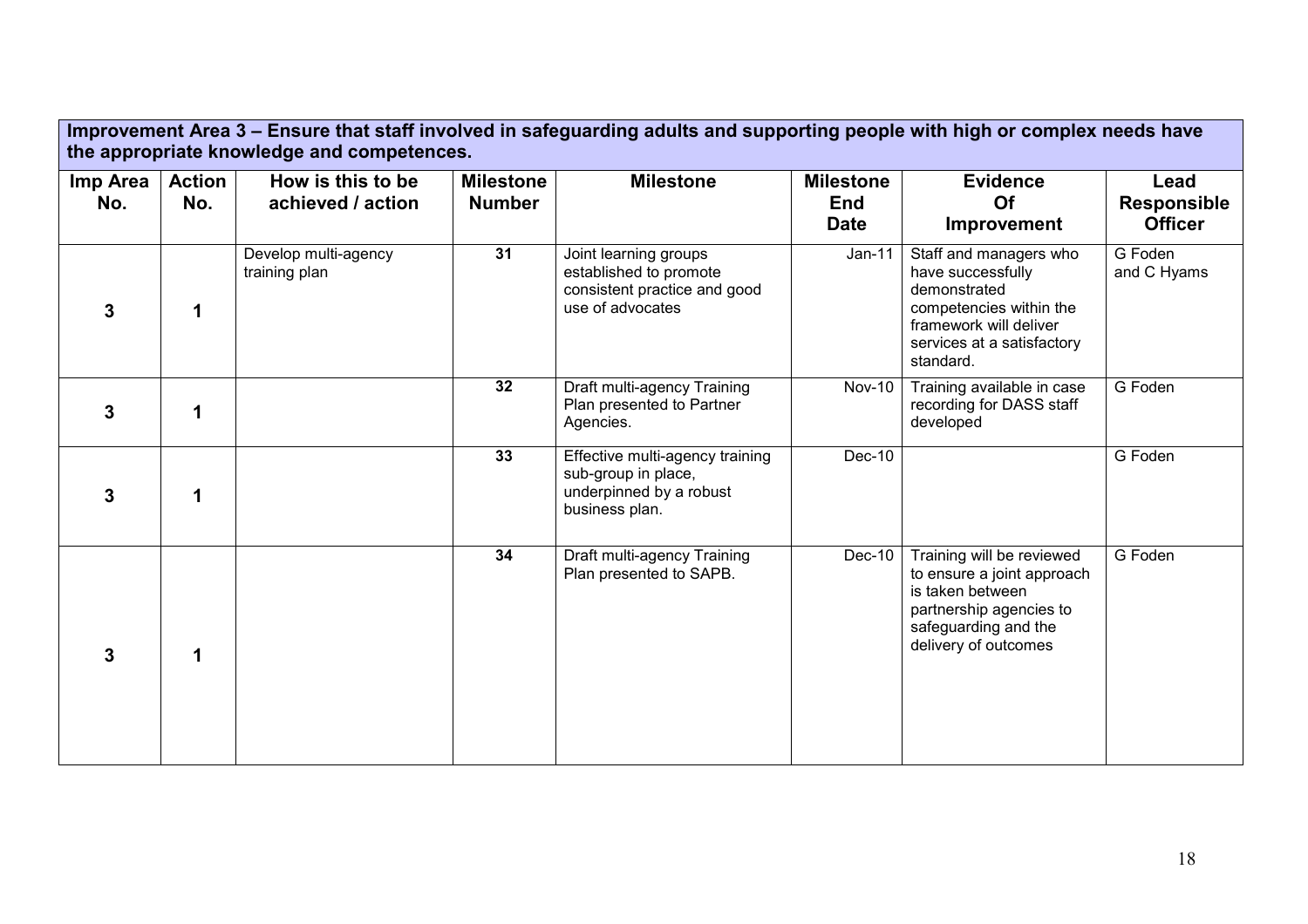| Imp Area<br>No. | <b>Action</b><br>No. | How is this to be<br>achieved / action                                                                                                             | <b>Milestone</b><br><b>Number</b> | <b>Milestone</b>                                                                           | <b>Milestone</b><br><b>End</b><br><b>Date</b> | <b>Evidence</b><br>Of<br>Improvement                                                                                                                                                       | Lead<br><b>Responsible</b><br><b>Officer</b> |
|-----------------|----------------------|----------------------------------------------------------------------------------------------------------------------------------------------------|-----------------------------------|--------------------------------------------------------------------------------------------|-----------------------------------------------|--------------------------------------------------------------------------------------------------------------------------------------------------------------------------------------------|----------------------------------------------|
| 3               | 1                    |                                                                                                                                                    | 35                                | Multi agency Training Plan<br>implemented.                                                 | $Jan-11$                                      |                                                                                                                                                                                            | G Foden                                      |
| 3               | $\overline{2}$       | A staff competency<br>framework will be developed.                                                                                                 | 36                                | Framework developed                                                                        | <b>Nov-10</b>                                 | Staff and managers who<br>have successfully<br>demonstrated<br>competencies within the<br>framework to deliver<br>services to a satisfactory<br>standard.                                  | R O Brien                                    |
| 3               | 3                    | The DASS supervision<br>procedure will be revised to<br>reflect a stronger focus on<br>safeguarding, risk<br>management and practice<br>standards. | 37                                | Revised supervision procedure<br>implemented.                                              | $Jan-11$                                      | Practice reflects a stronger<br>focus on safeguarding, risk<br>management and practice<br>standards evidenced via<br>audit of case and<br>supervision files.                               | R O'Brien and C<br><b>Hyams</b>              |
| 3               | 3                    |                                                                                                                                                    | 38                                | Staff receiving regular<br>appropriate supervision based<br>on audit of supervision files. | Feb-11                                        | Clarity provided to staff<br>about accountabilities and<br>expectations with regard to<br>quality of staff practice and<br>evidenced in supervision<br>files.                              | R O Brien                                    |
| 3               | 3                    |                                                                                                                                                    | 39                                | Training and support needs for<br>all staff identified.                                    | $Nov-10$                                      | All staff will have access to<br>appropriate supervision,<br>mentoring and coaching<br>and Key Issues Exchange<br>process is undertaken by<br>all staff as part of a rolling<br>programme. | R O Brien                                    |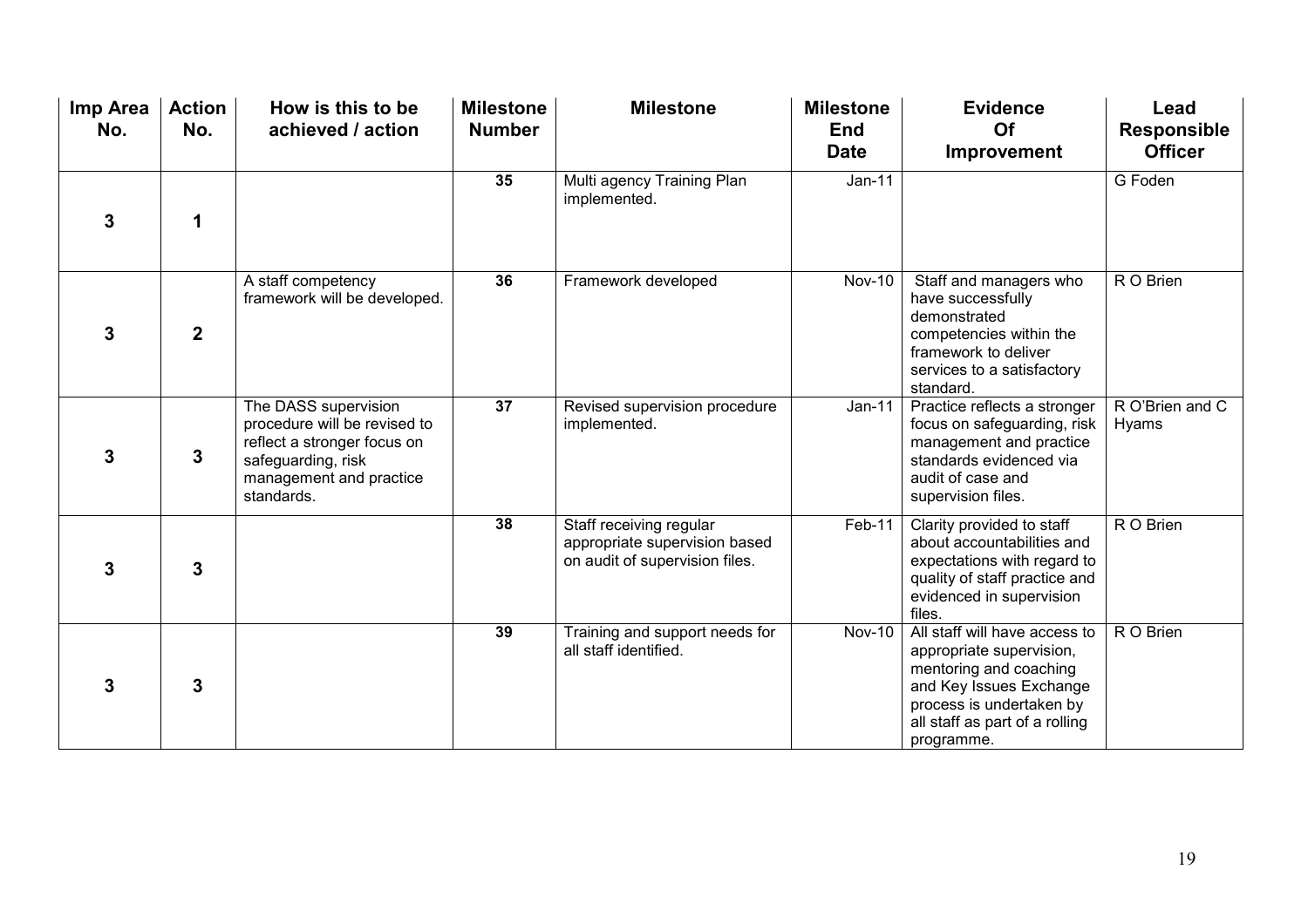| Imp Area<br>No. | <b>Action</b><br>No. | How is this to be<br>achieved / action                                                                                         | <b>Milestone</b><br><b>Number</b> | <b>Milestone</b>                                                                                                                          | <b>Milestone</b><br><b>End</b><br><b>Date</b> | <b>Evidence</b><br>Of<br>Improvement                                                                                                                                                | Lead<br><b>Responsible</b><br><b>Officer</b> |
|-----------------|----------------------|--------------------------------------------------------------------------------------------------------------------------------|-----------------------------------|-------------------------------------------------------------------------------------------------------------------------------------------|-----------------------------------------------|-------------------------------------------------------------------------------------------------------------------------------------------------------------------------------------|----------------------------------------------|
| 3               | 4                    | Appropriate training to staff<br>involved in work to<br>safeguard people with high<br>or complex needs will be<br>implemented. | 40                                | All relevant staff will have<br>attended training in<br>Safeguarding Adults Policy and<br>procedures.                                     | <b>Nov-10</b>                                 | Appropriate and consistent<br>practice in safeguarding<br>adults.                                                                                                                   | R O Brien                                    |
| 3               | 5                    | Poor workforce practices will<br>be addressed and<br>appropriate action taken.                                                 | 41                                | All fieldwork managers and<br>staff will have a formal<br>appraisal of their professional<br>competence and practice<br>standards         | <b>Nov-10</b>                                 | Staff involved in<br>safeguarding and<br>supporting people with<br>high or complex needs will<br>be able to demonstrate the<br>appropriate level of<br>competence and<br>knowledge. | R O Brien                                    |
| 3               | 5                    |                                                                                                                                | 42                                | Staff competency framework<br>implemented resulting in raised<br>professional standards and<br>clear accountabilities between<br>agencies | $Mar-11$                                      | Case files will be routinely<br>audited.                                                                                                                                            | R O'Brien                                    |
| 3               | 5                    |                                                                                                                                | 43                                | Implementation of appropriate<br>Human Resources procedures.                                                                              | Dec-10                                        | Raised professional<br>standards and clear<br>accountabilities between<br>agencies                                                                                                  | R O Brien and C<br><b>Hyams</b>              |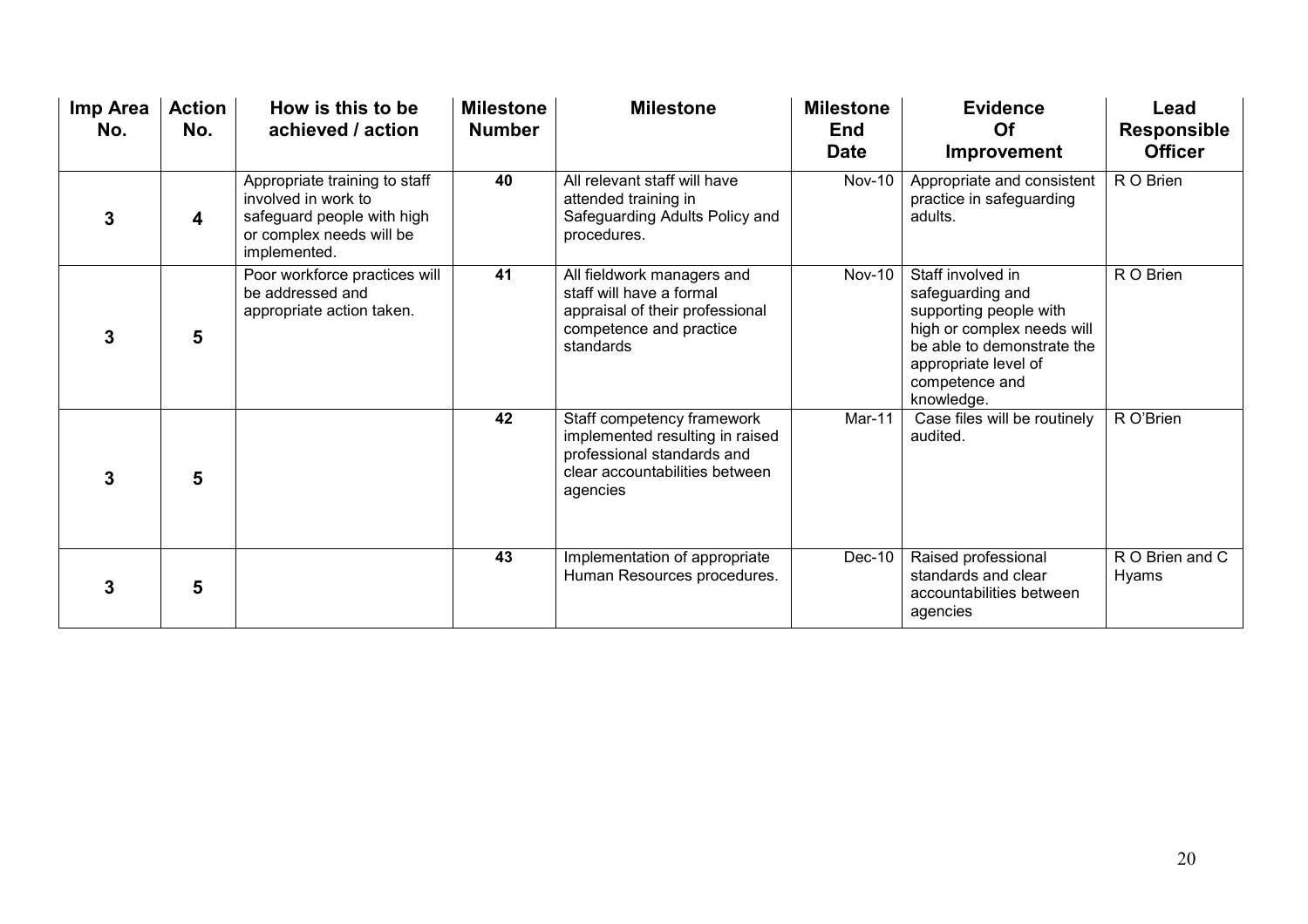| Imp Area<br>No. | <b>Action</b><br>No. | How is this to be<br>achieved / action                                                        | <b>Milestone</b><br><b>Number</b> | <b>Milestone</b>                                                                                                              | <b>Milestone</b><br><b>End</b><br><b>Date</b> | <b>Evidence</b><br>Of<br><b>Improvement</b>                                                                                                                                                                                           | Lead<br><b>Responsible</b><br><b>Officer</b> |
|-----------------|----------------------|-----------------------------------------------------------------------------------------------|-----------------------------------|-------------------------------------------------------------------------------------------------------------------------------|-----------------------------------------------|---------------------------------------------------------------------------------------------------------------------------------------------------------------------------------------------------------------------------------------|----------------------------------------------|
| 3               | 6                    | The revised safeguarding<br>procedures will be<br>appropriately implemented in<br><b>DASS</b> | 44                                | Case recording procedure<br>developed and implemented.                                                                        | $Dec-10$                                      | Rolling Case file audit in<br>place providing evidence<br>of appropriate protection<br>planning, management of<br>risk, advocacy support, co-<br>ordinated responses to<br>abuse and engagement of<br>individuals subject to<br>abuse | R O Brien                                    |
| 3               | 6                    |                                                                                               | 45                                | Systems are in place to quality<br>assure practice through routine<br>auditing of case files and<br>supervision notes.        | Dec-10                                        |                                                                                                                                                                                                                                       | R O Brien                                    |
| 3               | 6                    |                                                                                               | 46                                | Case file audit conducted<br>providing evidence that<br>appropriate standards of<br>recording has taken place                 | Dec-10                                        |                                                                                                                                                                                                                                       | R O Brien                                    |
| 3               | 6                    |                                                                                               | 47                                | Case recording is discussed in<br>supervision sessions and<br>evidenced on supervision files<br>or minutes from team meetings | Dec-10                                        |                                                                                                                                                                                                                                       | R O Brien                                    |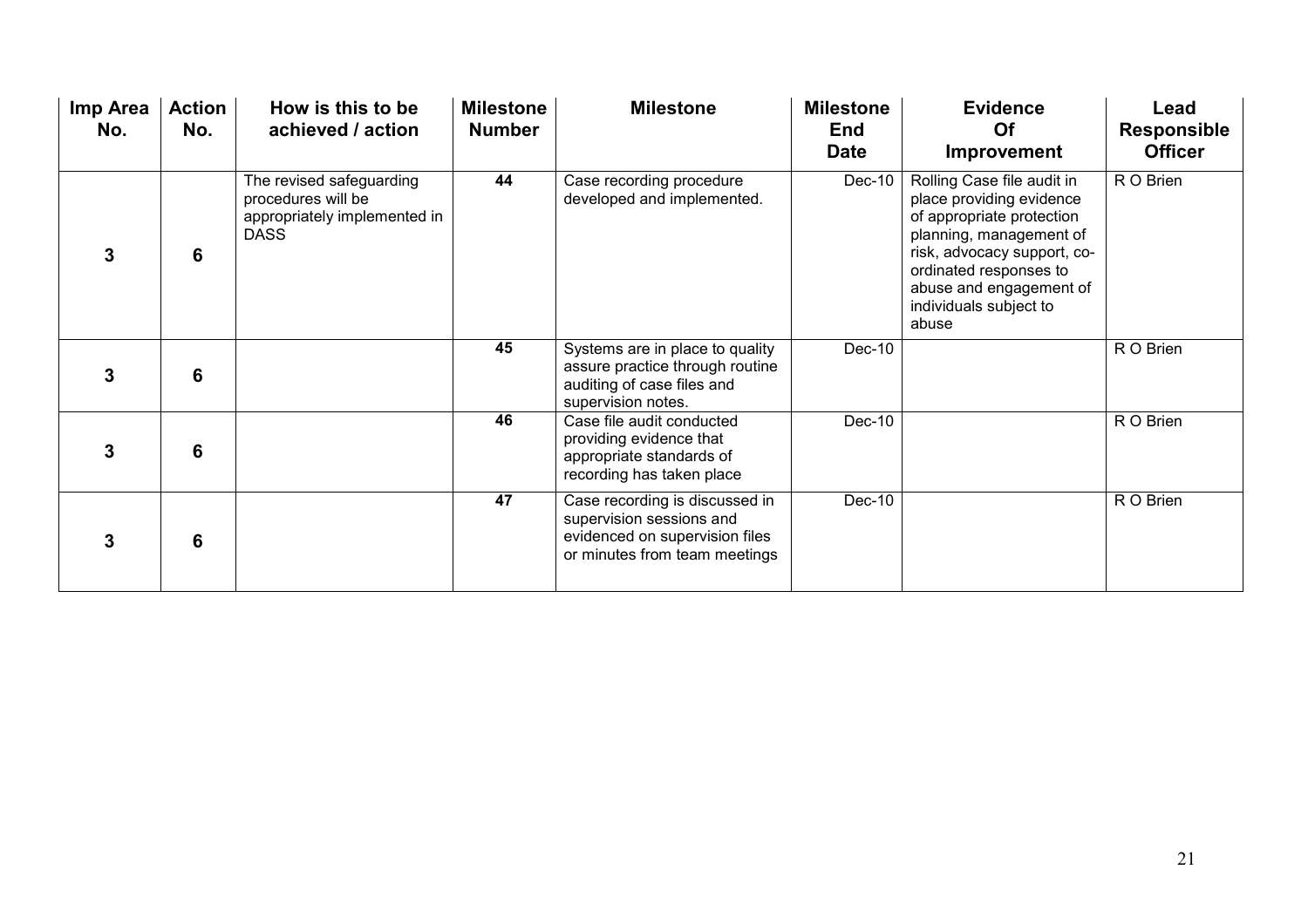| Improvement Area 4 – Ensure that safeguarding activity at all levels is focused on the experience of people who require<br>safeguarding and on the outcomes achieved. |                      |                                                                                                                                                                                                                       |                                   |                                                                                                                                                                                       |                                               |                                                                                                                   |                                                                   |  |  |  |
|-----------------------------------------------------------------------------------------------------------------------------------------------------------------------|----------------------|-----------------------------------------------------------------------------------------------------------------------------------------------------------------------------------------------------------------------|-----------------------------------|---------------------------------------------------------------------------------------------------------------------------------------------------------------------------------------|-----------------------------------------------|-------------------------------------------------------------------------------------------------------------------|-------------------------------------------------------------------|--|--|--|
| Imp Area<br>No.                                                                                                                                                       | <b>Action</b><br>No. | How is this to be<br>achieved / action                                                                                                                                                                                | <b>Milestone</b><br><b>Number</b> | <b>Milestone</b>                                                                                                                                                                      | <b>Milestone</b><br><b>End</b><br><b>Date</b> | <b>Evidence</b><br>Of<br>Improvement                                                                              | Lead<br><b>Responsible</b><br><b>Officer</b>                      |  |  |  |
| 4                                                                                                                                                                     | 1                    | The experiences of people<br>who have reported<br>safeguarding issues in local<br>communities will be routinely<br>reported into the Community<br>Safety Partnership and<br>Safeguarding Adults<br>Partnership Board. | 48                                | The experiences of people who<br>have reported safeguarding<br>issues are recorded in the<br>minutes of Community Safety<br>Partnership and Safeguarding<br>Adults Partnership Board. | Dec-10                                        | Procedures and individual<br>support will be influenced<br>by the wider local<br>experience.                      | M Noone                                                           |  |  |  |
| 4                                                                                                                                                                     | 1                    |                                                                                                                                                                                                                       | 49                                | <b>Community Safety Partnership</b><br>plans develop an approach to<br>the inclusion of older people<br>and people with a disability.                                                 | Feb-11                                        |                                                                                                                   | M Noone                                                           |  |  |  |
|                                                                                                                                                                       | $\mathbf{2}$         | Individuals involved in<br>safeguarding will be<br>engaged in all stages of the<br>safeguarding process                                                                                                               | $\overline{50}$                   | Action plans from safeguarding<br>investigations reflect the views<br>of people who have needed a<br>safeguarding intervention.                                                       | Apr-11                                        | Individual experiences of<br>the safeguarding process<br>are appropriately used to<br>shape future interventions. | R O Brien                                                         |  |  |  |
|                                                                                                                                                                       | $\mathbf{2}$         |                                                                                                                                                                                                                       | $\overline{51}$                   | People with experience of<br>safeguarding issues attend<br><b>Safeguarding Adults</b><br>Partnership Board                                                                            | <b>Nov-10</b>                                 |                                                                                                                   | J Webb                                                            |  |  |  |
|                                                                                                                                                                       | $\mathbf{3}$         | The Mental Capacity Action<br>Plan will be implemented.                                                                                                                                                               | 52                                | Action Plan and procedures<br>form part of the multi agency<br>procedures                                                                                                             | Dec-10                                        | All relevant staff will deliver<br>a consistent and high<br>quality service.                                      | A Swan<br>(Safeguarding<br><b>Adults</b><br>Partnership<br>Board) |  |  |  |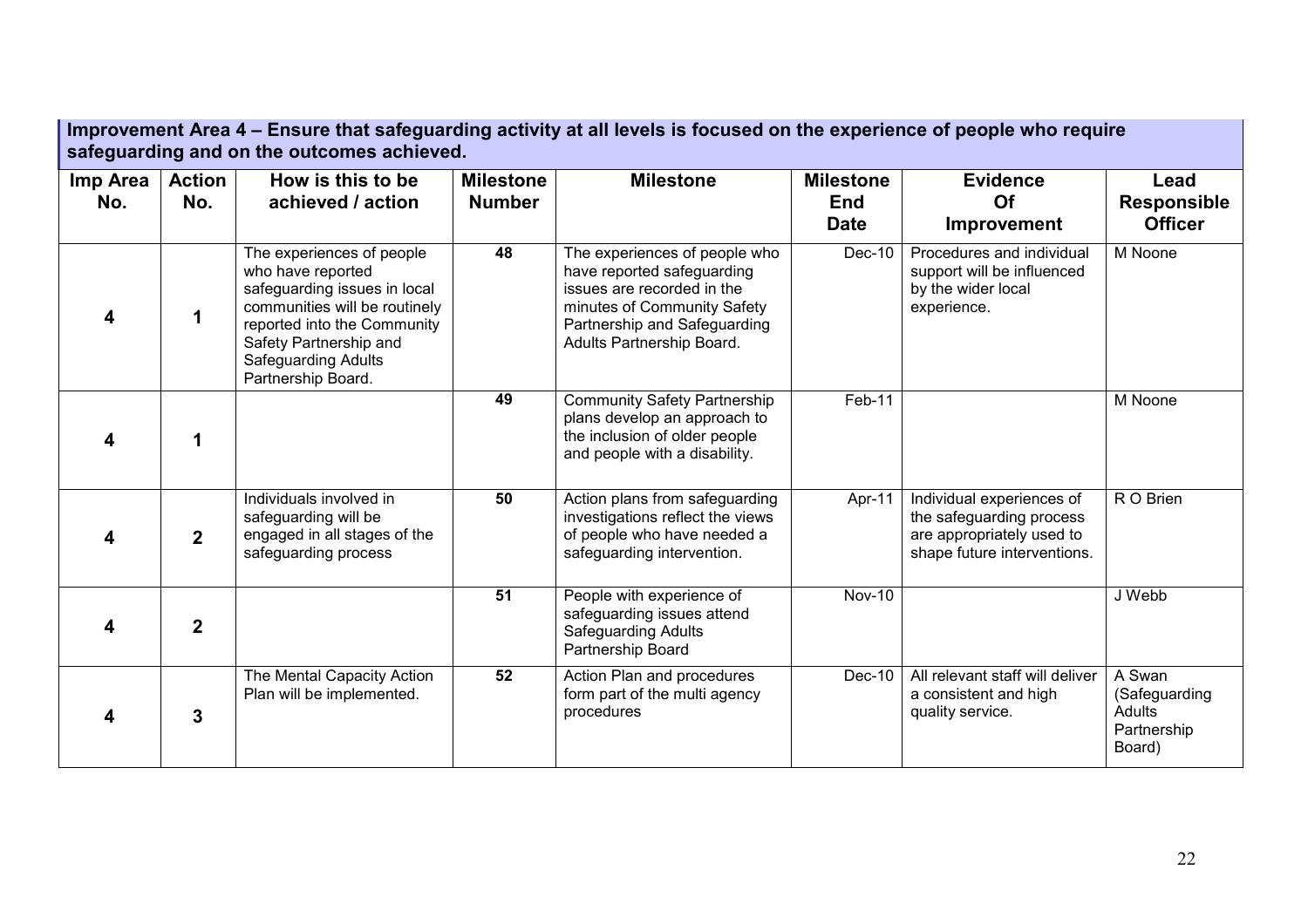|                 |                      |                                                                                                                                                      |                                   | Improvement Area 5 – Ensure that safeguarding is supported by robust quality assurance arrangements across the partnership.                    |                                               |                                                                                                           |                                              |
|-----------------|----------------------|------------------------------------------------------------------------------------------------------------------------------------------------------|-----------------------------------|------------------------------------------------------------------------------------------------------------------------------------------------|-----------------------------------------------|-----------------------------------------------------------------------------------------------------------|----------------------------------------------|
| Imp Area<br>No. | <b>Action</b><br>No. | How is this to be<br>achieved / action                                                                                                               | <b>Milestone</b><br><b>Number</b> | <b>Milestone</b>                                                                                                                               | <b>Milestone</b><br><b>End</b><br><b>Date</b> | <b>Evidence</b><br>Of<br>Improvement                                                                      | Lead<br><b>Responsible</b><br><b>Officer</b> |
| 5               | 1                    | A Safeguarding quality<br>assurance framework will be<br>developed.                                                                                  | $\overline{53}$                   | <b>Quality Assurance framework</b><br>agreed by Strategic Leadership<br>Team and Safeguarding Adults<br>Partnership Board                      | Dec-10                                        | The Quality Assurance<br>Framework will provide<br>checks on key elements of<br>the safeguarding process. | M Noone                                      |
| 5               | 1                    |                                                                                                                                                      | 54                                | A system is in place which<br>alerts across the economy<br>when multiple concerns about a<br>provider are received                             | Oct-10                                        |                                                                                                           | M Noone                                      |
| 5               | 1                    |                                                                                                                                                      | 55                                | Evidence via performance<br>reporting that incidents of<br>abuse have been dealt with in a<br>timely manner                                    | Mar-11                                        |                                                                                                           | M Noone                                      |
| 5               | $\overline{2}$       | A regular process for<br>checking safeguarding cases<br>where 'no further action' is<br>recorded will be developed.                                  | 56                                | Complete a review of sample<br>referrals which are recorded as<br>no further action                                                            | $Jan-11$                                      | Confirmation of<br>appropriateness of<br>decision to take no further<br>action                            | M Noone                                      |
| 5               | 3                    | Performance reports which<br>track trends will be made<br>available to the<br><b>Safeguarding Adults</b><br>Partnership Board on a<br>regular basis. | 57                                | Operational managers follow up<br>outstanding cases and provide<br>regular reports to Strategic<br>Leadership Team for reporting<br>into SAPB. | Oct-10                                        | The safeguarding process<br>will be more efficient due<br>to the closer monitoring of<br>performance.     | R Hughes                                     |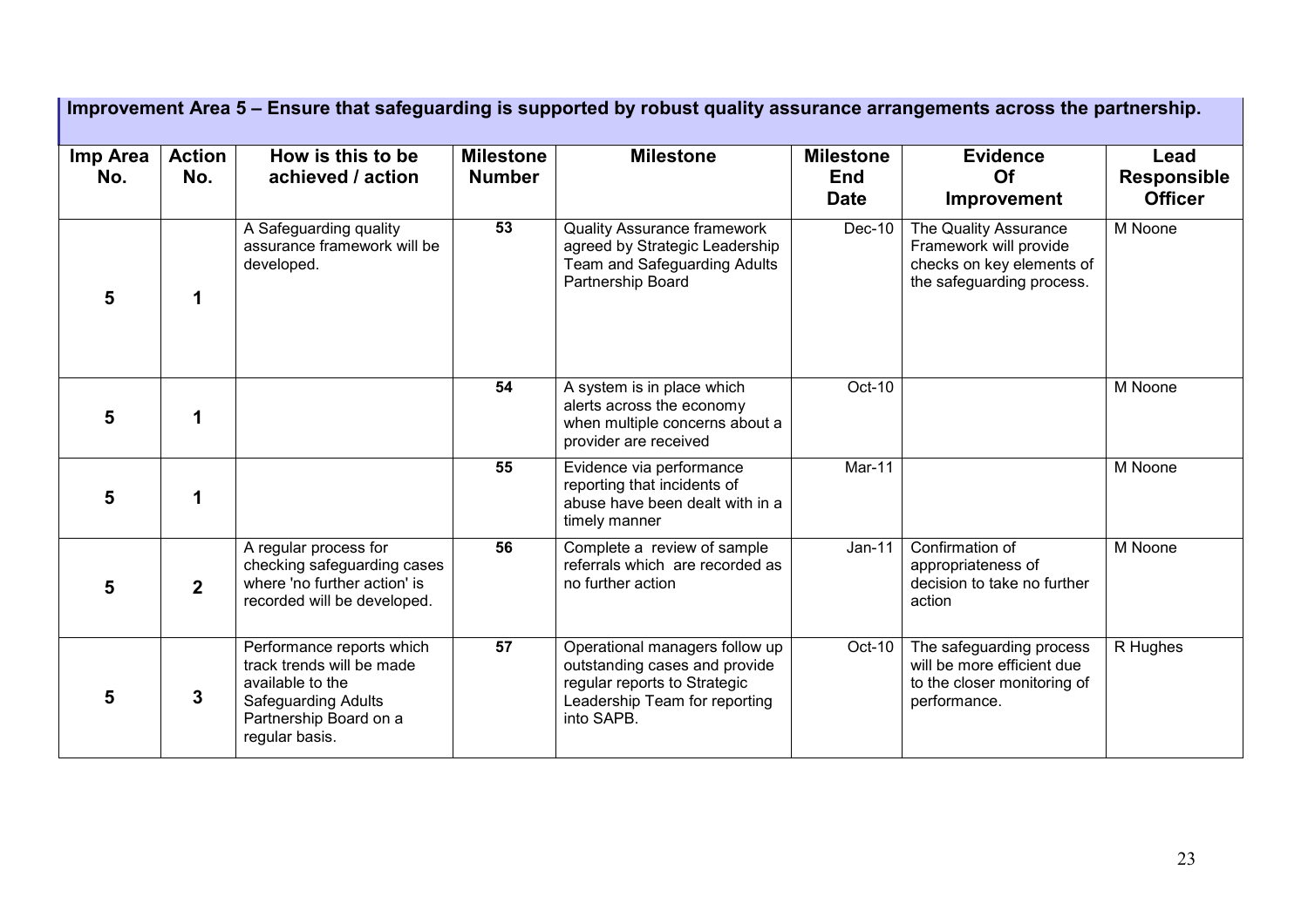| Improvement Area 6 – Improve scrutiny of provider activity and risks across the sector. |                      |                                                                                                                                          |                                   |                                                                                                                                                                           |                                               |                                                                                                                                                                               |                                              |  |  |  |
|-----------------------------------------------------------------------------------------|----------------------|------------------------------------------------------------------------------------------------------------------------------------------|-----------------------------------|---------------------------------------------------------------------------------------------------------------------------------------------------------------------------|-----------------------------------------------|-------------------------------------------------------------------------------------------------------------------------------------------------------------------------------|----------------------------------------------|--|--|--|
| Imp Area<br>No.                                                                         | <b>Action</b><br>No. | How is this to be<br>achieved / action                                                                                                   | <b>Milestone</b><br><b>Number</b> | <b>Milestone</b>                                                                                                                                                          | <b>Milestone</b><br><b>End</b><br><b>Date</b> | <b>Evidence</b><br>Of<br>Improvement                                                                                                                                          | Lead<br><b>Responsible</b><br><b>Officer</b> |  |  |  |
| 6                                                                                       | 1                    | The contract monitoring of<br>health and social care<br>providers will be improved.                                                      | 58                                | Proactive monitoring of<br>contracts in place                                                                                                                             | Oct-10                                        | The increased level of<br>monitoring of providers<br>and the resultant<br>information gathered will<br>enhance the management<br>of risk in this area.                        | M Noone                                      |  |  |  |
| $6\phantom{1}6$                                                                         | 1                    |                                                                                                                                          | 59                                | Risk monitoring of service<br>providers is strengthened                                                                                                                   | Oct-10                                        |                                                                                                                                                                               | M Noone                                      |  |  |  |
| $6\phantom{1}6$                                                                         | 1                    |                                                                                                                                          | 60                                | Robust joint arrangement in<br>place to monitor across<br>agencies                                                                                                        | Oct-10                                        |                                                                                                                                                                               | M Noone                                      |  |  |  |
| 6                                                                                       | 1                    |                                                                                                                                          | 61                                | Share learning from positive<br>work with supported living<br>providers across the sector and<br>put schedules in place across<br>system to meet needs of new<br>contract | Mar-11                                        |                                                                                                                                                                               | M Noone                                      |  |  |  |
| 6                                                                                       | $\mathbf{2}$         | New contracts for personal<br>support provided by the<br>independent sector outlining<br>safeguarding expectations<br>will be developed. | 62                                | Provider Workshops<br>undertaken and completed.                                                                                                                           | Aug-10                                        | New Contracts will be<br>awarded that reflect<br>personalisation, promote<br>Dignity in Care and<br>strengthen risk<br>management associated<br>with safeguarding<br>concerns | M Fowler                                     |  |  |  |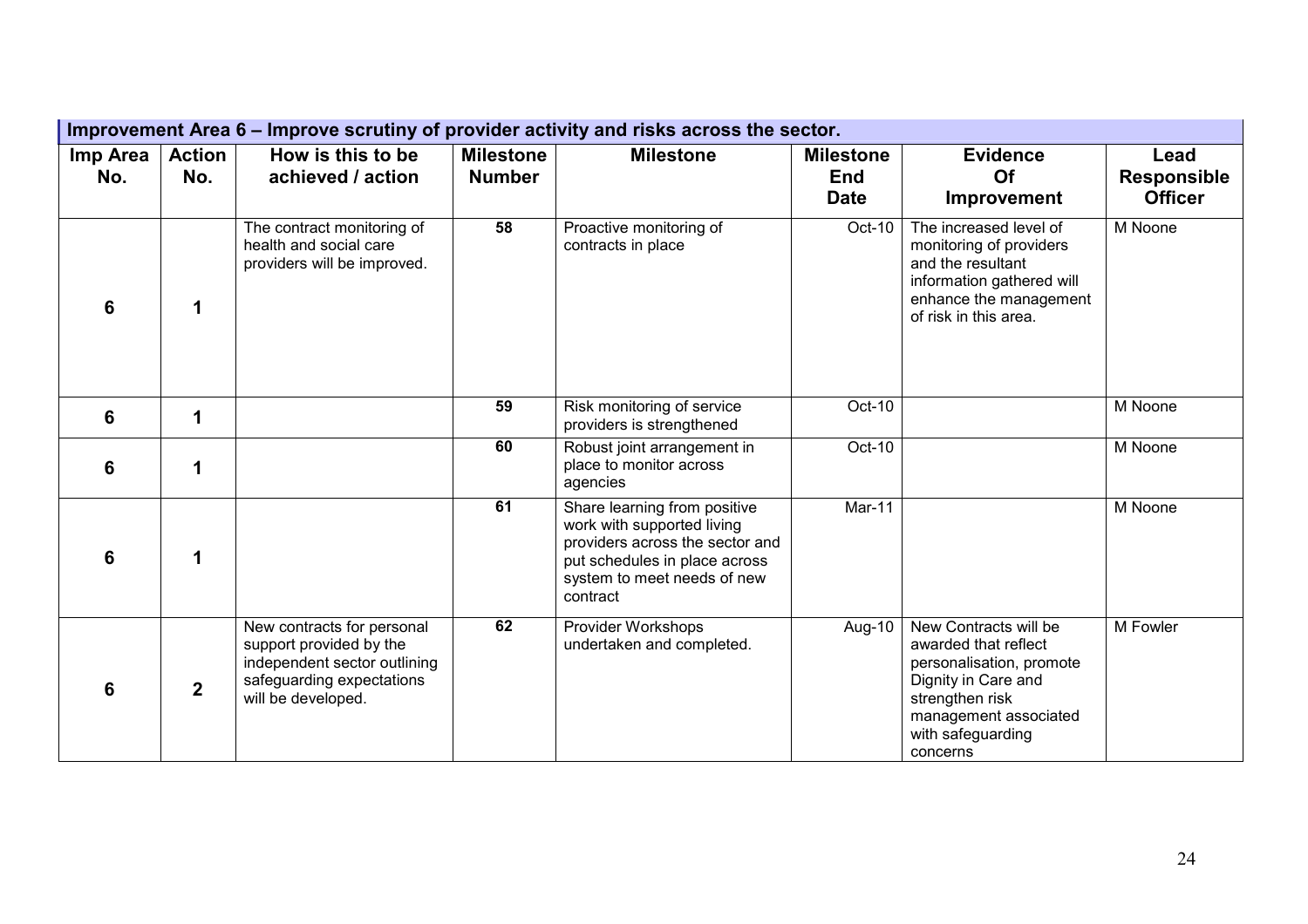| Imp Area<br>No. | <b>Action</b><br>No. | How is this to be<br>achieved / action                                                                                | <b>Milestone</b><br><b>Number</b> | <b>Milestone</b>                                                                                                                                                    | <b>Milestone</b><br><b>End</b><br><b>Date</b> | <b>Evidence</b><br><b>Of</b><br>Improvement                                                           | Lead<br><b>Responsible</b><br><b>Officer</b> |
|-----------------|----------------------|-----------------------------------------------------------------------------------------------------------------------|-----------------------------------|---------------------------------------------------------------------------------------------------------------------------------------------------------------------|-----------------------------------------------|-------------------------------------------------------------------------------------------------------|----------------------------------------------|
| 6               | 2 <sup>1</sup>       |                                                                                                                       | 63                                | Report to Cabinet                                                                                                                                                   | $Sep-10$                                      |                                                                                                       | M Fowler                                     |
| 6               | $\overline{2}$       |                                                                                                                       | 64                                | Invitation to tender                                                                                                                                                | Oct-10                                        |                                                                                                       | M Fowler                                     |
| 6               | $\mathbf{2}$         |                                                                                                                       | 65                                | <b>Award of Contracts</b>                                                                                                                                           | $Jan-11$                                      |                                                                                                       | M Fowler                                     |
| 6               | 2 <sup>1</sup>       |                                                                                                                       | 66                                | New Contracts commence                                                                                                                                              | Apr-11                                        |                                                                                                       | M Fowler                                     |
| 6               | 3                    | A quality assurance<br>partnership with<br>representative groups will be<br>developed to quality assure<br>providers. | 67                                | <b>Quality Assurance process</b><br>agreed                                                                                                                          | Dec-10                                        | The quality assurance<br>process will be<br>strengthened by the<br>engagement of key<br>stakeholders. | M Noone                                      |
| 6               | $\mathbf{3}$         |                                                                                                                       | 68                                | Process implemented and<br>feedback regularly delivered to<br>Safeguarding Adults<br>Partnership Board, DASS<br>Strategic Leadership Team and<br>appropriate groups | Mar-11                                        |                                                                                                       | M Noone                                      |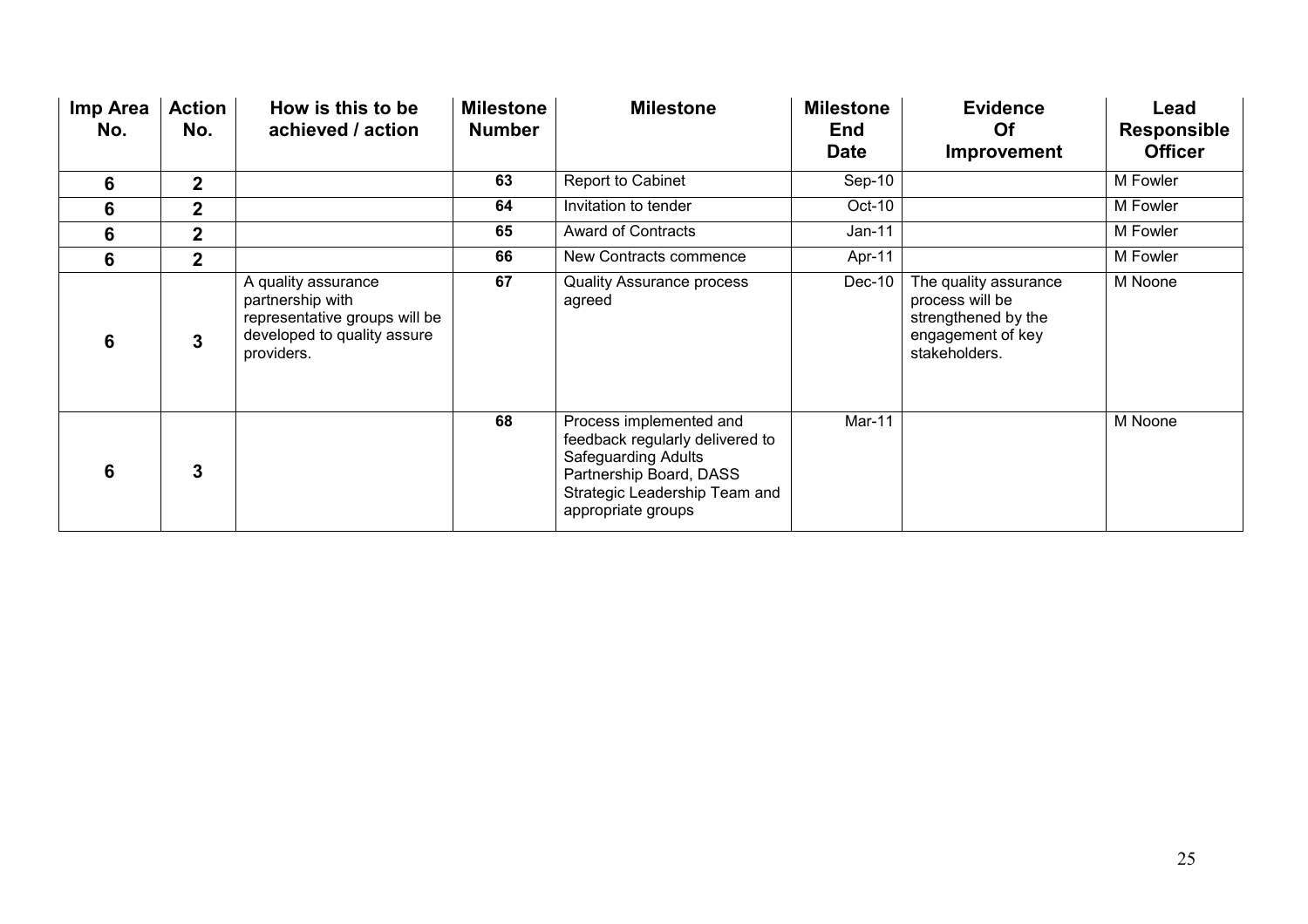2. Making a positive contribution for adults with a learning disability Improvement Area 7 – Improve its focus on people who have limited opportunities to engage in and contribute to their local communities.

| Imp Area<br>No. | <b>Action</b><br>No. | How is this to be<br>achieved / action                                                                                                                                                  | <b>Milestone</b><br><b>Number</b> | <b>Milestone</b>                                                                                                                                              | <b>Milestone</b><br><b>End</b><br><b>Date</b> | <b>Evidence</b><br>Of<br><b>Improvement</b>                                                                                                                                                       | Lead<br><b>Responsible</b><br><b>Officer</b> |
|-----------------|----------------------|-----------------------------------------------------------------------------------------------------------------------------------------------------------------------------------------|-----------------------------------|---------------------------------------------------------------------------------------------------------------------------------------------------------------|-----------------------------------------------|---------------------------------------------------------------------------------------------------------------------------------------------------------------------------------------------------|----------------------------------------------|
|                 | 1                    | The Council's<br>Comprehensive<br>Engagement Strategy will be<br>reviewed to ensure that the<br>needs of people with limited<br>opportunities for<br>engagement are reflected in<br>it. | 69                                | Local communities will be<br>engaged in understanding and<br>working with people with<br><b>Learning Disabilities</b>                                         | Mar-11                                        | People with limited<br>opportunities will more<br>readily access universal<br>services in their local<br>communities.                                                                             | C Curr                                       |
|                 | $\overline{2}$       | Issues raised in the Equality<br>Impact Assessment of the<br>Learning Disability<br><b>Commissioning Framework</b><br>will be addressed.                                                | 70                                | Equality Impact Assessment is<br>presented to Learning Disability<br>Partnership Board                                                                        | $Sep-10$                                      | Minutes of the Learning<br><b>Disabilities Partnership</b><br>Board reflect presentation<br>and discussion of issues in<br>the Equality Impact<br>Assessment.                                     | S Rowley                                     |
| 7               | $\overline{2}$       |                                                                                                                                                                                         | 71                                | Actions identified along with<br>future formal reporting<br>arrangements which ensure<br>future developments are<br>inclusive of people with diverse<br>needs | $Sep-10$                                      | Opportunities for people<br>with a learning disability<br>will be embedded within a<br>wider equalities framework<br>including better use of<br>local community, sports<br>and leisure facilities | S Rowley                                     |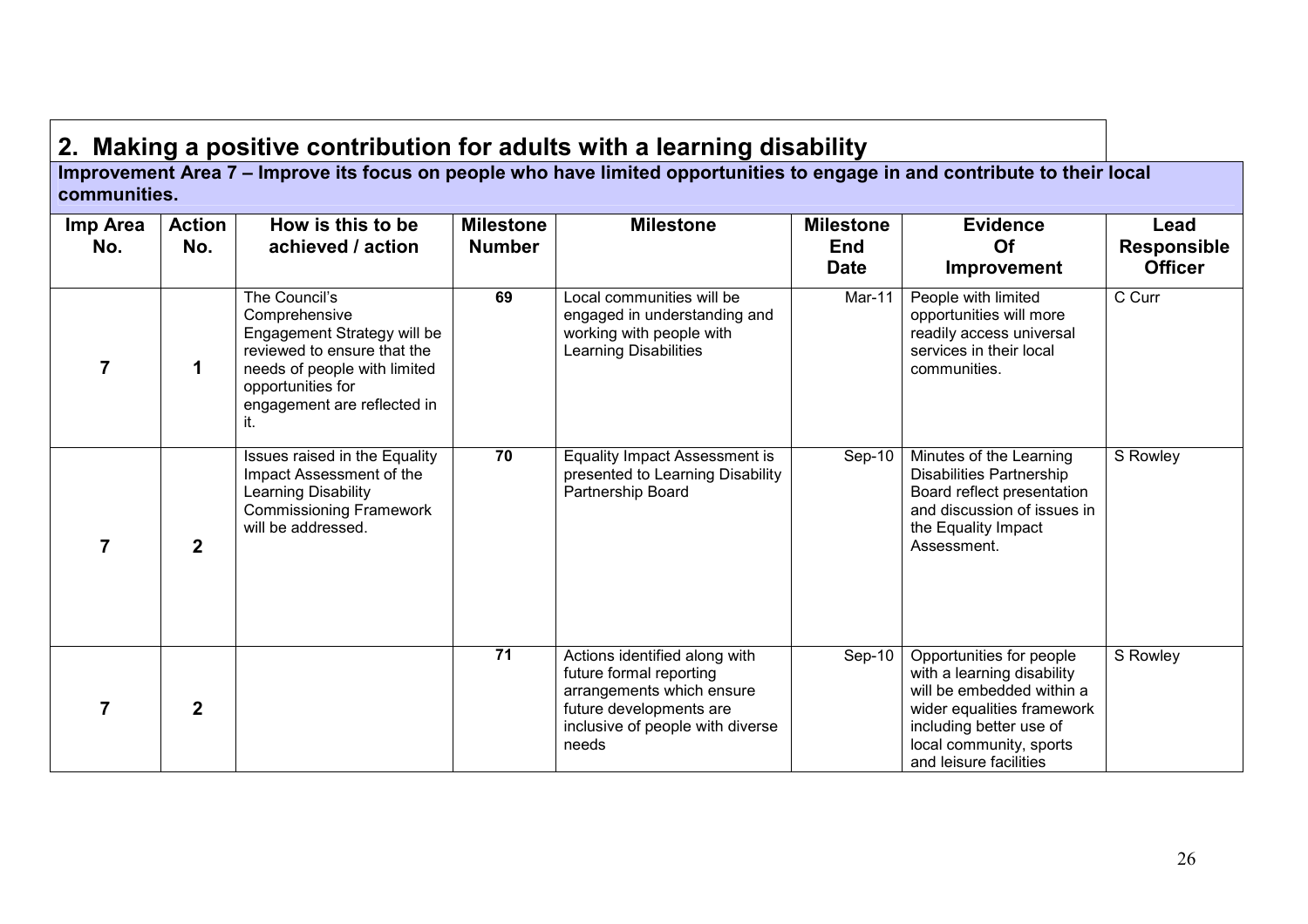| Imp Area<br>No. | <b>Action</b><br>No. | How is this to be<br>achieved / action                                                                     | <b>Milestone</b><br><b>Number</b> | <b>Milestone</b>                                                                                                                                | <b>Milestone</b><br><b>End</b><br><b>Date</b> | <b>Evidence</b><br>Of<br>Improvement                                                                                                                                  | Lead<br><b>Responsible</b><br><b>Officer</b> |
|-----------------|----------------------|------------------------------------------------------------------------------------------------------------|-----------------------------------|-------------------------------------------------------------------------------------------------------------------------------------------------|-----------------------------------------------|-----------------------------------------------------------------------------------------------------------------------------------------------------------------------|----------------------------------------------|
| 7               | $\overline{2}$       |                                                                                                            | 72                                | Inclusion of people from a<br>diverse range of backgrounds<br>in the design and delivery,<br>monitoring and reviewing of<br>services.           | Oct-10                                        | Evidence of involvement of<br>a more diverse range of<br>needs and backgrounds in<br>the people who work with<br>services to deliver future<br>changes                | S Rowley                                     |
| 7               | 3                    | The Volunteer Strategy will<br>be implemented.                                                             | 73                                | Recruit volunteers to engage<br>with the wider community.                                                                                       | Dec-11                                        | 100 new volunteers<br>recruited to engage in the<br>wider community, in<br>addition to the 600<br>currently reported                                                  | M Noone                                      |
| 7               | 4                    | Payments made to people<br>who attend Day Services will<br>be reviewed to ensure an<br>equitable approach. | 74                                | The Council's policy on<br>'incentive' payments is revised<br>in the light of the Council's<br>strategy to promote<br>employment opportunities. | Dec-10                                        | Those who attend Day<br>Services and receive<br>payments will have a<br>clearer understanding<br>about their wage in relation<br>to the national minimum<br>standard. | J Ricketts                                   |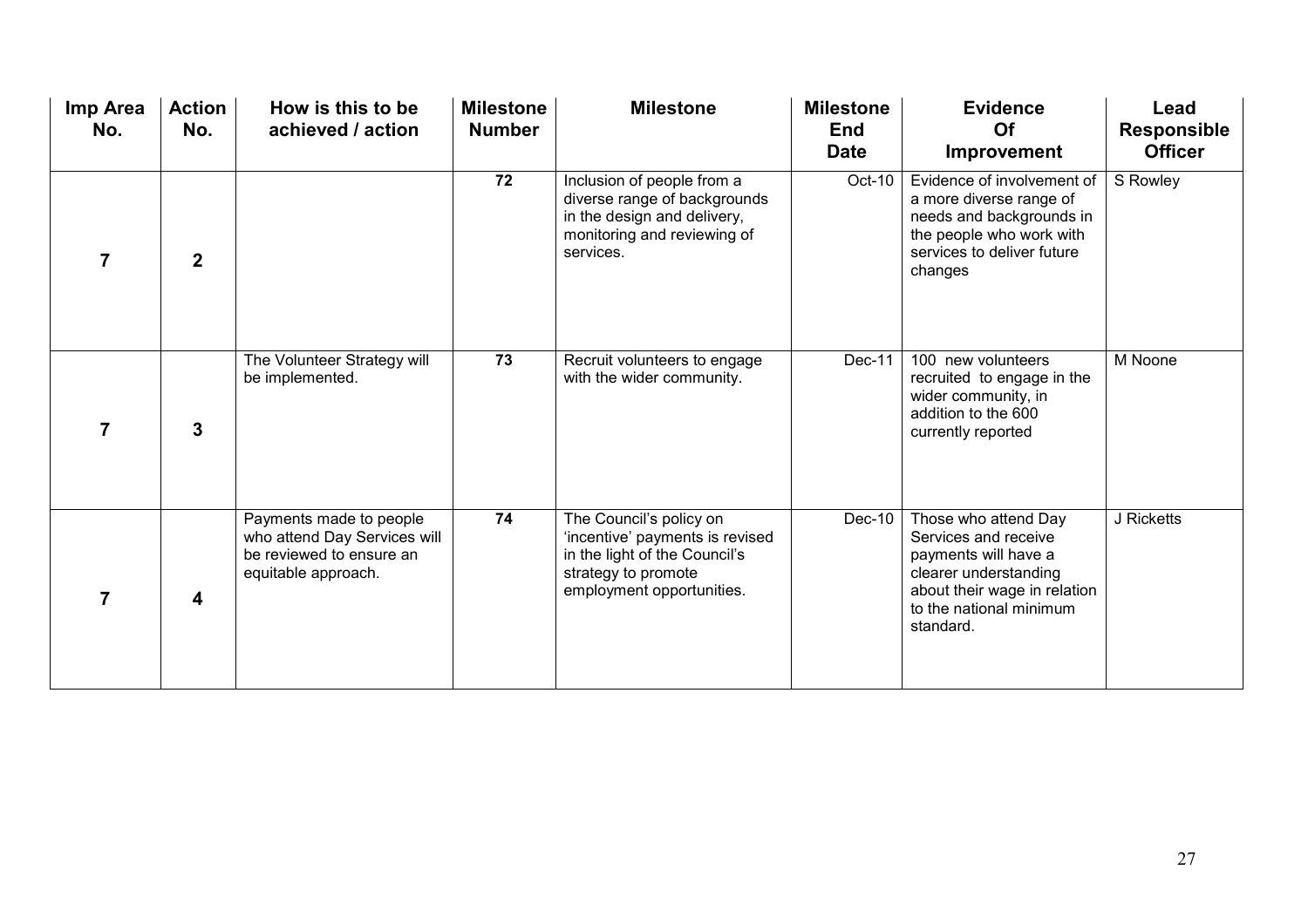| Imp Area<br>No. | <b>Action</b><br>No. | How is this to be<br>achieved / action                                                                                                                                                      | <b>Milestone</b><br><b>Number</b> | <b>Milestone</b>                                                                                                                                                                                                                                                         | <b>Milestone</b><br><b>End</b><br><b>Date</b> | <b>Evidence</b><br>Of<br>Improvement                                                                                                                        | Lead<br>Responsible<br><b>Officer</b> |
|-----------------|----------------------|---------------------------------------------------------------------------------------------------------------------------------------------------------------------------------------------|-----------------------------------|--------------------------------------------------------------------------------------------------------------------------------------------------------------------------------------------------------------------------------------------------------------------------|-----------------------------------------------|-------------------------------------------------------------------------------------------------------------------------------------------------------------|---------------------------------------|
| 7               | 5                    | The key priorities of the<br>revised Commissioning<br>Strategy will reflect access to<br>local housing, employment,<br>leisure opportunities and<br>social networks in local<br>communities | 75                                | Implementation of relevant<br>strategies, policies and<br>procedures                                                                                                                                                                                                     | Mar-11                                        | Increased access to local<br>housing, employment,<br>leisure opportunities and<br>social networks in local<br>communities                                   | S Rowley                              |
| 7               | 5                    |                                                                                                                                                                                             | 76                                | Reviews of all people who have<br>a Learning Disability and<br>receive a service from<br>Department of Adult Social<br>Services will be completed as<br>part of a rolling programme and<br>support plans developed to<br>support access to housing and<br>employment.    | Mar-11                                        | Increase in the percentage<br>of people known to the<br>Department of Adults<br>Social Services who are in<br>settled accommodation<br>and paid employment. | R O Brien                             |
| $\overline{7}$  | 5                    |                                                                                                                                                                                             | $\overline{77}$                   | Reviews of all people who have<br>a Learning Disability and<br>receive a service from<br>Department of Adult Social<br>Services will be completed<br>through a self directed<br>assessment process and<br>support plans will be developed<br>based on these assessments. | Mar-11                                        | An increase to 30% of the<br>total population supported<br>by the Department of Adult<br>Social Services receiving<br>self directed support                 | R O Brien                             |
| 7               | 5                    |                                                                                                                                                                                             | 78                                |                                                                                                                                                                                                                                                                          | Mar-11                                        | Options and support in<br>place for individuals to<br>pursue their interest in<br>local community settings<br>evidenced via case audits                     | R O Brien                             |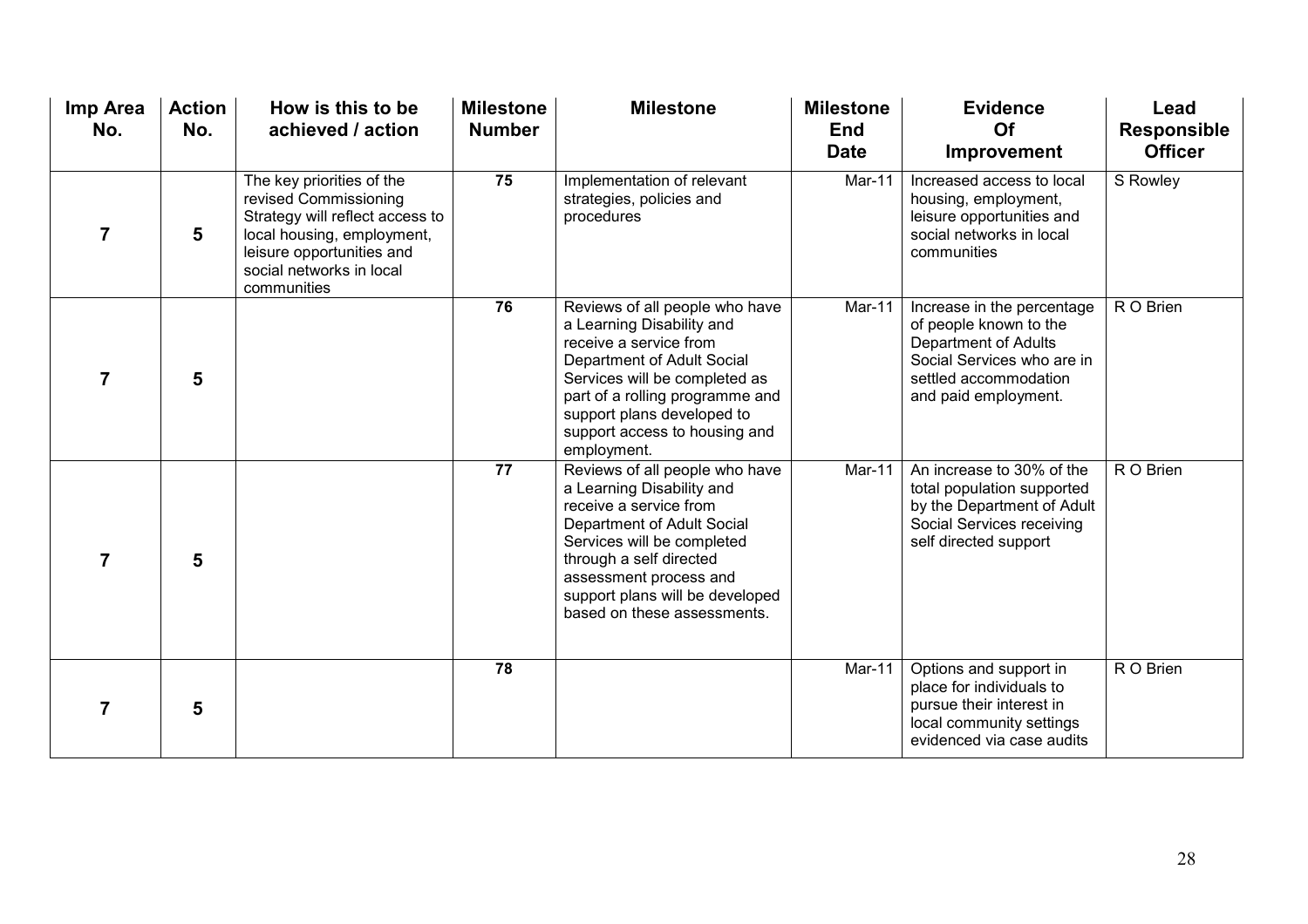Improvement Area 8 – Ensure wider representation, involvement and support for people using services and their carers in planning and managing change.

| Imp Area<br>No. | <b>Action</b><br>No. | How is this to be<br>achieved / action                                                                                                                               | <b>Milestone</b><br><b>Number</b> | <b>Milestone</b>                                                                                                                                                                                                                                         | <b>Milestone</b><br><b>End</b><br><b>Date</b> | <b>Evidence</b><br>Of<br>Improvement                                                                                                                                                                | Lead<br><b>Responsible</b><br><b>Officer</b> |
|-----------------|----------------------|----------------------------------------------------------------------------------------------------------------------------------------------------------------------|-----------------------------------|----------------------------------------------------------------------------------------------------------------------------------------------------------------------------------------------------------------------------------------------------------|-----------------------------------------------|-----------------------------------------------------------------------------------------------------------------------------------------------------------------------------------------------------|----------------------------------------------|
| 8               |                      | The Learning Disability<br>Partnership Board and its<br>sub groups will continue to<br>implement actions from the<br>Learning Disability<br>Commissioning Framework. | 79                                | The Partnership Board will<br>have reviewed its<br>arrangements for<br>communicating with wider<br>group of people using services,<br>their carers, service providers<br>and partners so that they are<br>kept informed about priorities<br>and progress | Oct-10                                        | People with Learning<br>Disabilities and their<br>families and carers will<br>have their lives improved<br>in accordance with the<br>aims of Valuing People<br>Now.                                 | J Webb                                       |
| 8               | 1                    |                                                                                                                                                                      | 80                                | The strategic direction will be<br>agreed across the partnership<br>with local community and<br>voluntary sector organisations                                                                                                                           | Dec-10                                        | Shared vision to be in<br>place which promotes the<br>involvement of adults with<br>a Learning Disabilities in<br>making a positive<br>contribution to delivering<br>Valuing People Now<br>outcomes | J Webb                                       |
| 8               | 1                    |                                                                                                                                                                      | 81                                | The 'Enabling Fulfilling Lives'<br>sub group will widen its focus of<br>service user and carer<br>representation                                                                                                                                         | Dec-10                                        | <b>Enabling Fulfilling Lives</b><br>group will have a diverse<br>range of members<br>including people who don't<br>use Day Services.                                                                | A Pollitt                                    |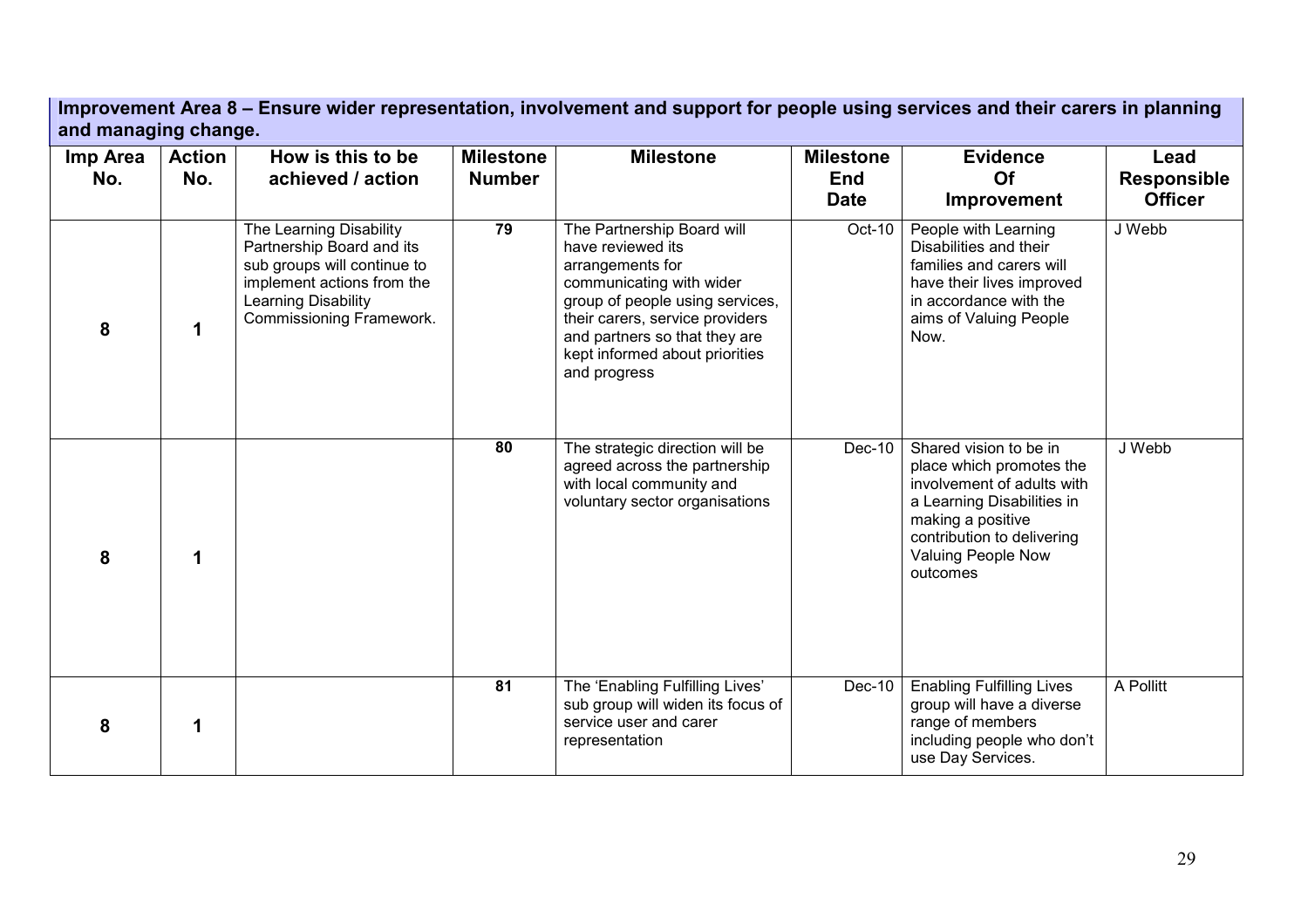| Imp Area<br>No. | <b>Action</b><br>No. | How is this to be<br>achieved / action                                                                                       | <b>Milestone</b><br><b>Number</b> | <b>Milestone</b>                                                                                                                                                   | <b>Milestone</b><br><b>End</b><br><b>Date</b> | <b>Evidence</b><br>Of<br><b>Improvement</b>                                                               | Lead<br><b>Responsible</b><br><b>Officer</b> |
|-----------------|----------------------|------------------------------------------------------------------------------------------------------------------------------|-----------------------------------|--------------------------------------------------------------------------------------------------------------------------------------------------------------------|-----------------------------------------------|-----------------------------------------------------------------------------------------------------------|----------------------------------------------|
| 8               | $\mathbf{2}$         | People with learning<br>disabilities and their carers<br>will be supported to fully<br>engage in shaping Council<br>services | 82                                | Develop involvement<br>arrangements to ensure the<br>inclusion of people with high or<br>complex needs and people<br>from a minority ethnic<br>background.         | Dec-10                                        | Higher numbers of people<br>with complex needs will be<br>involved in shaping council<br>services.        | M Noone                                      |
| 8               | $\mathbf{2}$         |                                                                                                                              | 83                                | Widen choice of advocacy and<br>self advocacy services for<br>customers                                                                                            | Mar-11                                        | Increased choice and take<br>up of advocacy services<br>for people with a Learning<br><b>Disability</b>   | M Noone                                      |
| 8               | $\overline{2}$       |                                                                                                                              | 84                                | People with learning disabilities<br>as experts through their own<br>experience will set standards,<br>design, develop, deliver and<br>evaluate services in Wirral | Mar-11                                        | More services designed,<br>delivered and evaluated by<br>people with a Learning<br><b>Disability</b>      | M Noone                                      |
| 8               | $\mathbf{2}$         |                                                                                                                              | 85                                | Capacity added to enable<br>carers to maximise the ability to<br>drive change                                                                                      | Dec-10                                        | Greater involvement of<br>carers in groups                                                                | M Noone                                      |
| 8               | $\overline{2}$       |                                                                                                                              | 86                                | People with learning disabilities<br>and carers are included in the<br>Council's consultation -<br>'Wirral's Future. Be a Part of it'.                             | Dec-10                                        | Evidence of people with a<br>Learning Disability having<br>a say in 'Wirral's Future.<br>Be a Part of it' | C Curr                                       |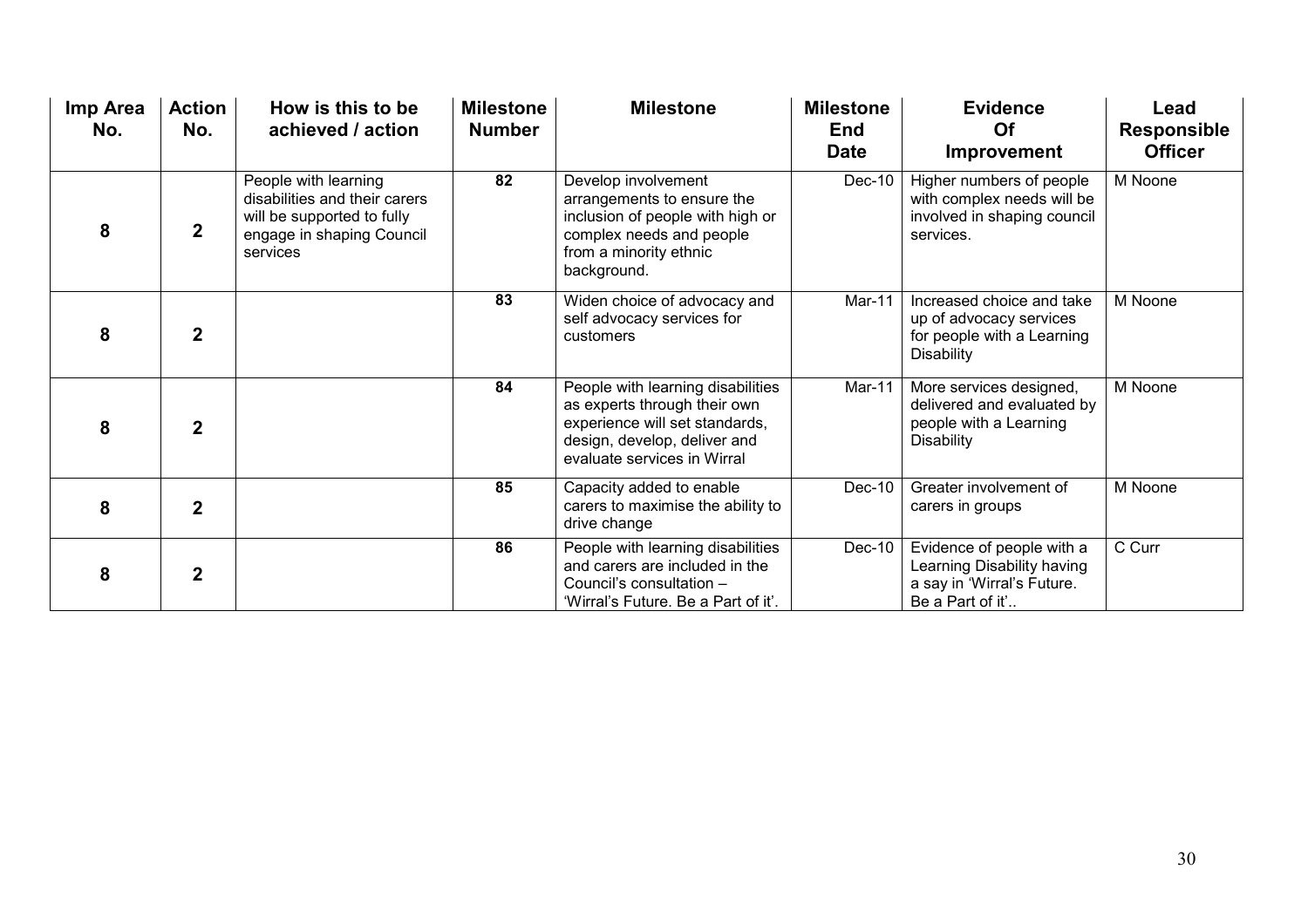# 3. Increased choice and control for adults with a learning disability

 Improvement Area 9 – Ensure that people with learning disabilities and their carers have access to appropriate advice, information and support.

| Imp Area<br>No. | <b>Action</b><br>No. | How is this to be<br>achieved / action                                                                                                       | <b>Milestone</b><br><b>Number</b> | <b>Milestone</b>                                                                                                                                                                                                                                            | <b>Milestone</b><br><b>End</b><br><b>Date</b> | <b>Evidence</b><br><b>Of</b><br><b>Improvement</b>                                                                                                        | Lead<br><b>Responsible</b><br><b>Officer</b> |
|-----------------|----------------------|----------------------------------------------------------------------------------------------------------------------------------------------|-----------------------------------|-------------------------------------------------------------------------------------------------------------------------------------------------------------------------------------------------------------------------------------------------------------|-----------------------------------------------|-----------------------------------------------------------------------------------------------------------------------------------------------------------|----------------------------------------------|
| 9               | 1                    | A Wirral wide Information,<br>Advice and Advocacy<br>Strategy which explicitly<br>includes learning disability<br>services will be produced. | 87                                | Strategy is written and signed<br>off by the Learning Disability<br>Partnership Board and<br>appropriate organisations                                                                                                                                      | $Dec-10$                                      | People with Learning<br>Disabilities will be<br>supported to have a<br>greater 'voice' and access<br>support through advocacy,<br>information and advice. | M Noone                                      |
| 9               | 1                    |                                                                                                                                              | 88                                | A shared approach to reviewing<br>the production of information<br>with local partners and people<br>using services and families.<br>Information to include; savings<br>thresholds, implication of<br>having a job, complaints and<br>self directed support | Mar-11                                        |                                                                                                                                                           | M Noone                                      |
| 9               |                      |                                                                                                                                              | 89                                | Arrangements established for<br>monitoring and reporting usage<br>of the website by and<br>usefulness to people with<br>learning disabilities                                                                                                               | Mar-11                                        | Learning Disability<br>Partnership Board website<br>is operational                                                                                        | M Noone                                      |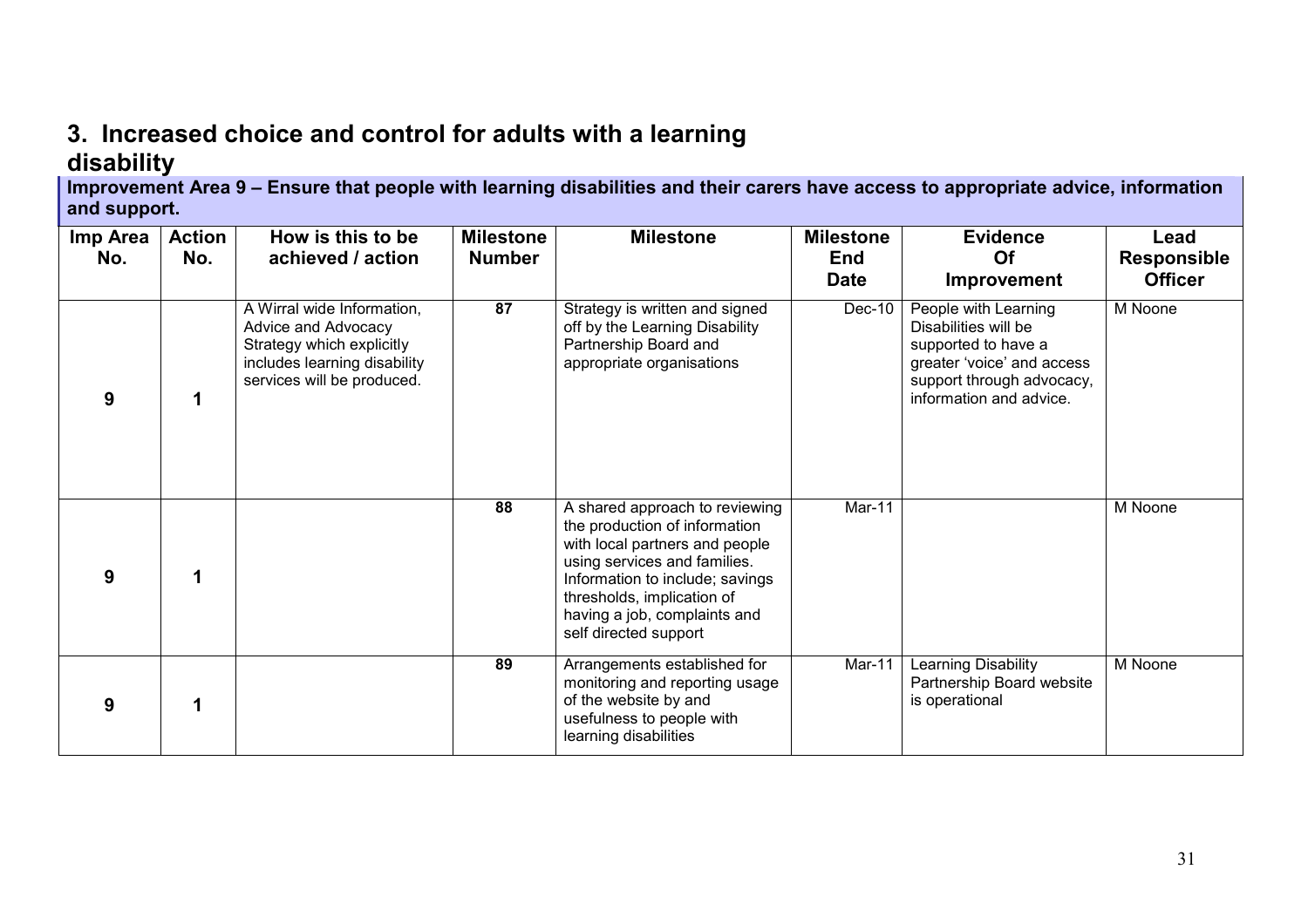| Imp Area<br>No. | <b>Action</b><br>No. | How is this to be<br>achieved / action                                                                                         | <b>Milestone</b><br><b>Number</b> | <b>Milestone</b>                                                                                                                                                            | <b>Milestone</b><br><b>End</b><br><b>Date</b> | <b>Evidence</b><br>Of<br>Improvement                                                                                                                                        | Lead<br><b>Responsible</b><br><b>Officer</b> |
|-----------------|----------------------|--------------------------------------------------------------------------------------------------------------------------------|-----------------------------------|-----------------------------------------------------------------------------------------------------------------------------------------------------------------------------|-----------------------------------------------|-----------------------------------------------------------------------------------------------------------------------------------------------------------------------------|----------------------------------------------|
| 9               | 1                    |                                                                                                                                | 90                                | A 'readers panel' of people who<br>use services and carers is set<br>up to assess departmental<br>information to award local 'kite<br>marks'                                | Mar-11                                        |                                                                                                                                                                             | M Noone                                      |
| 9               | 1                    |                                                                                                                                | 91                                | Expand the use of different<br>formats, including Easy-Read in<br>all relevant communications<br>including access to advocacy<br>leaflets and information in large<br>print | Oct-10                                        | People receive information<br>such as self directed<br>support information packs<br>in formats which are<br>diverse and easy to<br>understand                               | M Noone                                      |
| 9               | $\overline{2}$       | A sample of people who<br>have been signposted to<br>other services by the Central<br>Advice and Duty Team will<br>be audited. | $\overline{92}$                   | Revised service level<br>agreement in place reflecting<br>the need to report information<br>on people who have been<br>signposted                                           | Oct-10                                        | People with Learning<br>Disabilities who are not<br>eligible for Department of<br><b>Adult Social Services</b><br>support receive<br>appropriate support to their<br>needs. | R O Brien and M<br>Flanagan                  |
| 9               | $\overline{2}$       |                                                                                                                                | 93                                | Auditing process agreed and<br>implemented                                                                                                                                  | Dec-10                                        | Learning from outcomes of<br>signposting and accepting<br>of referrals implemented in<br>developing new services.                                                           | R O Brien and M<br>Flanagan                  |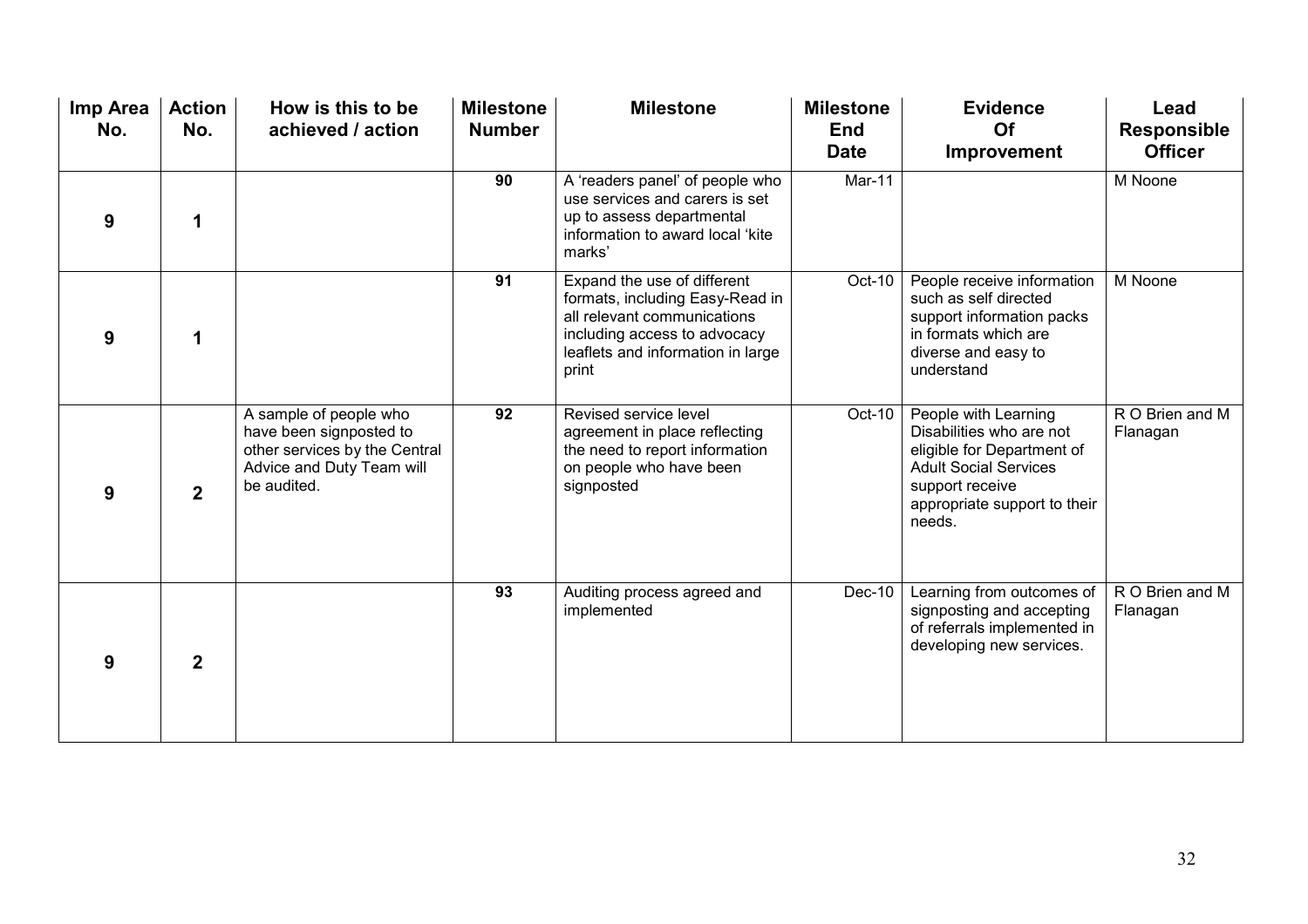|                 | Improvement Area 10 - Ensure people's needs are holistically assessed and supported by effective partnership working. |                                                                                                                                                 |                                   |                                                                                                                                                                                                                                                    |                                               |                                                                                                                                                                       |                                              |  |  |  |
|-----------------|-----------------------------------------------------------------------------------------------------------------------|-------------------------------------------------------------------------------------------------------------------------------------------------|-----------------------------------|----------------------------------------------------------------------------------------------------------------------------------------------------------------------------------------------------------------------------------------------------|-----------------------------------------------|-----------------------------------------------------------------------------------------------------------------------------------------------------------------------|----------------------------------------------|--|--|--|
| Imp Area<br>No. | <b>Action</b><br>No.                                                                                                  | How is this to be<br>achieved / action                                                                                                          | <b>Milestone</b><br><b>Number</b> | <b>Milestone</b>                                                                                                                                                                                                                                   | <b>Milestone</b><br><b>End</b><br><b>Date</b> | <b>Evidence</b><br>Of<br>Improvement                                                                                                                                  | Lead<br><b>Responsible</b><br><b>Officer</b> |  |  |  |
| 10              | $\mathbf 1$                                                                                                           | A model for equitable access<br>and delivery of health,<br>housing, education and<br>social care support will be<br>developed and implemented.  | 94                                | Develop through the self<br>directed support planning<br>process an equitable set of<br>choices for people with<br>Learning Disabilities to access<br>health, housing, education and<br>social care support.                                       | <b>Nov-10</b>                                 | Local priorities for<br>supported housing are<br>agreed, a transparent<br>allocation system in place<br>and access to supported<br>housing is better co-<br>ordinated | R O Brien and I<br>Platt                     |  |  |  |
| 10              | 1                                                                                                                     |                                                                                                                                                 | 95                                | Agree on the basis of demand,<br>a model for integrated delivery<br>of services with people with<br><b>Learning Disabilities</b>                                                                                                                   | <b>Nov-10</b>                                 | Improved commissioning<br>processes alongside more<br>robust support planning.                                                                                        | R O Brien and I<br>Platt                     |  |  |  |
| 10              | 1                                                                                                                     |                                                                                                                                                 | 96                                | The Learning Disability<br>Partnership Board to consider a<br>revised model for specialist LD<br>service.                                                                                                                                          | <b>Nov-10</b>                                 | Agreed model for future<br>model of integrated<br>services for people with<br>Learning Disabilities.                                                                  | R O Brien                                    |  |  |  |
| 10              | $\mathbf{2}$                                                                                                          | The revised joint<br><b>Commissioning Strategy will</b><br>reflect the totality of needs<br>and how they will be met<br>across the partnership. | 97                                | Through the Joint Strategic<br>Needs Analysis identify the<br>future housing health and<br>social care needs of people<br>who are ageing (specifically<br>carers of people with a learning<br>disability and people with a<br>learning disability) | Dec-10                                        | People with differing<br>complexity of Learning<br>Disabilities will receive<br>integrated support<br>appropriate to their level of<br>need.                          | R Grant                                      |  |  |  |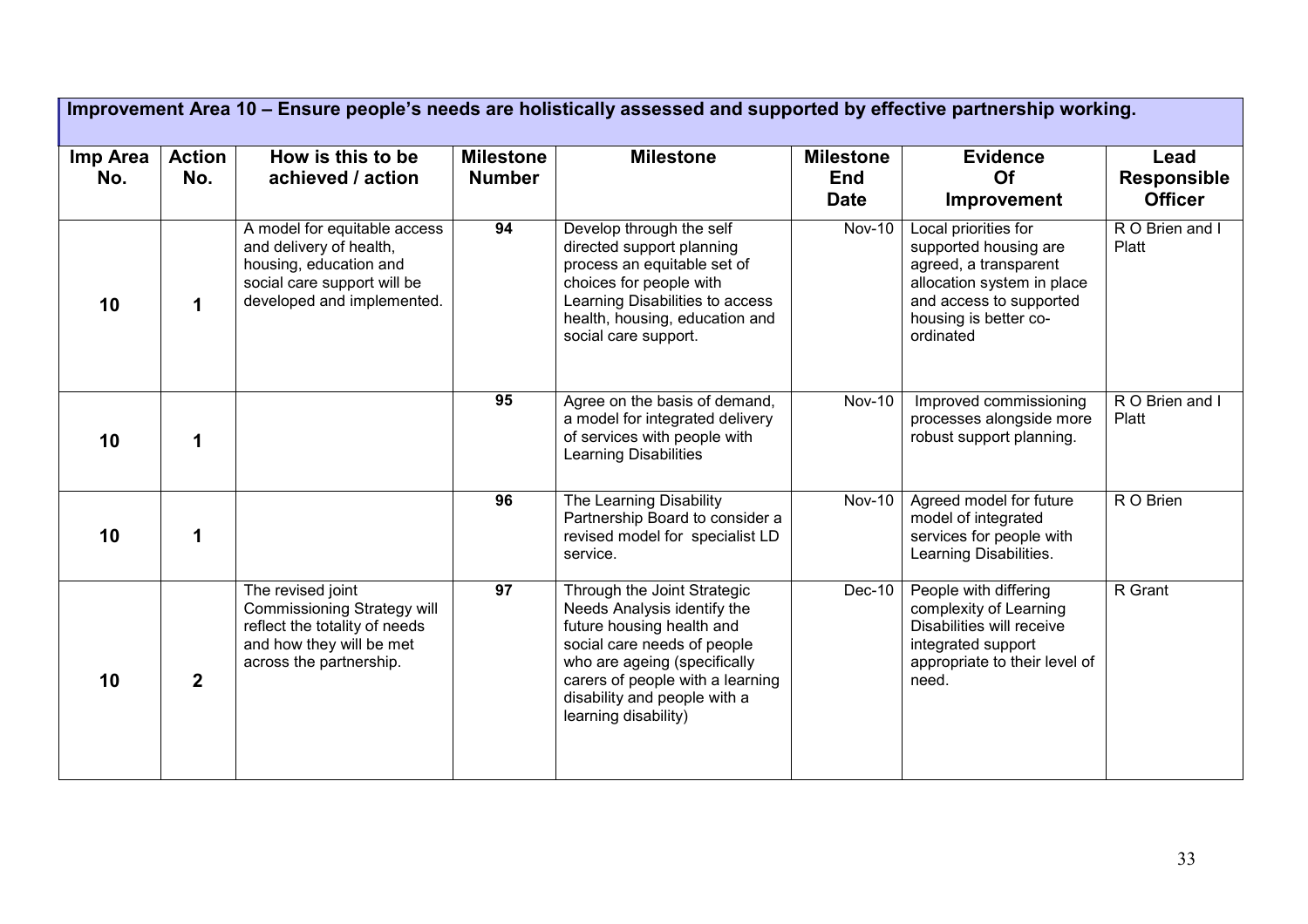| Imp Area<br>No. | <b>Action</b><br>No.    | How is this to be<br>achieved / action                                 | <b>Milestone</b><br><b>Number</b> | <b>Milestone</b>                                                                                                                                                                                                        | <b>Milestone</b><br><b>End</b><br><b>Date</b> | <b>Evidence</b><br>Of<br>Improvement                                                                                                           | Lead<br><b>Responsible</b><br><b>Officer</b>                           |
|-----------------|-------------------------|------------------------------------------------------------------------|-----------------------------------|-------------------------------------------------------------------------------------------------------------------------------------------------------------------------------------------------------------------------|-----------------------------------------------|------------------------------------------------------------------------------------------------------------------------------------------------|------------------------------------------------------------------------|
| 10              | $\overline{\mathbf{2}}$ |                                                                        | 98                                | Adaptations to housing support<br>people moving into supported<br>housing.                                                                                                                                              | Mar-11                                        | Adaptations are provided<br>in a timely way                                                                                                    | I Platt (Learning<br>Disability<br>Partnership<br>Board)               |
| 10              | $\overline{2}$          |                                                                        | 99                                | Access to education is<br>improved and courses easy to<br>understand                                                                                                                                                    | Mar-11                                        | Greater numbers of people<br>with a Learning Disabilities<br>accessing local higher<br>education.                                              | P Edmondson<br>(Learning<br><b>Disability</b><br>Partnership<br>Board) |
| 10              | $\overline{3}$          | The training plan for<br>personalisation will be<br>further developed. | 100                               | <b>Training Plan addresses</b><br>personalisation agenda<br>including training on support<br>planning, outcomes,<br>personalisation awareness,<br>process training etc                                                  | $Nov-10$                                      | Greater awareness of<br>personalisation by<br>professionals and carers<br>who work and care for<br>people with Learning<br><b>Disabilities</b> | F Tomlin                                                               |
| 10              | $\mathbf{3}$            |                                                                        | 101                               | Training available in case<br>recording for DASS staff<br>developed                                                                                                                                                     | <b>Nov-10</b>                                 |                                                                                                                                                | F Tomlin                                                               |
| 10              | $\overline{3}$          |                                                                        | 102                               | Support planning training will<br>be reviewed to ensure it reflects<br>a joint approach is taken<br>between housing, health and<br>social care and a shared<br>approach to safeguarding and<br>the delivery of outcomes | Dec-10                                        |                                                                                                                                                | F Tomlin                                                               |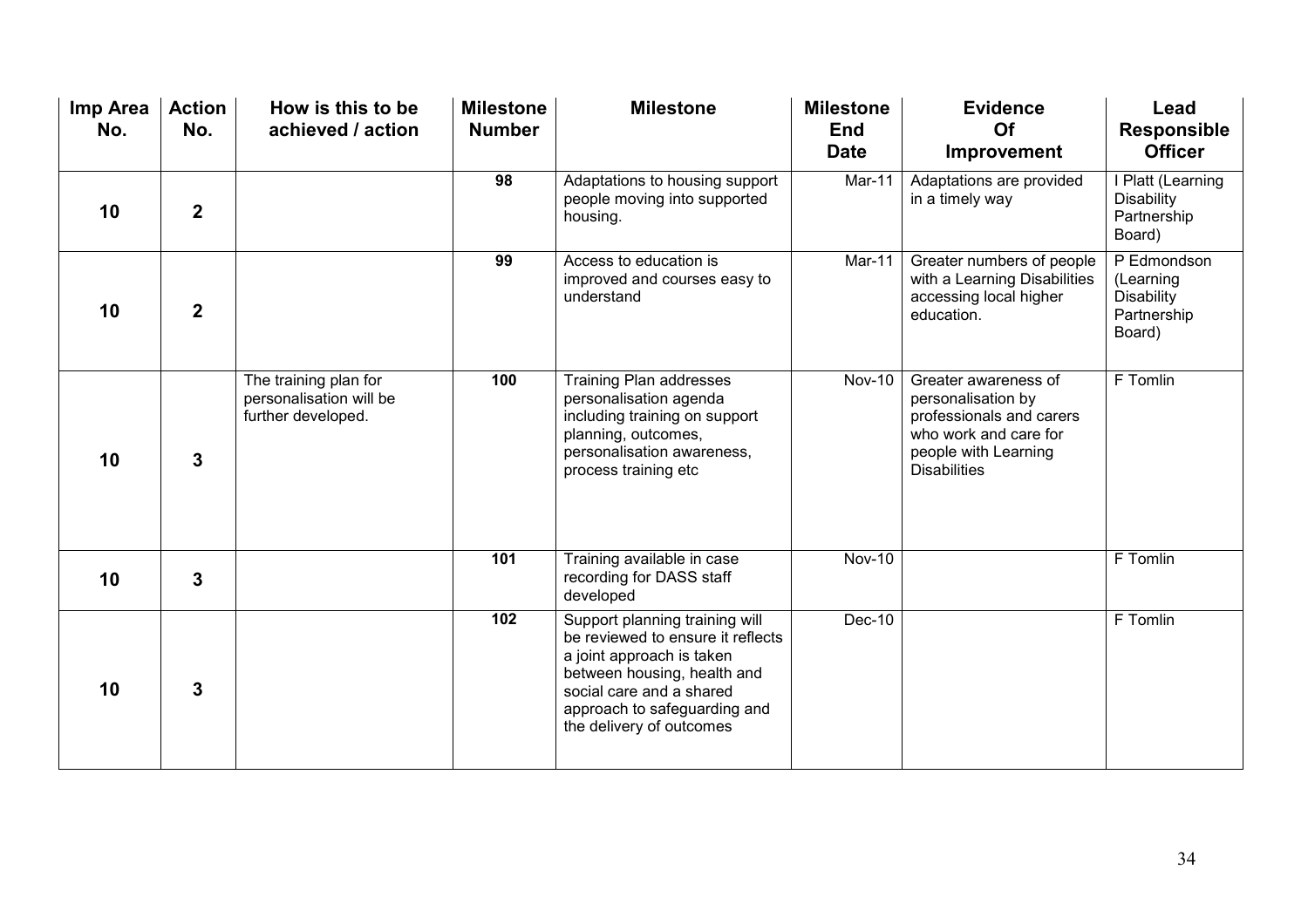| Imp Area<br>No. | <b>Action</b><br>No. | How is this to be<br>achieved / action                                                                                   | <b>Milestone</b><br><b>Number</b> | <b>Milestone</b>                                                                                                                                                                                       | <b>Milestone</b><br><b>End</b><br><b>Date</b> | <b>Evidence</b><br><b>Of</b><br>Improvement                                                                                             | Lead<br><b>Responsible</b><br><b>Officer</b> |
|-----------------|----------------------|--------------------------------------------------------------------------------------------------------------------------|-----------------------------------|--------------------------------------------------------------------------------------------------------------------------------------------------------------------------------------------------------|-----------------------------------------------|-----------------------------------------------------------------------------------------------------------------------------------------|----------------------------------------------|
| 10              | $\mathbf{3}$         |                                                                                                                          | 103                               | Establishment of joint learning<br>groups to promote consistent<br>practice and good use of<br>advocates                                                                                               | $Jan-11$                                      |                                                                                                                                         | F Tomlin                                     |
| 10              | 4                    | Revised policy, procedure<br>and practice guidance<br>underpinning the<br>Personalisation reforms will<br>be implemented | 104                               | Evidence from case files that<br>needs are holistically assessed<br>taking account of issues across<br>agencies such as housing,<br>health and social care                                             | Mar-11                                        | People with Learning<br>Disabilities will receive a<br>seamless service from<br>agencies working in<br>partnership with one<br>another. | R O Brien                                    |
| 10              | 4                    |                                                                                                                          | 105                               | Evidence in case files of<br>effective relationships between<br>staff and individuals                                                                                                                  | Mar-11                                        | Effective, auditable case<br>file and supervision<br>processes in operation.                                                            | R O Brien                                    |
| 10              | 4                    |                                                                                                                          | 106                               | Evidence from performance<br>information which shows that<br>needs are assessed in a timely<br>way focussing on outcomes for<br>individuals, with clear<br>contingency plans around carer<br>breakdown | Mar 11                                        | Case files will be routinely<br>audited.                                                                                                | R O Brien                                    |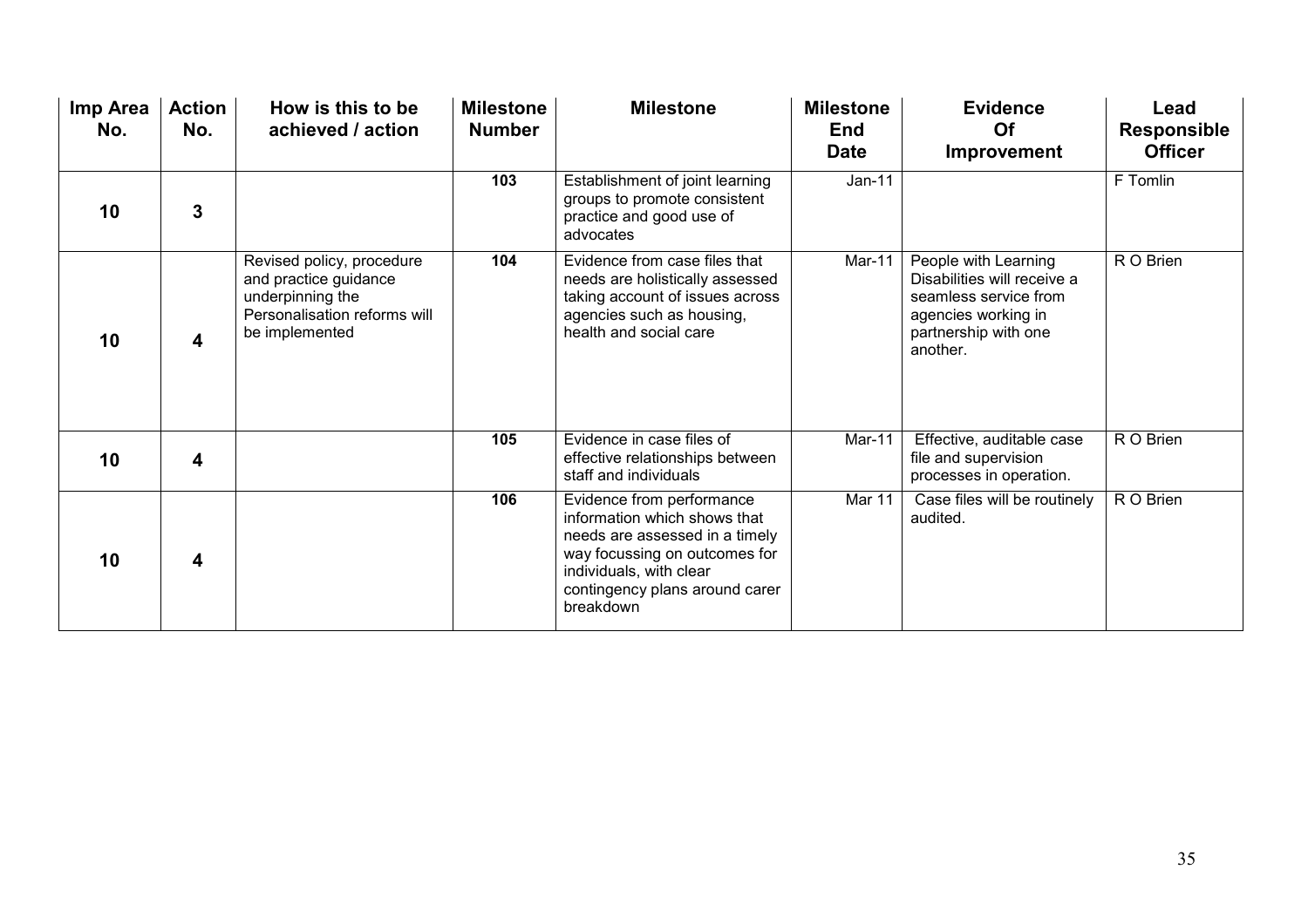| Improvement Area 11 – Transform support planning to provide a clear focus on the future, on risks to individuals, on the promotion<br>of their independence and outcomes. |                      |                                                                                                       |                                   |                                                                                                                                                                                                                                                                |                                               |                                                                                                                                                                                                                                                                                         |                                              |  |  |  |
|---------------------------------------------------------------------------------------------------------------------------------------------------------------------------|----------------------|-------------------------------------------------------------------------------------------------------|-----------------------------------|----------------------------------------------------------------------------------------------------------------------------------------------------------------------------------------------------------------------------------------------------------------|-----------------------------------------------|-----------------------------------------------------------------------------------------------------------------------------------------------------------------------------------------------------------------------------------------------------------------------------------------|----------------------------------------------|--|--|--|
| Imp Area<br>No.                                                                                                                                                           | <b>Action</b><br>No. | How is this to be<br>achieved / action                                                                | <b>Milestone</b><br><b>Number</b> | <b>Milestone</b>                                                                                                                                                                                                                                               | <b>Milestone</b><br><b>End</b><br><b>Date</b> | <b>Evidence</b><br>Of<br>Improvement                                                                                                                                                                                                                                                    | Lead<br><b>Responsible</b><br><b>Officer</b> |  |  |  |
| 11                                                                                                                                                                        | 1                    | Implement policy, procedure<br>and practice guidance and<br>ensure staff attend<br>mandatory training | 107                               | All new support plans identify<br>employment & housing<br>aspirations                                                                                                                                                                                          | Dec-10                                        | Outcomes for people will<br>be of better quality and<br>more efficient and will be<br>evidenced in case files,<br>identified through case file<br>audits                                                                                                                                | R O Brien                                    |  |  |  |
| 11                                                                                                                                                                        | 1                    |                                                                                                       | 108                               | Risk to individuals including<br>'stranger danger', risk of<br>exploitation or harm and self-<br>protection strategies are clearly<br>identified through a sample<br>audit and plans in place to<br>mitigate risk or identify areas of<br>positive risk taking | Mar-11                                        | A sample audit of case<br>files will reveal consistent<br>and accurate collation of<br>material useful for the<br>support planning tasks.                                                                                                                                               | R O Brien                                    |  |  |  |
| 11                                                                                                                                                                        | 1                    |                                                                                                       | 109                               | All staff will have attended<br>appropriate training which will<br>ensure that staff are competent<br>in delivering the personalisation<br>agenda evidence in supervision<br>notes                                                                             | Mar-11                                        | Evidence via case file<br>audit that support planning<br>is undertaken which<br>focuses on the whole<br>person's needs andr those<br>of their carers, future<br>aspirations, risk to<br>individual, promotion of<br>independence, outcomes,<br>sexuality, personal<br>relationships etc | R O Brien                                    |  |  |  |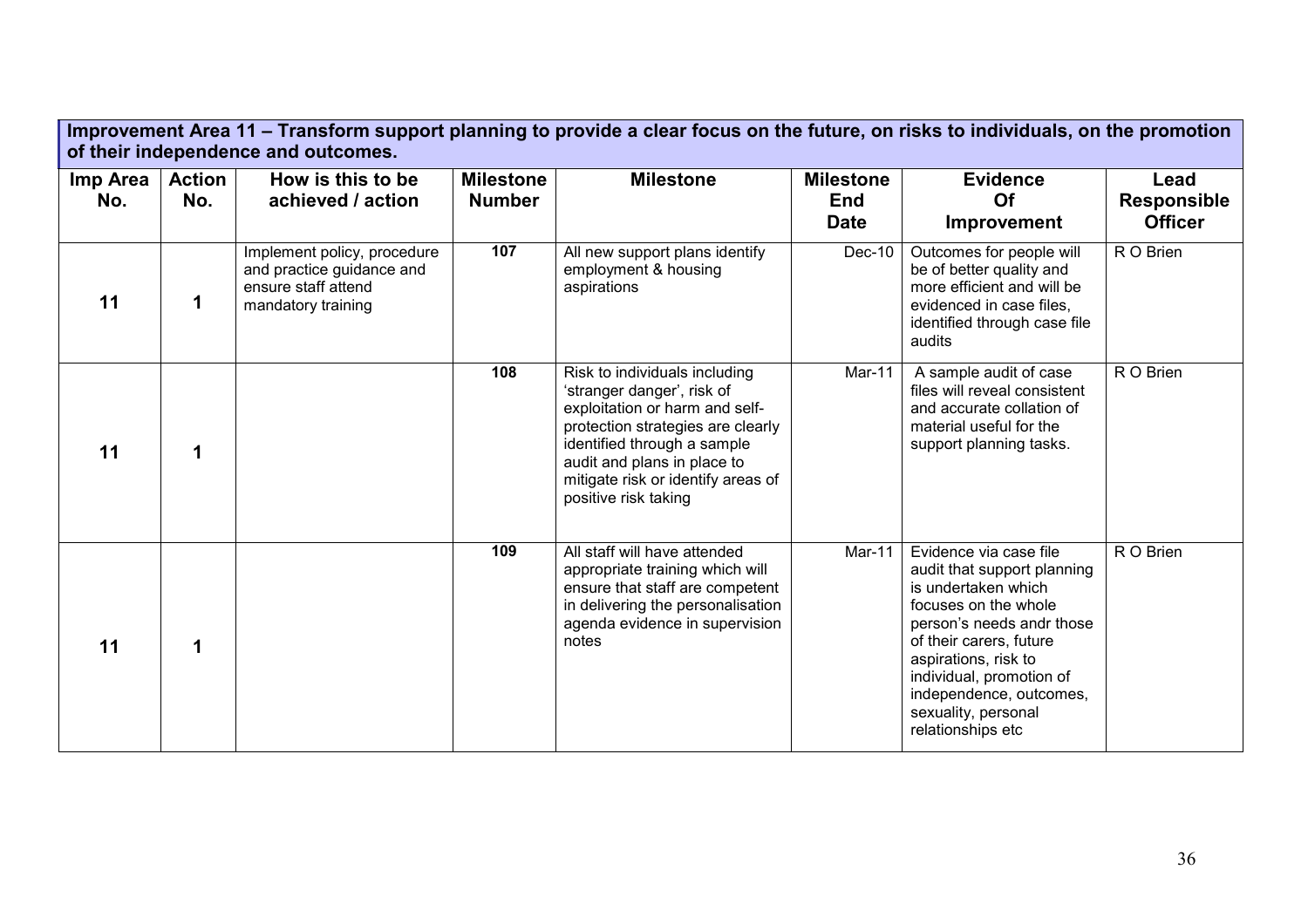| Imp Area<br>No. | <b>Action</b><br>No. | How is this to be<br>achieved / action                                                                                                                                 | <b>Milestone</b><br><b>Number</b> | <b>Milestone</b>                                                                                                                                                                                                                                                                                                   | <b>Milestone</b><br><b>End</b><br><b>Date</b> | <b>Evidence</b><br>Of<br>Improvement                                                                                                                                                                                                                                                 | Lead<br>Responsible<br><b>Officer</b> |
|-----------------|----------------------|------------------------------------------------------------------------------------------------------------------------------------------------------------------------|-----------------------------------|--------------------------------------------------------------------------------------------------------------------------------------------------------------------------------------------------------------------------------------------------------------------------------------------------------------------|-----------------------------------------------|--------------------------------------------------------------------------------------------------------------------------------------------------------------------------------------------------------------------------------------------------------------------------------------|---------------------------------------|
| 11              | $\boldsymbol{2}$     | The Phase 2 pilot of the<br><b>Personal Budgets Project</b><br>will be completed and Phase<br>3 will be initiated to roll the<br>process out across the<br>Department. | 110                               | Policy Procedures and Practice<br>document in place providing<br>clear guidance on support<br>planning that reflects the whole<br>of the person's needs and<br>those of their carers, people's<br>futures, risks to individuals,<br>promotion of independence,<br>outcomes and people's wishes<br>and aspirations. | Oct-10                                        | Understanding from staff<br>of their role in developing<br>support planning that<br>reflects the whole person's<br>needs or those of their<br>carers, people's futures,<br>risks to individuals,<br>promotion of<br>independence, outcomes<br>and people's wishes and<br>aspirations | F Tomlin                              |
| 11              | 3                    | Providers will be engaged in<br>new contract arrangements<br>and involved in the<br>development and delivery of<br>Support Planning.                                   | 111                               | <b>Expectations for support</b><br>planning to be made explicit to<br>providers                                                                                                                                                                                                                                    | Dec-10                                        | Support Planning will be<br>improved with Provider<br>input.                                                                                                                                                                                                                         | M Fowler                              |
| 11              | 3                    |                                                                                                                                                                        | $\frac{1}{112}$                   | Complete provider workshops                                                                                                                                                                                                                                                                                        | Aug-10                                        | Providers will have been<br>involved in support<br>planning training                                                                                                                                                                                                                 | M Fowler                              |
| 11              | 3                    |                                                                                                                                                                        | $\overline{113}$                  | <b>Cabinet Report</b>                                                                                                                                                                                                                                                                                              | $Sep-10$                                      |                                                                                                                                                                                                                                                                                      | M Fowler                              |
| 11              | 3                    |                                                                                                                                                                        | 114                               | Invitation to tender                                                                                                                                                                                                                                                                                               | Oct-10                                        |                                                                                                                                                                                                                                                                                      | M Fowler                              |
| 11              | $\mathbf{3}$         |                                                                                                                                                                        | 115                               | Award of contracts                                                                                                                                                                                                                                                                                                 | Feb-11                                        |                                                                                                                                                                                                                                                                                      | M Fowler                              |
| 11              | $\mathbf{3}$         |                                                                                                                                                                        | 116                               | New contracts in place                                                                                                                                                                                                                                                                                             | Apr-11                                        |                                                                                                                                                                                                                                                                                      | M Fowler                              |
| 11              | 4                    | See also Improvement area<br>3, Actions 1, 3 & 6.                                                                                                                      | N/A                               |                                                                                                                                                                                                                                                                                                                    | N/A                                           |                                                                                                                                                                                                                                                                                      | <b>Multiple Officers</b>              |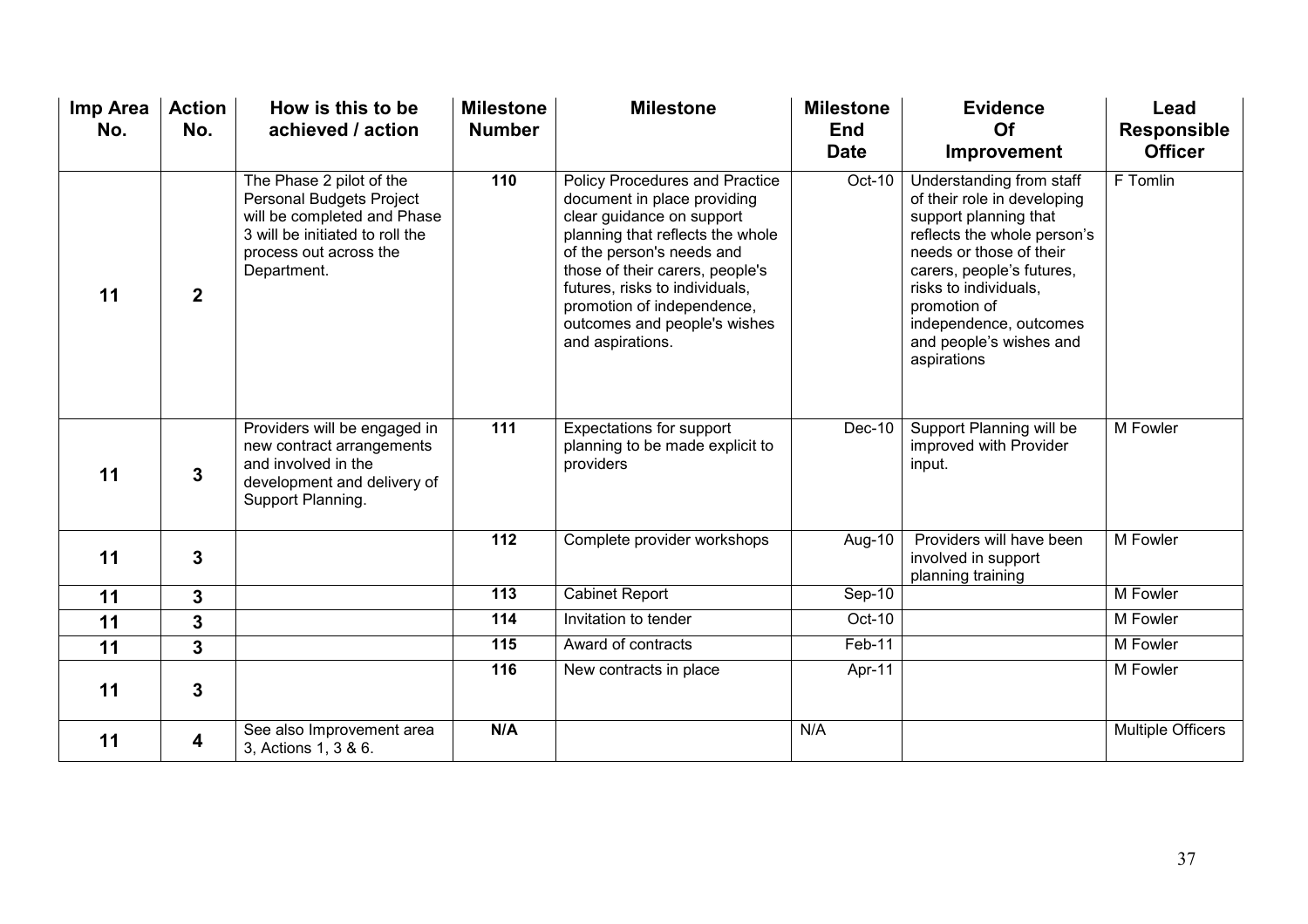|                 | Improvement Area 12 – Address gaps in awareness of the needs of and support to carers. |                                                                                                    |                                   |                                                                                                                              |                                               |                                                                                                                                                      |                                              |  |  |  |  |
|-----------------|----------------------------------------------------------------------------------------|----------------------------------------------------------------------------------------------------|-----------------------------------|------------------------------------------------------------------------------------------------------------------------------|-----------------------------------------------|------------------------------------------------------------------------------------------------------------------------------------------------------|----------------------------------------------|--|--|--|--|
| Imp Area<br>No. | <b>Action</b><br>No.                                                                   | How is this to be<br>achieved / action                                                             | <b>Milestone</b><br><b>Number</b> | <b>Milestone</b>                                                                                                             | <b>Milestone</b><br><b>End</b><br><b>Date</b> | <b>Evidence</b><br>Of<br>Improvement                                                                                                                 | Lead<br><b>Responsible</b><br><b>Officer</b> |  |  |  |  |
| 12              | 1                                                                                      | Carer's legislation and a<br>revised local carer's strategy<br>will continue to be<br>implemented. | $\frac{117}{117}$                 | Carers Action Plan fully<br>implemented and signed off by<br>the Carers Development<br>Committee                             | Dec-10                                        | Increase in number of<br>older and single carers<br>who have carers<br>assessments and support<br>to carers with multiple<br>caring responsibilities | M Noone                                      |  |  |  |  |
| 12              | 1                                                                                      |                                                                                                    | 118                               | Carers emergency scheme in<br>place                                                                                          | Dec-10                                        | Carers supported<br>appropriately in an<br>emergency.                                                                                                | M Noone                                      |  |  |  |  |
| 12              | 1                                                                                      |                                                                                                    | 119                               | <b>Total Commissioning Plan for</b><br>learning Disability considers a<br>range of options for short-<br>breaks.             | $Dec-10$                                      | Options for short breaks<br>and use of adult placement<br>schemes considered and<br>agreed by Carers<br><b>Development Committee</b>                 | S Rowley.                                    |  |  |  |  |
| 12              | $\overline{2}$                                                                         | Policy and procedures for<br>carers will be implemented                                            | 120                               | Carers needs are identified<br>through the assessment and<br>review process                                                  | Feb-11                                        | Evidence of carers needs<br>being clearly recorded on<br>files as evidenced through<br>performance information<br>and case file audits               | R O Brien                                    |  |  |  |  |
| 12              | $\mathbf{2}$                                                                           |                                                                                                    | 121                               | Ensure contingency plans are<br>in place for carer breakdown as<br>part of carers' assessments<br>evidenced in support plans | Feb-11                                        | Case files will be routinely<br>audited.                                                                                                             | R O Brien                                    |  |  |  |  |
| 12              | $\overline{3}$                                                                         | See also improvement area<br>3, Actions 1 & 3.                                                     | N/A                               |                                                                                                                              | N/A                                           |                                                                                                                                                      | <b>Multiple Officers</b>                     |  |  |  |  |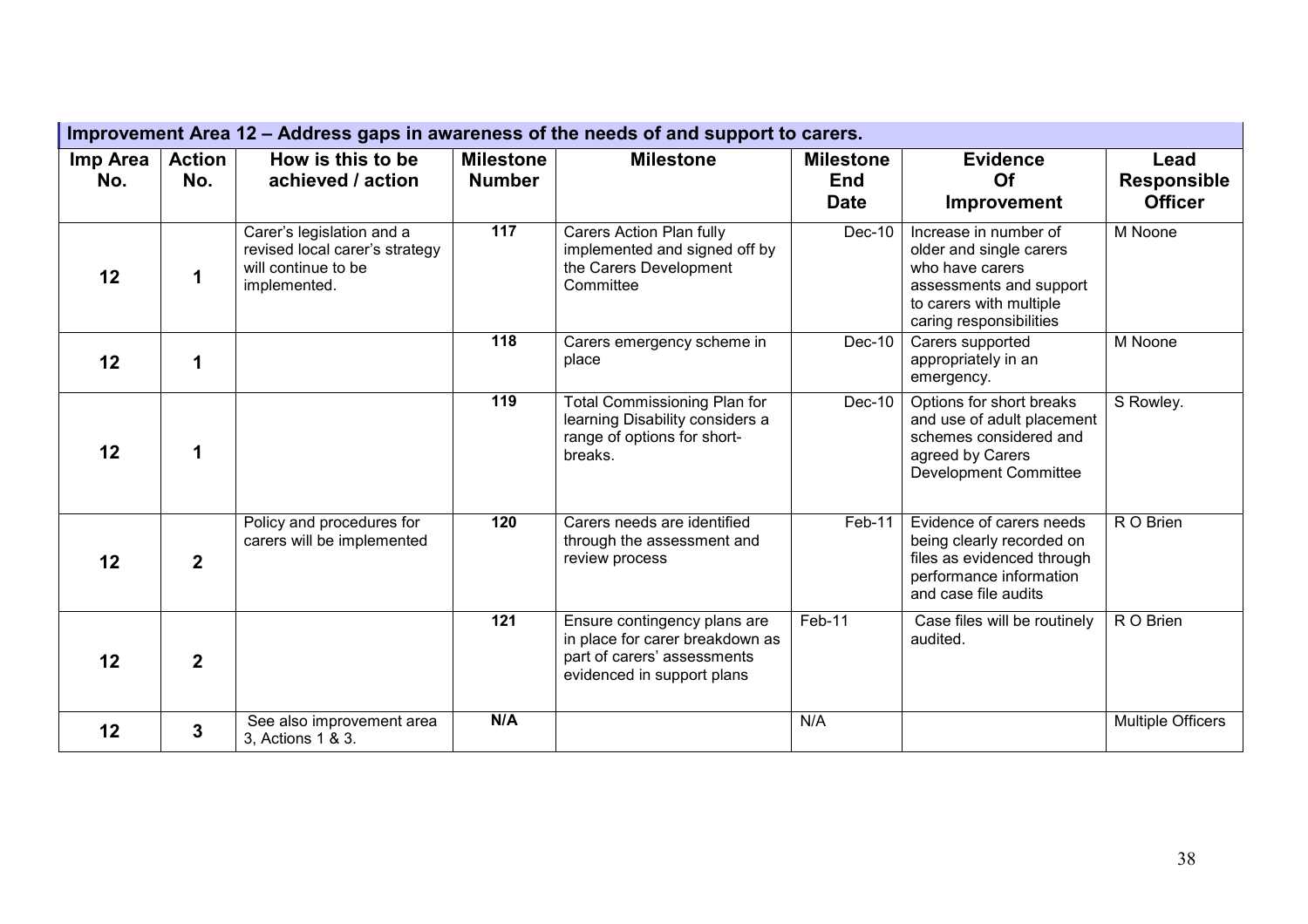|                 | Improvement Area 13 – Ensure that reviews are appropriately timed and focused. |                                                                                                                                                                                                          |                                   |                                                                                                                                                                                                                                                                |                                               |                                                                                                                                       |                                              |  |  |  |  |
|-----------------|--------------------------------------------------------------------------------|----------------------------------------------------------------------------------------------------------------------------------------------------------------------------------------------------------|-----------------------------------|----------------------------------------------------------------------------------------------------------------------------------------------------------------------------------------------------------------------------------------------------------------|-----------------------------------------------|---------------------------------------------------------------------------------------------------------------------------------------|----------------------------------------------|--|--|--|--|
| Imp Area<br>No. | <b>Action</b><br>No.                                                           | How is this to be<br>achieved / action                                                                                                                                                                   | <b>Milestone</b><br><b>Number</b> | <b>Milestone</b>                                                                                                                                                                                                                                               | <b>Milestone</b><br><b>End</b><br><b>Date</b> | <b>Evidence</b><br>Of<br><b>Improvement</b>                                                                                           | Lead<br><b>Responsible</b><br><b>Officer</b> |  |  |  |  |
| 13              | 1                                                                              | A schedule of reviews will be<br>developed and Implemented<br>to ensure they are delivered<br>in a timely manner to all<br>people with learning<br>disabilities who receive<br>support from the Council. | $\overline{122}$                  | An action plan with clear<br>targets for self directed reviews<br>with people with Learning<br>Disabilities is written and<br>implemented.                                                                                                                     | Sep-11                                        | People whose service<br>requires reviewing will<br>receive andefficient,<br>personalised service.                                     | R O Brien                                    |  |  |  |  |
| 13              | 1                                                                              |                                                                                                                                                                                                          | 123                               | Action plans and clear targets<br>to ensure that support plans<br>identify employment & housing<br>aspirations and outcomes for<br>people evidenced in case files                                                                                              | Mar-11                                        | Case file audits reflect<br>case work that identifies<br>employment & housing<br>aspirations and outcomes<br>for people in case files | R O Brien                                    |  |  |  |  |
| 13              | 1                                                                              |                                                                                                                                                                                                          | 124                               | Risk to individuals including<br>'stranger danger', risk of<br>exploitation or harm and self-<br>protection strategies are clearly<br>identified through a sample<br>audit and plans in place to<br>mitigate risk or identify areas of<br>positive risk taking | Mar-11                                        | The assessment of those<br>risks undertaken by<br>individuals will be based<br>on more accurate<br>information.                       | R O Brien                                    |  |  |  |  |
| 13              | $\overline{2}$                                                                 | Also, see Improvement area<br>3, Actions 3, 4 & 5.                                                                                                                                                       | N/A                               |                                                                                                                                                                                                                                                                | N/A                                           |                                                                                                                                       | Multiple Officers                            |  |  |  |  |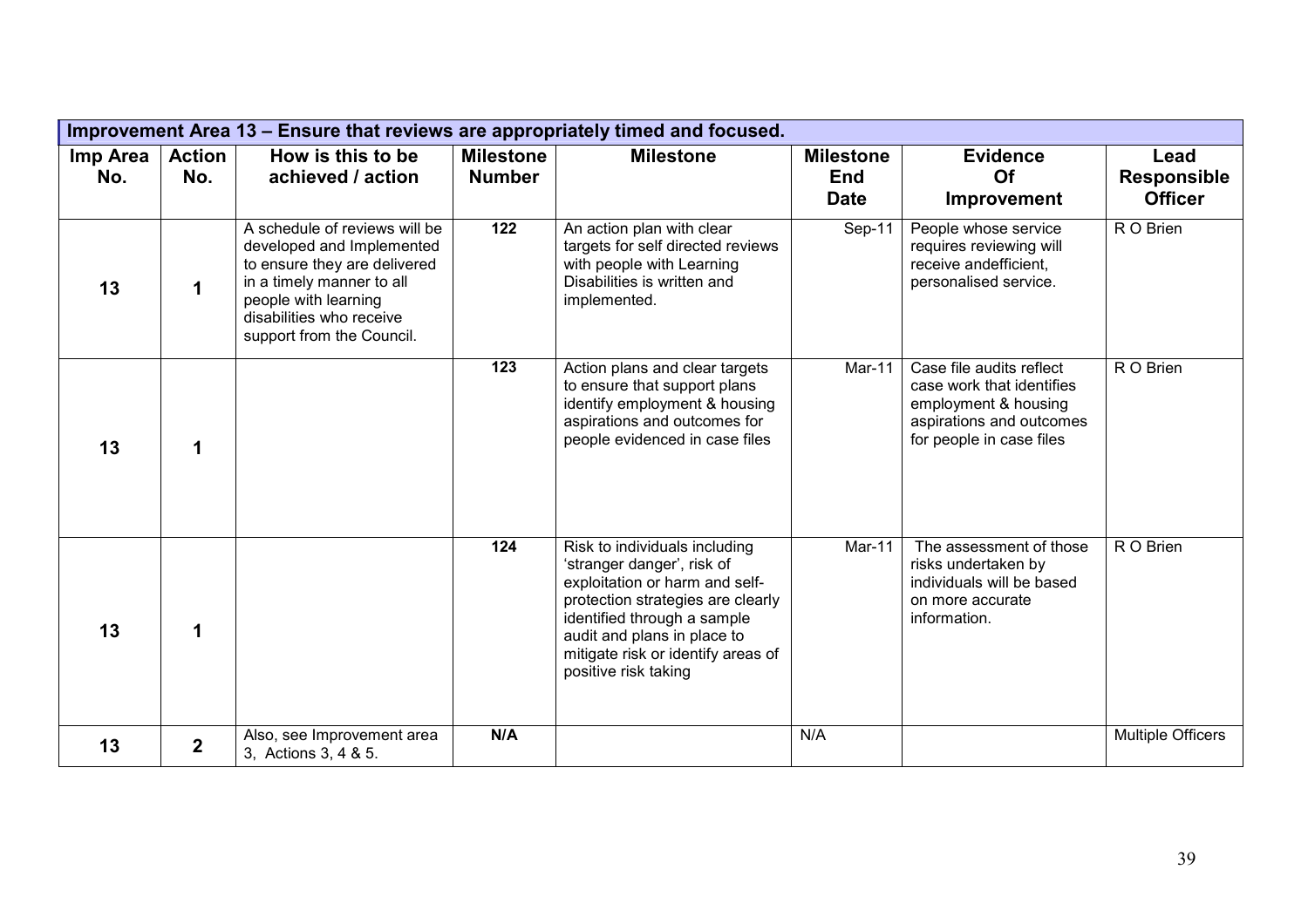|                 | Improvement Area 14 – Strengthen arrangements for management and learning from complaints and compliments. |                                                                                                                                                                                       |                                   |                                                                                                                                                                                              |                                               |                                                                                                                                                                                  |                                              |  |  |  |  |
|-----------------|------------------------------------------------------------------------------------------------------------|---------------------------------------------------------------------------------------------------------------------------------------------------------------------------------------|-----------------------------------|----------------------------------------------------------------------------------------------------------------------------------------------------------------------------------------------|-----------------------------------------------|----------------------------------------------------------------------------------------------------------------------------------------------------------------------------------|----------------------------------------------|--|--|--|--|
| Imp Area<br>No. | <b>Action</b><br>No.                                                                                       | How is this to be<br>achieved / action                                                                                                                                                | <b>Milestone</b><br><b>Number</b> | <b>Milestone</b>                                                                                                                                                                             | <b>Milestone</b><br><b>End</b><br><b>Date</b> | <b>Evidence</b><br>Of<br>Improvement                                                                                                                                             | Lead<br><b>Responsible</b><br><b>Officer</b> |  |  |  |  |
| 14              | 1                                                                                                          | A system for learning from<br>complaints and compliments<br>including root cause analysis<br>will be developed and<br>implemented.                                                    | 125                               | System agreed by Strategic<br>Leadership Team and<br>implemented                                                                                                                             | Oct-10                                        | The Learning Disabilities<br>service will be<br>continuously improved<br>based on feedback and<br>learning from its customers<br>and stakeholders.                               | M Noone                                      |  |  |  |  |
| 14              | $\overline{2}$                                                                                             | A system for following up<br>outcomes for people<br>including informing them of<br>improvements made as a<br>result of the complaint will be<br>further developed and<br>implemented. | 126                               | System agreed by Strategic<br>Leadership Team and<br>implemented                                                                                                                             | Oct-10                                        | People who raise concerns<br>know what actions have<br>been taken as a result of<br>their feedback.                                                                              | M Noone                                      |  |  |  |  |
| 14              | 3                                                                                                          | Learning from complaints will<br>be embedded in working<br>practices.                                                                                                                 | 127                               | Improved working practices<br>evidenced via minutes of<br><b>Access and Assessment</b><br>Branch Leadership Team and<br>team meeting and<br>subsequently checked through<br>case file audits | <b>Nov-10</b>                                 | Actions and service<br>improvements identified<br>through complaints will be<br>acted upon and practice<br>will improve and be<br>developed based on<br>feedback from customers. | R O Brien                                    |  |  |  |  |
| 14              | 4                                                                                                          | The use of advocates and<br>mediation will be further<br>established in the complaints<br>and quality assurance<br>process.                                                           | 128                               | Wirral Advocacy Partnership<br>fully involved in the quality<br>assurance process                                                                                                            | Dec-10                                        | People will be supported to<br>have a voice and gain an<br>effective resolution through<br>the complaints process.                                                               | M Noone                                      |  |  |  |  |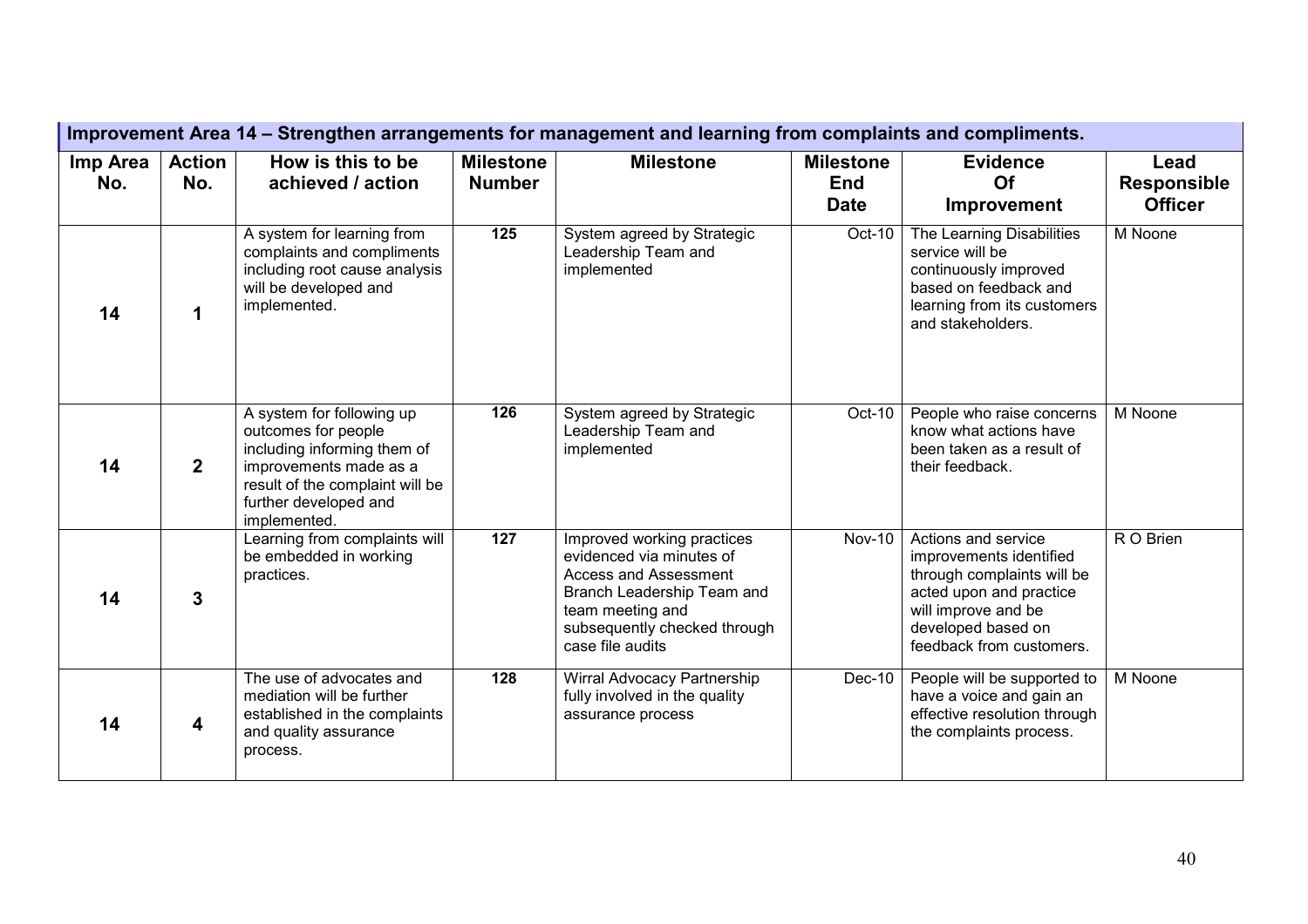4. Providing Leadership<br>Improvement Area 15 – Ensure the Safeguarding Adults Board and Learning Disability Partnership Board drive improved outcomes for local people.

| Imp Area<br>No. | <b>Action</b><br>No. | How is this to be<br>achieved / action                                                                                                                                                         | <b>Milestone</b><br><b>Number</b> | <b>Milestone</b>                                                                                                                                          | <b>Milestone</b><br><b>End</b><br><b>Date</b> | <b>Evidence</b><br><b>Of</b><br>Improvement                                     | Lead<br><b>Responsible</b><br><b>Officer</b> |
|-----------------|----------------------|------------------------------------------------------------------------------------------------------------------------------------------------------------------------------------------------|-----------------------------------|-----------------------------------------------------------------------------------------------------------------------------------------------------------|-----------------------------------------------|---------------------------------------------------------------------------------|----------------------------------------------|
| 15              |                      | The Learning Disabilities<br>Partnership Board and its<br>subgroups will continue to<br>implement actions from the<br>Learning Disability<br>Commissioning Framework.                          | 129                               | <b>Strategic Commissioning</b><br>Framework Implementation<br>'Making It Happen' reports<br>presented to every Learning<br>Disabilities Partnership Board | <b>Jul-10</b>                                 | Governance arrangements<br>will be clearer across the<br>economy.               | J Webb                                       |
| 15              | $\mathbf 1$          |                                                                                                                                                                                                | 130                               | Presentations and reports to<br><b>Learning Disabilities</b><br>Partnership Board to ensure<br>that strategic priorities are<br>being met                 | Sep-10                                        |                                                                                 | J Webb                                       |
| 15              | 1                    |                                                                                                                                                                                                | 131                               | Annual Report on Progress on<br>the Strategic Commissioning<br>Framework presented to<br><b>Learning Disabilities</b><br>Partnership Board                | $Jan-11$                                      |                                                                                 | J Webb                                       |
| 15              |                      | See also Improvement Area<br>8, Actions 1 & 2.                                                                                                                                                 | N/A                               |                                                                                                                                                           | N/A                                           |                                                                                 | <b>Multiple Officers</b>                     |
| 15              | $\boldsymbol{2}$     | Clear performance-<br>monitoring report processes<br>for both Safeguarding Adults<br>Partnership and Learning<br><b>Disability Partnership Boards</b><br>will be developed and<br>implemented. | $\overline{132}$                  | Review and test data collection<br>procedures will be in place.                                                                                           | $Sep-10$                                      | Performance against Local<br>Indicators 8866 and 8867<br>will show improvement. | R Hughes                                     |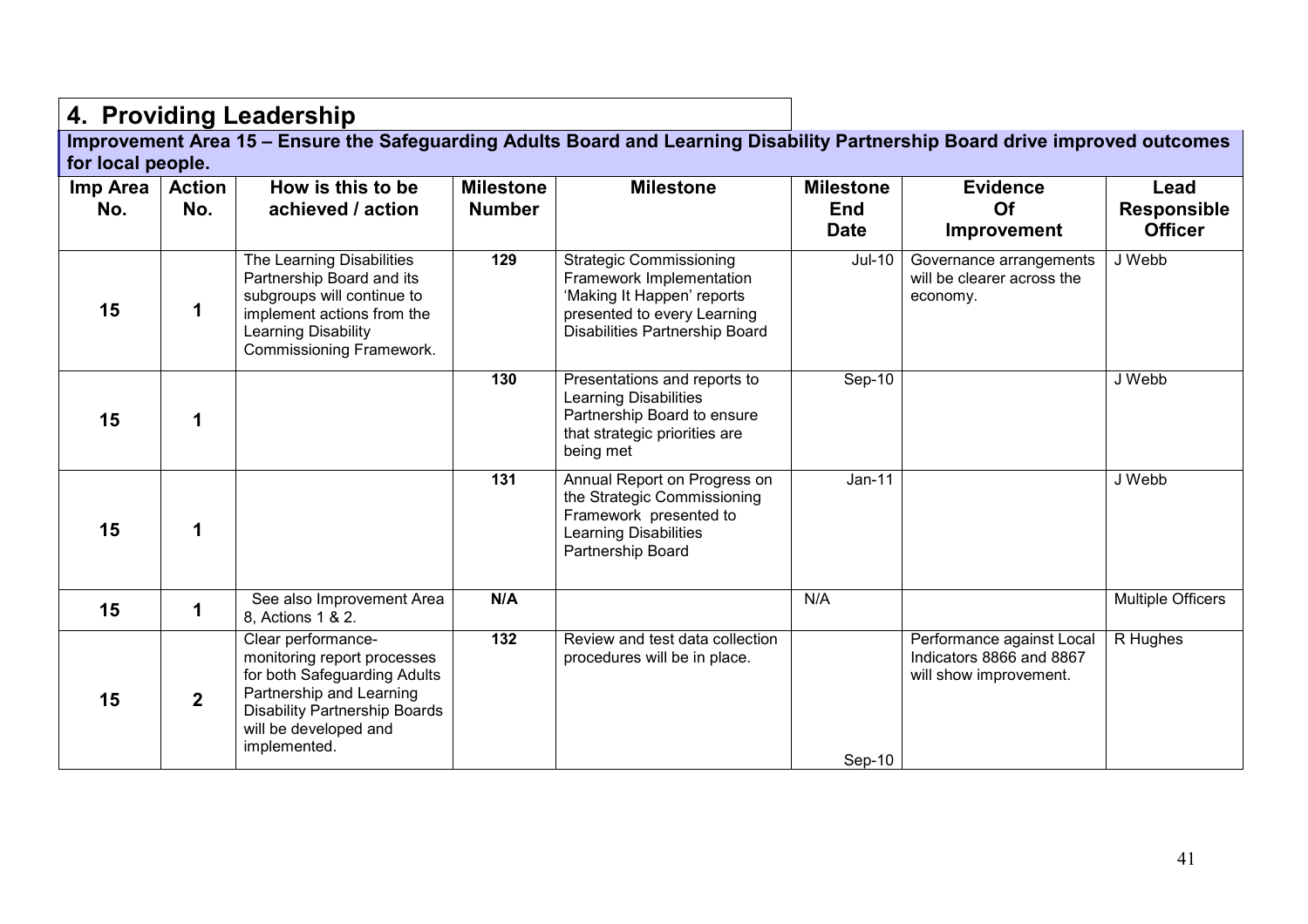| Imp Area<br>No. | <b>Action</b><br>No. | How is this to be<br>achieved / action               | <b>Milestone</b><br><b>Number</b> | <b>Milestone</b>                                                                                         | <b>Milestone</b><br><b>End</b><br><b>Date</b> | <b>Evidence</b><br>Of<br>Improvement | Lead<br><b>Responsible</b><br><b>Officer</b> |
|-----------------|----------------------|------------------------------------------------------|-----------------------------------|----------------------------------------------------------------------------------------------------------|-----------------------------------------------|--------------------------------------|----------------------------------------------|
| 15              | $\mathbf{2}$         |                                                      | 133                               | Produce Weekly performance<br>statistics and exception reports<br>and distribute to Locality<br>Managers |                                               |                                      | R Hughes                                     |
|                 |                      |                                                      |                                   |                                                                                                          | Aug-10                                        |                                      |                                              |
| 15              | $\mathbf{2}$         |                                                      | 134                               | Performance reports presented<br>to SAPB and LDPB                                                        |                                               |                                      | R Hughes                                     |
|                 |                      |                                                      |                                   |                                                                                                          | $Oct-10$                                      |                                      |                                              |
| 15              | 3                    | See improvement area 1,<br>improvement areas 1 and 2 | N/A                               |                                                                                                          | $Oct-10$                                      |                                      | J Webb & M<br><b>Noone</b>                   |

|                 | Improvement Area 16 – Promote stronger communication with and involvement of local people and service providers in shaping<br>the vision and development of local services. |                                                                                                                                             |                                   |                                                                           |                                               |                                                                                                                      |                                              |  |  |  |  |
|-----------------|-----------------------------------------------------------------------------------------------------------------------------------------------------------------------------|---------------------------------------------------------------------------------------------------------------------------------------------|-----------------------------------|---------------------------------------------------------------------------|-----------------------------------------------|----------------------------------------------------------------------------------------------------------------------|----------------------------------------------|--|--|--|--|
| Imp Area<br>No. | <b>Action</b><br>No.                                                                                                                                                        | How is this to be<br>achieved / action                                                                                                      | <b>Milestone</b><br><b>Number</b> | <b>Milestone</b>                                                          | <b>Milestone</b><br><b>End</b><br><b>Date</b> | <b>Evidence</b><br>Οf<br>Improvement                                                                                 | Lead<br><b>Responsible</b><br><b>Officer</b> |  |  |  |  |
| 16              |                                                                                                                                                                             | People with learning<br>disabilities will be supported<br>to engage in the Council's<br>'Wirral's Future, Be a Part of<br>it' consultation. | 135                               | Communication about the<br>consultation is provided in<br>suitable format | Oct-10                                        | People with learning<br>disabilities will be more<br>fundamentally engaged in<br>the shaping of Council<br>services. | C Curr                                       |  |  |  |  |
| 16              | $\mathbf{2}$                                                                                                                                                                | People with disabilities will<br>be involved with the<br>Localisation Commission                                                            | 136                               | Funding distributed by the<br>commission is specifically<br>targeted      | <b>Nov-10</b>                                 | People with learning<br>disabilities will have<br>greater control over<br>service developments.                      | C Curr                                       |  |  |  |  |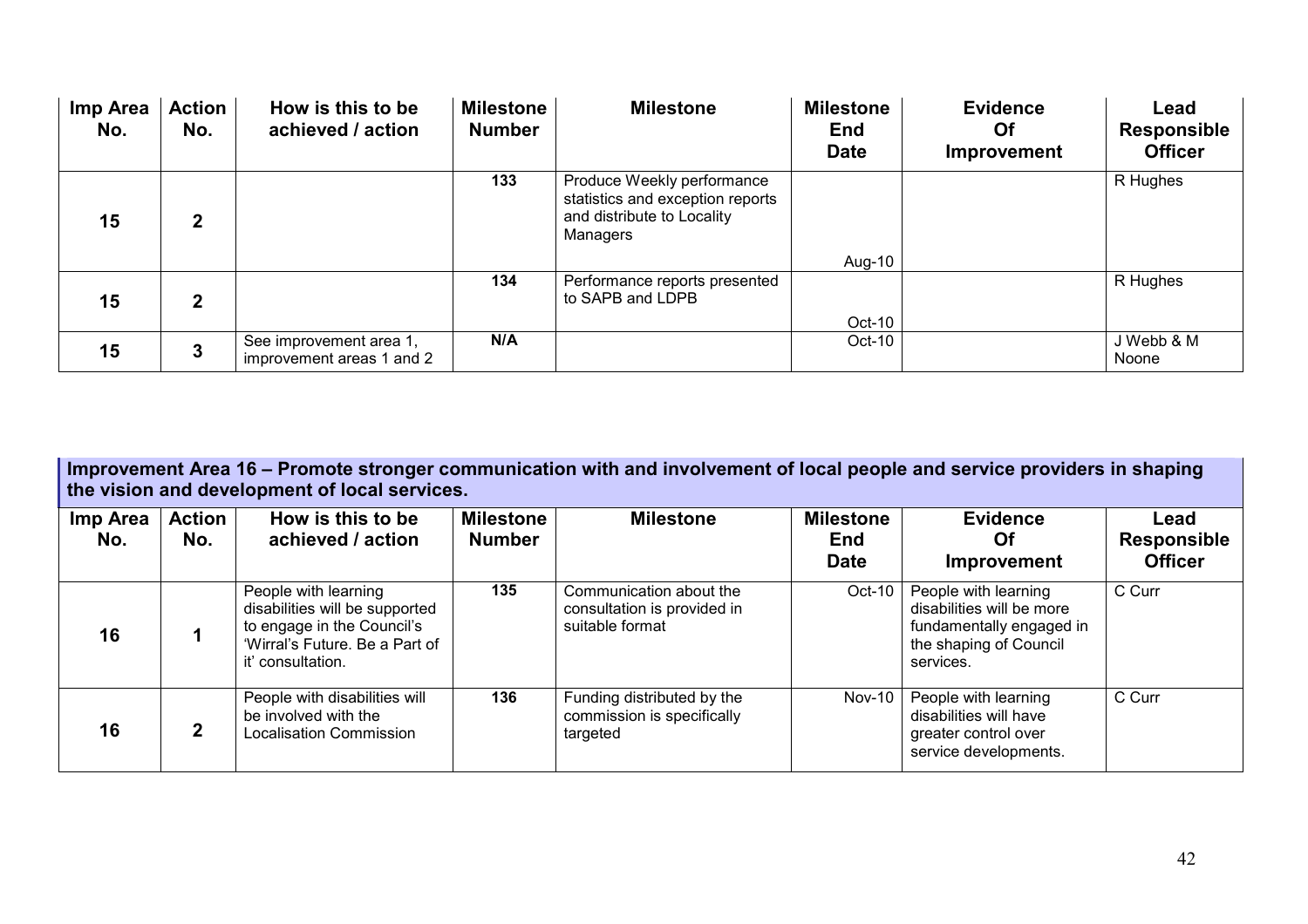| Imp Area<br>No. | <b>Action</b><br>No. | How is this to be<br>achieved / action                                                                                                                                                                                                                                            | <b>Milestone</b><br><b>Number</b> | <b>Milestone</b>                                                                                                                                         | <b>Milestone</b><br><b>End</b><br><b>Date</b> | <b>Evidence</b><br>Of<br>Improvement                                                                                                                                                                                                          | Lead<br><b>Responsible</b><br><b>Officer</b> |
|-----------------|----------------------|-----------------------------------------------------------------------------------------------------------------------------------------------------------------------------------------------------------------------------------------------------------------------------------|-----------------------------------|----------------------------------------------------------------------------------------------------------------------------------------------------------|-----------------------------------------------|-----------------------------------------------------------------------------------------------------------------------------------------------------------------------------------------------------------------------------------------------|----------------------------------------------|
| 16              | 3                    | The Department of Adult<br><b>Social Services</b><br>communication strategy<br>group will refresh and re-<br>align communication plans<br>for transforming adult social<br>care, safeguarding adults<br>and the transformation of<br>adults with learning disability<br>services. | 137                               | Communication plan refreshed                                                                                                                             | <b>Nov-10</b>                                 | Departmental<br>Communications will be<br>more focussed upon<br>communicating with<br>people with learning<br>disabilities and delivering<br>information in more<br>appropriate formats.                                                      | M Noone                                      |
| 16              | $\overline{3}$       |                                                                                                                                                                                                                                                                                   | 138                               | Process in place which ensures<br>more people and service<br>providers are involved                                                                      | Dec-10                                        | Recorded evidence that<br>the vision has been<br>shaped by people who use<br>services, carers and<br>service providers and<br>looks at involvement in<br>decision making over the<br>last year, making<br>recommendations for<br>improvements | M Noone                                      |
| 16              | 3                    |                                                                                                                                                                                                                                                                                   | 139                               | The Enabling Fulfilling Lives<br>group to present an<br>independent annual report to<br>the Learning Disabilities<br>Partnership Board on<br>involvement | $Jan-11$                                      |                                                                                                                                                                                                                                               | A Pollitt                                    |
| 16              | 3                    |                                                                                                                                                                                                                                                                                   | 140                               | Plans for transforming adult<br>social care are translated into<br>format which are easy to<br>understand                                                | Dec-10                                        |                                                                                                                                                                                                                                               | M Noone                                      |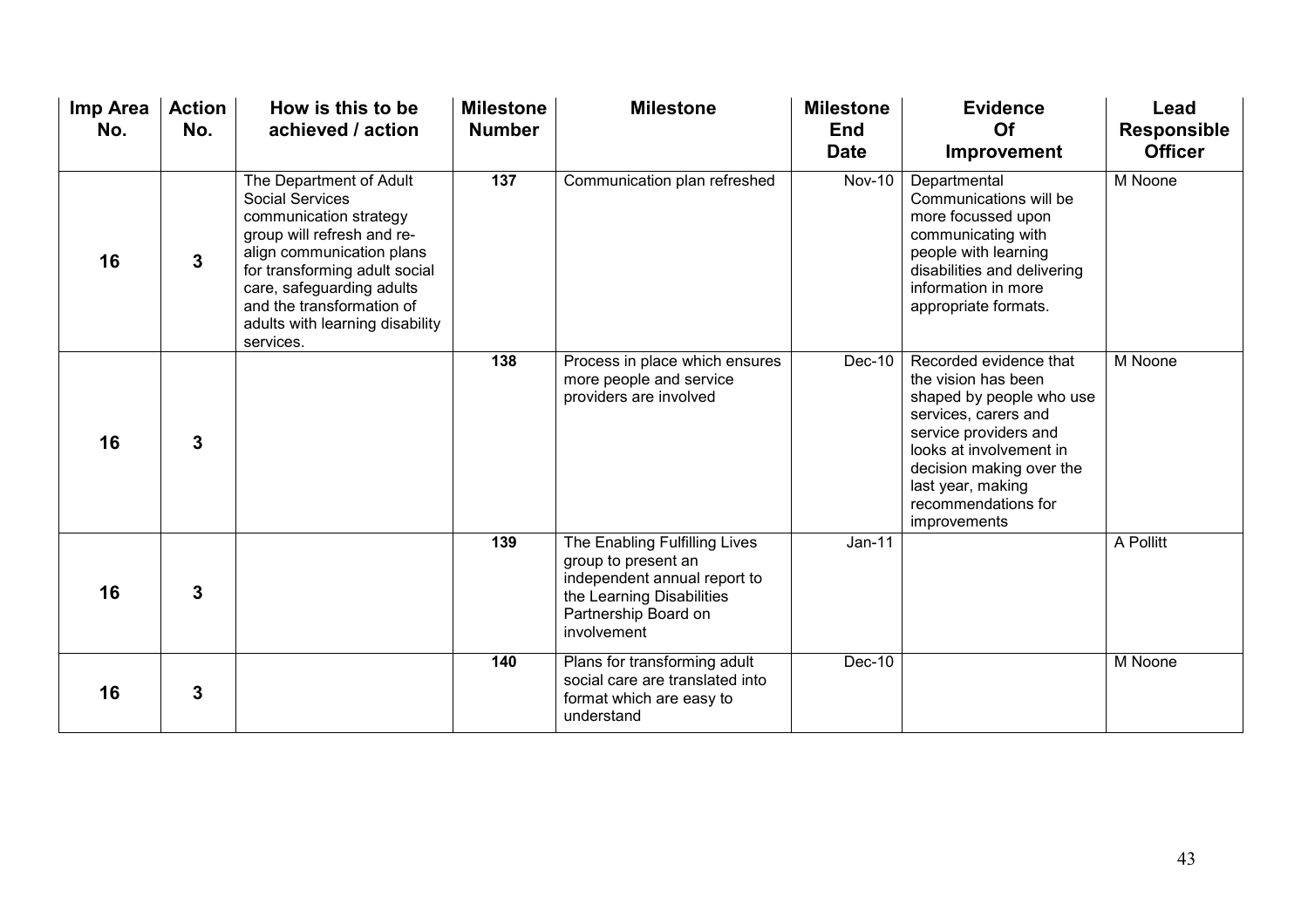| Imp Area<br>No. | <b>Action</b><br>No. | How is this to be<br>achieved / action | <b>Milestone</b><br><b>Number</b> | <b>Milestone</b>                                           | <b>Milestone</b><br><b>End</b><br><b>Date</b> | <b>Evidence</b><br>Of<br>Improvement | Lead<br><b>Responsible</b><br><b>Officer</b> |
|-----------------|----------------------|----------------------------------------|-----------------------------------|------------------------------------------------------------|-----------------------------------------------|--------------------------------------|----------------------------------------------|
| 16              |                      |                                        | 141                               | Different methods of<br>communicating messages are<br>used | $Sep-10$                                      |                                      | M Noone                                      |

Improvement Area 17 – Develop robust joint planning to address local needs secured by effective deployment of resources and management of risk.

| Imp Area<br>No. | <b>Action</b><br>No. | How is this to be<br>achieved / action                                           | <b>Milestone</b><br><b>Number</b> | <b>Milestone</b>                                | <b>Milestone</b><br><b>End</b><br><b>Date</b> | <b>Evidence</b><br><b>Of</b><br>Improvement                                                                                  | Lead<br><b>Responsible</b><br><b>Officer</b> |
|-----------------|----------------------|----------------------------------------------------------------------------------|-----------------------------------|-------------------------------------------------|-----------------------------------------------|------------------------------------------------------------------------------------------------------------------------------|----------------------------------------------|
| 17              |                      | The Managing the Market<br>Project (commenced August<br>2009) will be completed. | 142                               | Tender for Outcome Based<br>Framework Agreement | Oct-10                                        | People with learning<br>disabilities will have a<br>greater number of support<br>options which will be of<br>higher quality. | M Fowler                                     |
| 17              |                      |                                                                                  | 143                               | Outcome based framework<br>agreement in place   | Dec-10                                        |                                                                                                                              | M Fowler                                     |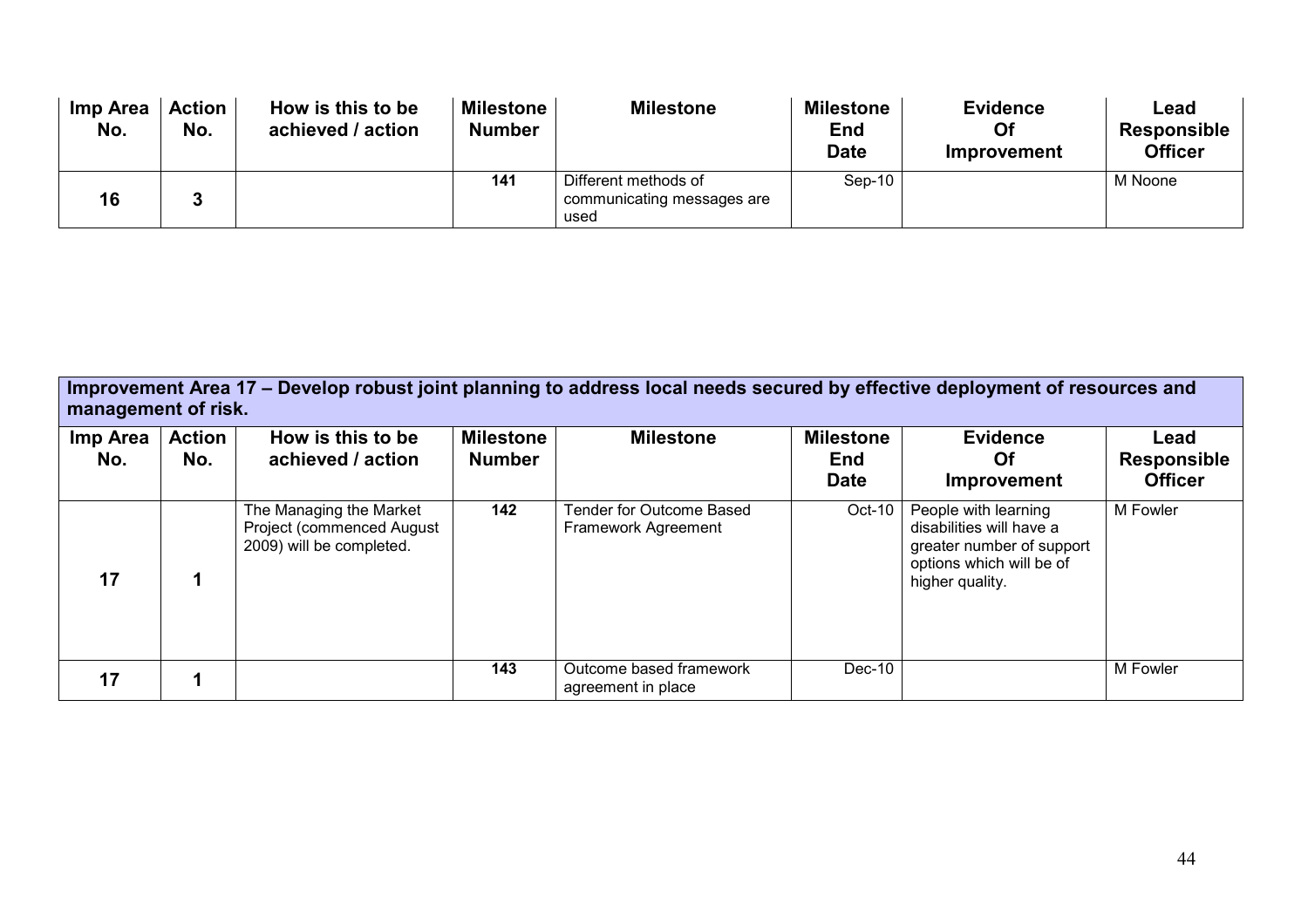| Imp Area<br>No. | <b>Action</b><br>No. | How is this to be<br>achieved / action                                                                                                                                                                         | <b>Milestone</b><br><b>Number</b> | <b>Milestone</b>                                                                                                                                                                                                | <b>Milestone</b><br><b>End</b><br><b>Date</b> | <b>Evidence</b><br>Of<br>Improvement                                                                                            | Lead<br><b>Responsible</b><br><b>Officer</b> |
|-----------------|----------------------|----------------------------------------------------------------------------------------------------------------------------------------------------------------------------------------------------------------|-----------------------------------|-----------------------------------------------------------------------------------------------------------------------------------------------------------------------------------------------------------------|-----------------------------------------------|---------------------------------------------------------------------------------------------------------------------------------|----------------------------------------------|
| 17              | 1                    |                                                                                                                                                                                                                | 144                               | New personal support services<br>are available to people<br>wherever they may live,<br>including supported living to<br>minimise the need for people to<br>enter residential care or out of<br>area placements. | Apr-11                                        | The quality assurance<br>framework contained<br>within the personal support<br>contracts evidences<br>improvements in standards | <b>M</b> Fowler                              |
| 17              | $\overline{2}$       | Voluntary agency contracts<br>will be reviewed.                                                                                                                                                                | 145                               | Outcome-based framework<br>agreement in place                                                                                                                                                                   | Dec-10                                        | The voluntary sector will<br>be more stimulated to<br>provide support.                                                          | M Noone                                      |
| 17              | 3                    | An analysis will be<br>undertaken to determine<br>levels of activity between<br>teams and partners agencies<br>(including the number of staff<br>for safeguarding adults and<br>learning disability services). | 146                               | Benchmarking and<br>performance reports to<br><b>Safeguarding Adults</b><br>Partnership Board and<br>Learning Disability Partnership<br>Board to inform decision<br>making                                      | Mar-11                                        | Services will be more<br>effectively managed and<br>will deliver personalised<br>care in an increasingly<br>efficient manner.   | R Hughes                                     |
| 17              | 3                    |                                                                                                                                                                                                                | 147                               | Review and test data collection<br>procedures.                                                                                                                                                                  | Aug-10                                        | Variable levels of activity<br>will be minimised                                                                                | R Hughes                                     |
| 17              | $\overline{3}$       |                                                                                                                                                                                                                | 148                               | Produce Weekly performance<br>statistics and exception reports<br>and distribute to Locality<br>Managers                                                                                                        | Aug-10                                        |                                                                                                                                 | R Hughes                                     |
| 17              | 3                    |                                                                                                                                                                                                                | 149                               | Performance reports presented<br>to SAPB and LDPB                                                                                                                                                               | Oct-10                                        |                                                                                                                                 | R Hughes                                     |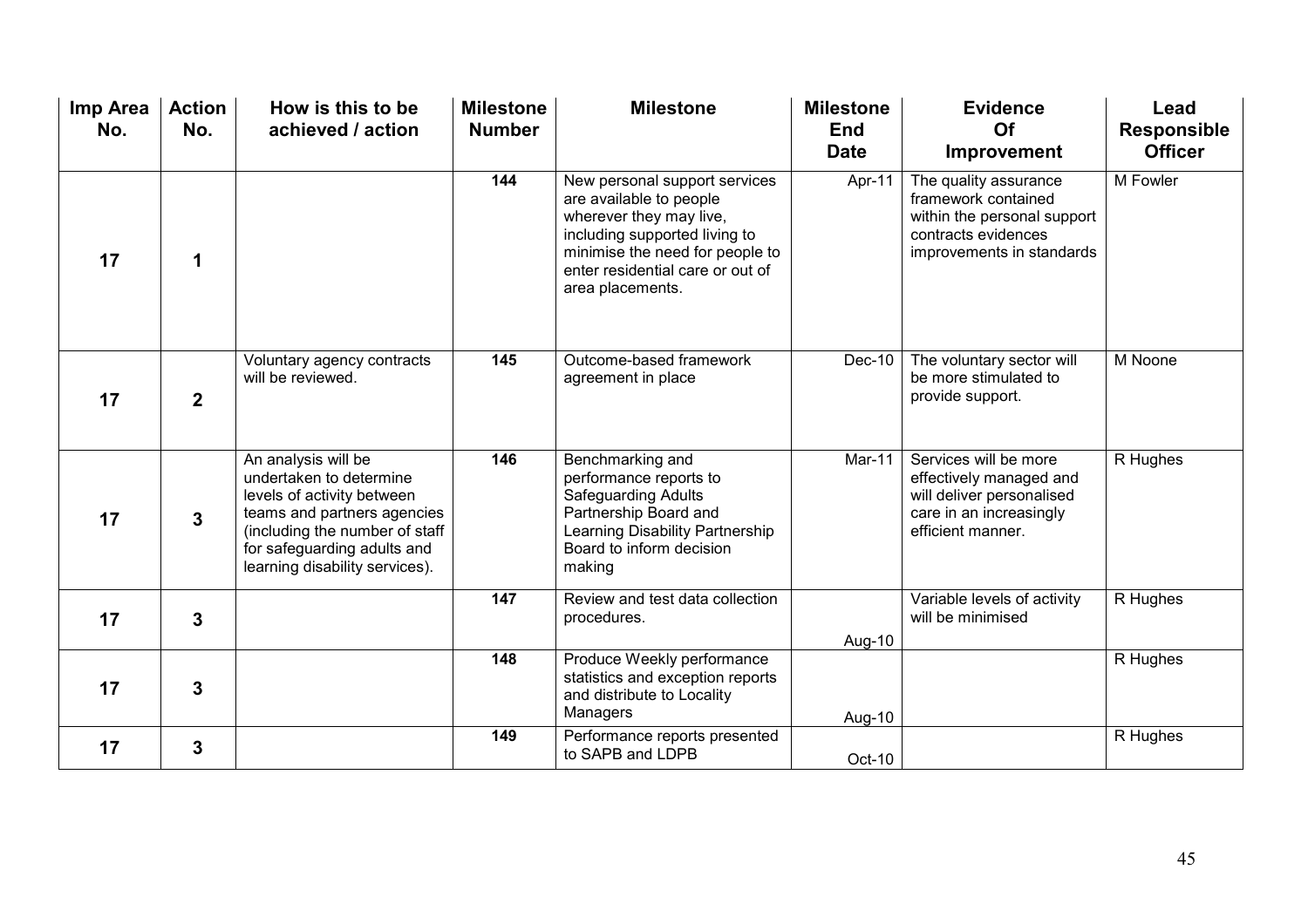| Imp Area<br>No. | <b>Action</b><br>No. | How is this to be<br>achieved / action                                                                                     | <b>Milestone</b><br><b>Number</b> | <b>Milestone</b>                                                                                                 | <b>Milestone</b><br><b>End</b><br><b>Date</b> | <b>Evidence</b><br>Of<br>Improvement                                                                                                                                          | Lead<br><b>Responsible</b><br><b>Officer</b> |
|-----------------|----------------------|----------------------------------------------------------------------------------------------------------------------------|-----------------------------------|------------------------------------------------------------------------------------------------------------------|-----------------------------------------------|-------------------------------------------------------------------------------------------------------------------------------------------------------------------------------|----------------------------------------------|
| 17              | 4                    | The Terms of Reference of<br>the Joint Commissioning<br>Group for people with<br>learning disabilities will be<br>revised. | 150                               | Terms of Reference revised.                                                                                      | Sep-10                                        | There will be a clearer<br>focus on key priorities for<br>joint planning person-<br>centred, affordable and<br>responsive services.                                           | R O Brien                                    |
| 17              | 4                    |                                                                                                                            | 151                               | Joint Commissioning Group for<br>people with learning disabilities<br>review potential for single risk<br>matrix | Feb-11                                        | Key decisions are made<br>from a wider availability of<br>information.                                                                                                        | R O Brien                                    |
| 17              | 5                    | Elected members will be<br>involved in the safeguarding<br>adults and learning disability<br>agendas                       | 152                               | Elected member Review Panel<br>in place                                                                          | $Sep-10$                                      | The scope and<br>understanding of<br>safeguarding activities and<br>supporting people with<br>learning disabilities will be<br>more consistent across the<br>Council economy. | J Webb                                       |
| 17              | 5                    |                                                                                                                            | 153                               | Elected member safeguarding<br>adults champions identified                                                       | Sep-10                                        |                                                                                                                                                                               | J Webb                                       |
| 17              | 5                    |                                                                                                                            | 154                               | Elected members attend<br>safeguarding adults training<br>which started in April 2010                            | Sep-10                                        |                                                                                                                                                                               | C Hyams                                      |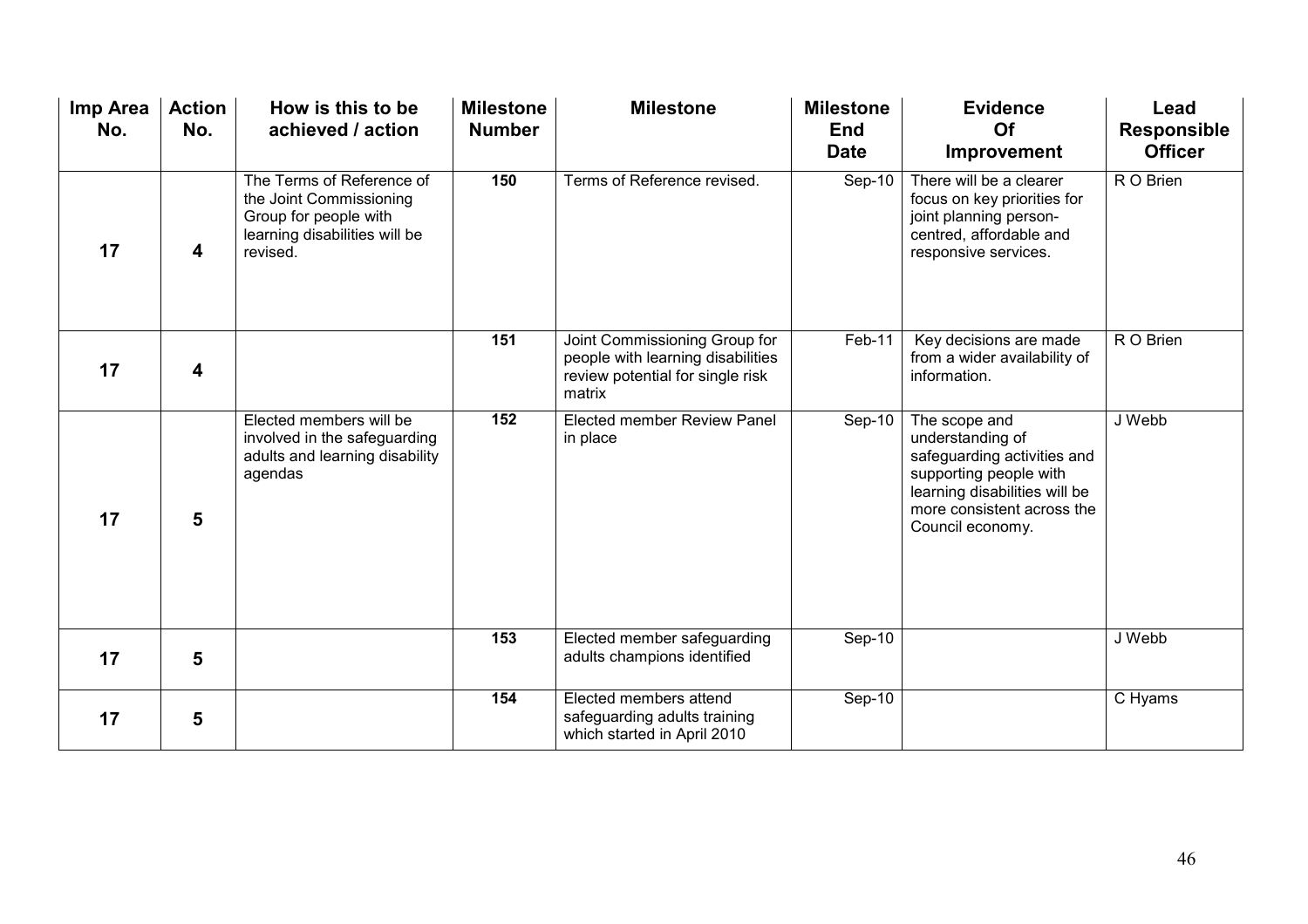| Imp Area<br>No. | <b>Action</b><br>No. | How is this to be<br>achieved / action                                          | <b>Milestone</b><br><b>Number</b> | <b>Milestone</b>                                                                             | <b>Milestone</b><br><b>End</b><br><b>Date</b> | <b>Evidence</b><br>Of<br>Improvement                                                                                                             | Lead<br><b>Responsible</b><br><b>Officer</b> |
|-----------------|----------------------|---------------------------------------------------------------------------------|-----------------------------------|----------------------------------------------------------------------------------------------|-----------------------------------------------|--------------------------------------------------------------------------------------------------------------------------------------------------|----------------------------------------------|
| 17              | 5                    |                                                                                 | 155                               | Elected members continue to<br>be represented on<br>Safeguarding Adults<br>Partnership Board | Oct-10                                        |                                                                                                                                                  | J Webb                                       |
| 17              | 6                    | The role of the Safeguarding<br>Adults Sub Groups will be<br>further developed. | 156                               | Actions from sub group plans<br>delivered on time in a co-<br>ordinated way                  | Mar-11                                        | People with learning<br>disabilities and their<br>representatives will be<br>more engaged in the<br>direction of support service<br>development. | J Webb                                       |
| 17              | $\overline{7}$       | An agreed Resource<br>Allocation System will be<br>implemented.                 | 157                               | <b>Resource Allocation System</b><br>implemented.                                            | Oct-10                                        | The deployment of<br>resources will be more<br>transparent and more<br>efficient at providing<br>support.                                        | R O Brien                                    |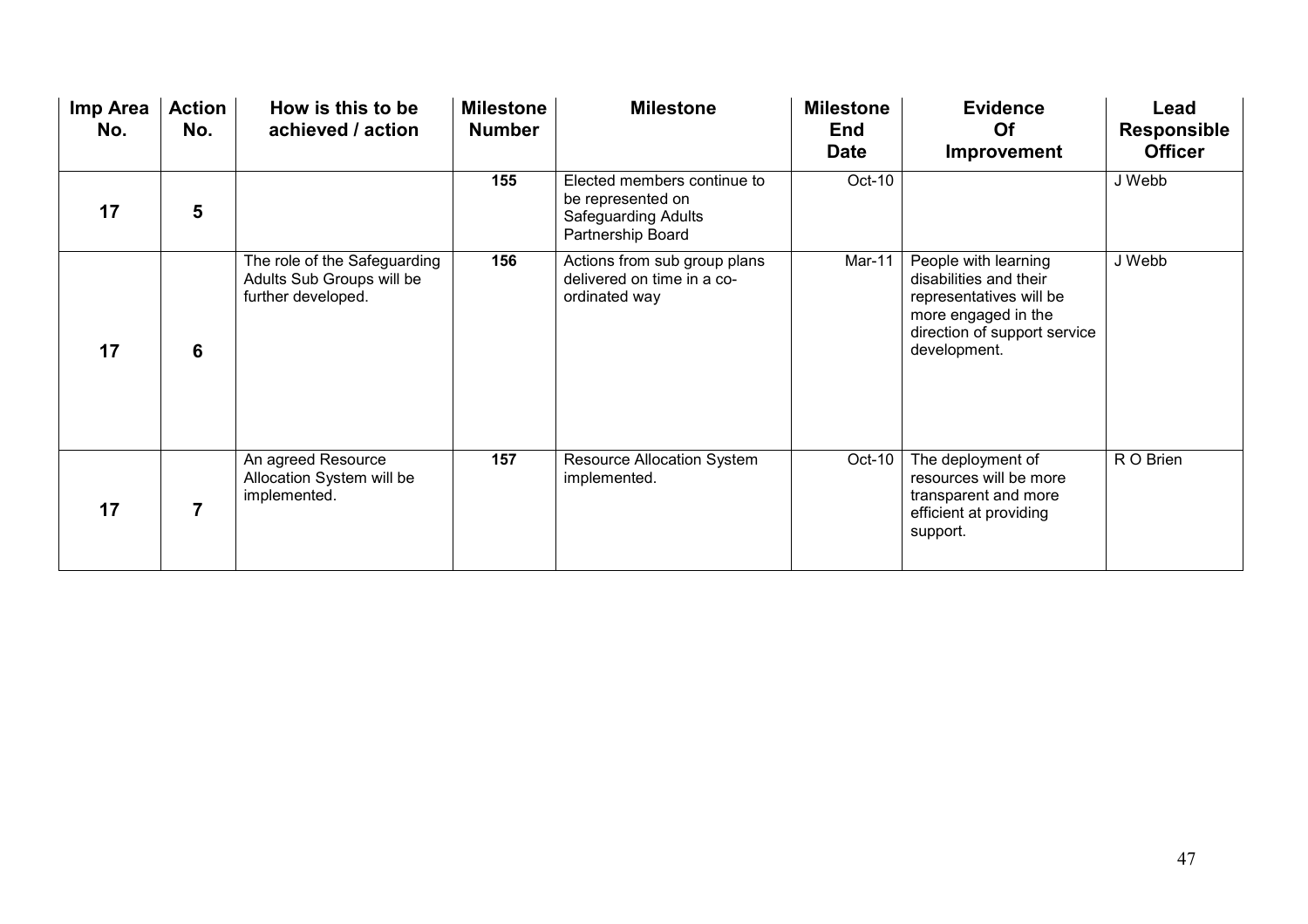|                 | Improvement Area 18 – Expand its approach to prevention to deliver improved outcomes for people with learning disabilities and<br>their carers. |                                                                                                                                              |                                   |                                                                                                                  |                                               |                                                                                                                                                      |                                              |  |  |  |
|-----------------|-------------------------------------------------------------------------------------------------------------------------------------------------|----------------------------------------------------------------------------------------------------------------------------------------------|-----------------------------------|------------------------------------------------------------------------------------------------------------------|-----------------------------------------------|------------------------------------------------------------------------------------------------------------------------------------------------------|----------------------------------------------|--|--|--|
| Imp Area<br>No. | <b>Action</b><br>No.                                                                                                                            | How is this to be<br>achieved / action                                                                                                       | <b>Milestone</b><br><b>Number</b> | <b>Milestone</b>                                                                                                 | <b>Milestone</b><br><b>End</b><br><b>Date</b> | <b>Evidence</b><br>Of<br>Improvement                                                                                                                 | Lead<br><b>Responsible</b><br><b>Officer</b> |  |  |  |
| 18              | 1                                                                                                                                               | The Early Intervention<br>Strategy will be<br>implemented.                                                                                   | 158                               | Strategy is approved by Council<br>and implementation<br>commences                                               | $Sep-10$                                      | Services will be more<br>focussed on delivering<br>support 'upstream' - in<br>advance of substantial and<br>critical interventions.                  | M Noone                                      |  |  |  |
| 18              | $\overline{2}$                                                                                                                                  | Specific support for people<br>with learning disabilities and<br>carers will be identified<br>through the Early<br>Intervention workstreams. | 159                               | Workstream action plans in<br>place and include measurable<br>milestones and monitoring<br>arrangements.         | Dec-10                                        | The Personalisation<br>Agenda will be<br>increasingly more<br>apparent in early<br>intervention services.                                            | M Noone                                      |  |  |  |
| 18              | $\mathbf{3}$                                                                                                                                    | The offer of Assistive<br>Technology to people with a<br>learning disability and/or<br>their carers will be made<br>clearer.                 | 160                               | Procedure in place for people<br>with a learning disability and<br>their carers offered Assistive<br>Technology. | Dec-10                                        | The greater uptake of cost-<br>effective technological<br>support will enable more<br>people to achieve<br>independence and retain it<br>for longer. | R O Brien                                    |  |  |  |
| 18              | 4                                                                                                                                               |                                                                                                                                              | 161                               |                                                                                                                  | Mar-11                                        | An increase in the number<br>of Assistive Technology<br>installations for people with<br>a learning disability and/or<br>their carers                | R O Brien                                    |  |  |  |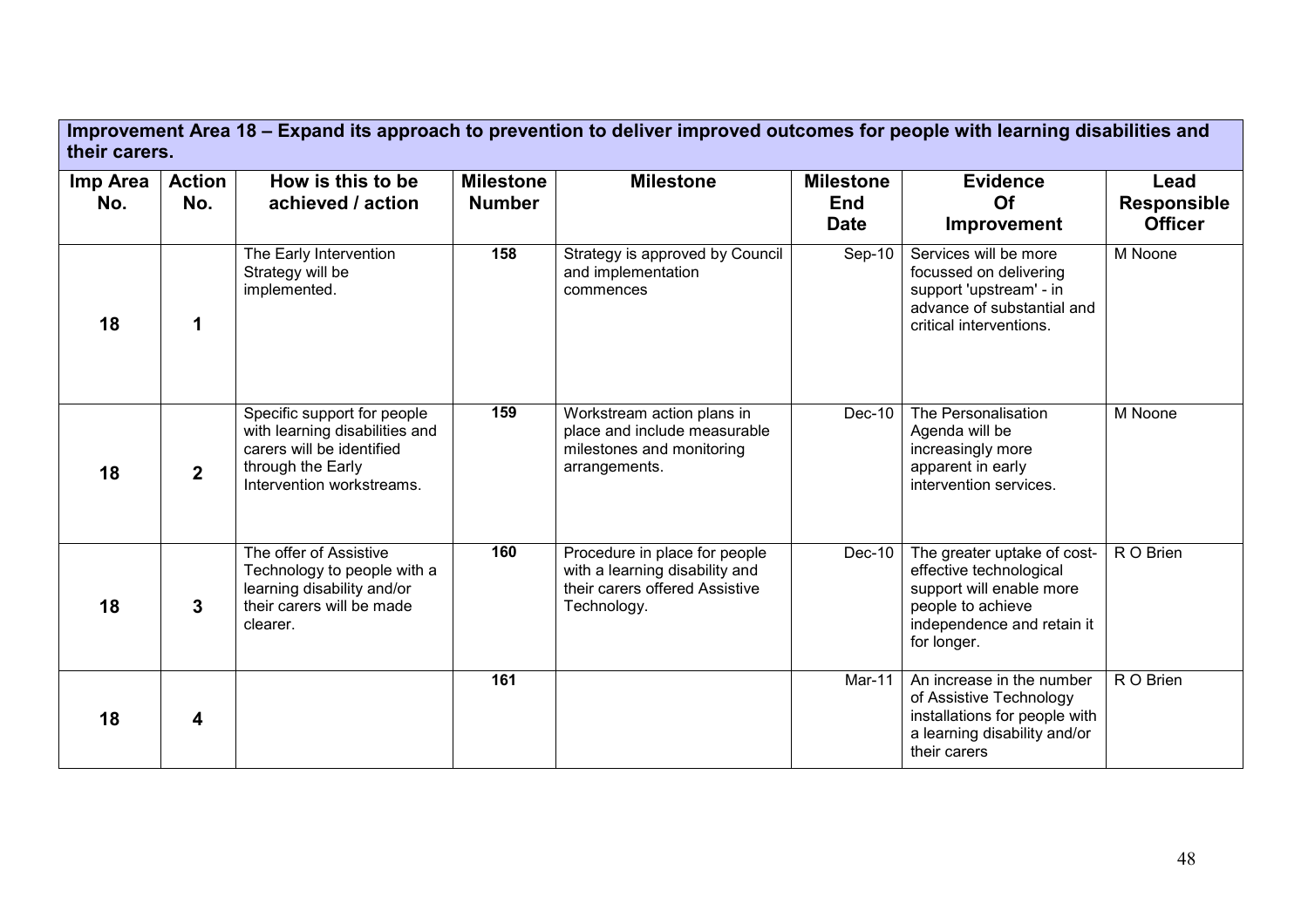| Improvement Area 19 - Ensure the workforce across the sector has relevant knowledge, skills and experience to do their job well. |                         |                                                                                                      |                                   |                                                                                                                           |                                               |                                                                                                                                                  |                                              |  |  |  |
|----------------------------------------------------------------------------------------------------------------------------------|-------------------------|------------------------------------------------------------------------------------------------------|-----------------------------------|---------------------------------------------------------------------------------------------------------------------------|-----------------------------------------------|--------------------------------------------------------------------------------------------------------------------------------------------------|----------------------------------------------|--|--|--|
| Imp Area<br>No.                                                                                                                  | <b>Action</b><br>No.    | How is this to be<br>achieved / action                                                               | <b>Milestone</b><br><b>Number</b> | <b>Milestone</b>                                                                                                          | <b>Milestone</b><br><b>End</b><br><b>Date</b> | <b>Evidence</b><br>Of<br>Improvement                                                                                                             | Lead<br><b>Responsible</b><br><b>Officer</b> |  |  |  |
| 19                                                                                                                               |                         | The Competency Framework<br>will be developed with<br>learning plans.                                | 162                               | Learning plans in place<br>For key professional areas,<br>using multi agency training,<br>shadowing and coaching          | Dec-10r                                       | Improved confidence and<br>performance<br>of staff                                                                                               | C Hyams                                      |  |  |  |
| 19                                                                                                                               | $\overline{2}$          | Performance management<br>and supervision policy will be<br>integrated                               | 163                               | The supervision policy and<br>practices are linked to the Key<br>Issues exchange for consistent<br>performance management | $Feb-11$                                      | Improved performance<br>management with clarity<br>provided to staff about<br>accountabilities and<br>expectations with regard to<br>performance | C Hyams                                      |  |  |  |
| 19                                                                                                                               | 3                       | HR Policies and their<br>application will be reviewed<br>(review will include trends<br>and issues). | 164                               | HR Policy update<br>Issues identified and<br>improvement plan                                                             | <b>Nov-10</b>                                 | HR policy framework and<br>practices enable managers<br>to better manage<br>performance                                                          | C Hyams                                      |  |  |  |
| 19                                                                                                                               | $\overline{\mathbf{4}}$ | Managers will be trained in<br>performance management<br>for HR policy application                   | 165                               | Training delivered.                                                                                                       | Feb-10                                        | Managers able to<br>implement effective<br>management practices                                                                                  | C Hyams                                      |  |  |  |
| 19                                                                                                                               | 5                       | See Area 17 point 3                                                                                  | N/A                               |                                                                                                                           | N/A                                           |                                                                                                                                                  | M Fowler                                     |  |  |  |
| 19                                                                                                                               | 6                       | See Area 3 points 1 - 6 and<br>Area 10 points 3+4                                                    | N/A                               |                                                                                                                           | N/A                                           |                                                                                                                                                  | Multiple Officers.                           |  |  |  |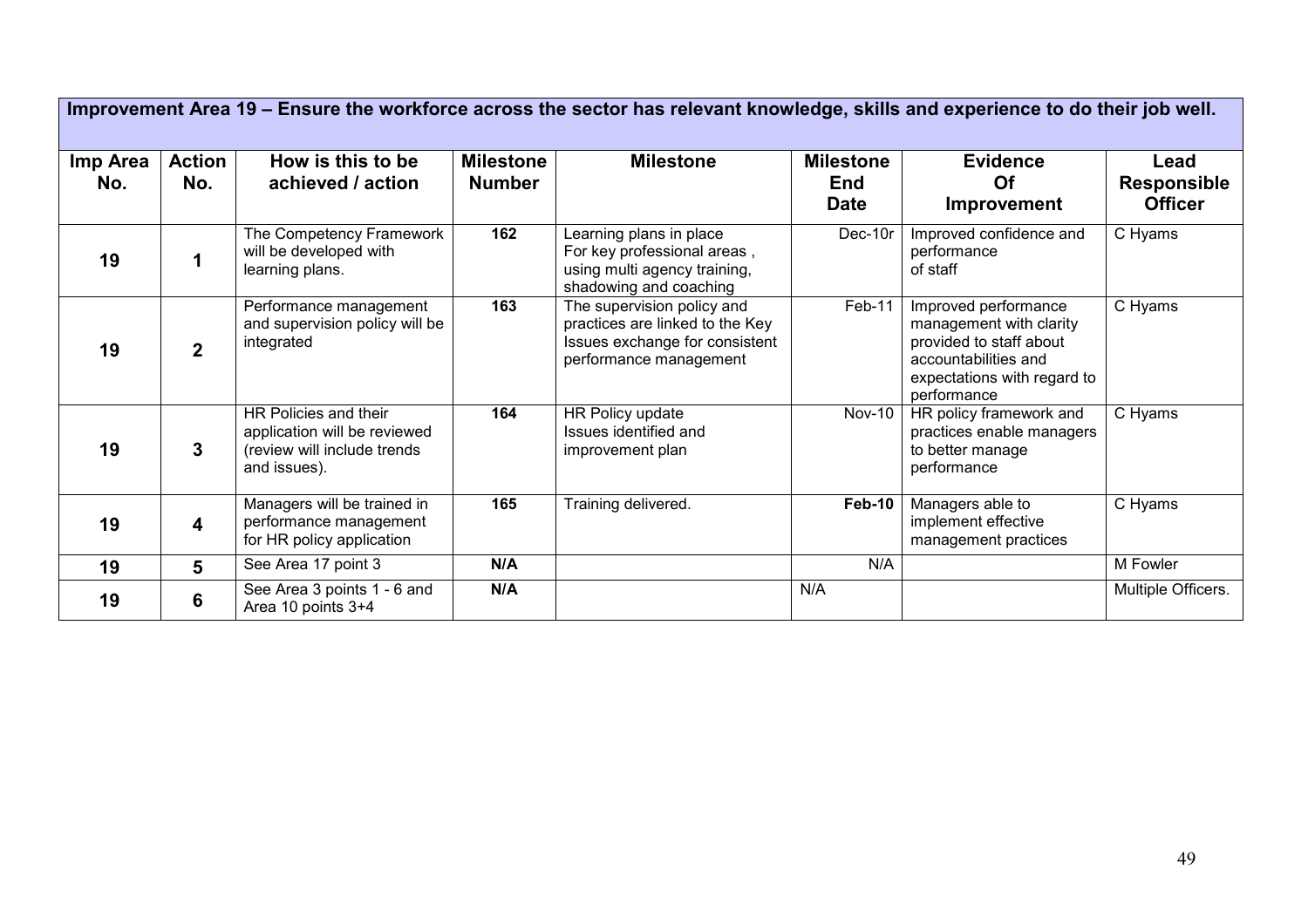|                 |                      | 5. Commissioning and Use of Resources                                                                             |                                   |                                                                                                                                                                                                                |                                               |                                                                                                                         |                                              |
|-----------------|----------------------|-------------------------------------------------------------------------------------------------------------------|-----------------------------------|----------------------------------------------------------------------------------------------------------------------------------------------------------------------------------------------------------------|-----------------------------------------------|-------------------------------------------------------------------------------------------------------------------------|----------------------------------------------|
|                 |                      | personalisation requirements.                                                                                     |                                   | Improvement Area 20 - Robustly challenge and enable the local market to address gaps, raise standards and meet new                                                                                             |                                               |                                                                                                                         |                                              |
| Imp Area<br>No. | <b>Action</b><br>No. | How is this to be<br>achieved / action                                                                            | <b>Milestone</b><br><b>Number</b> | <b>Milestone</b>                                                                                                                                                                                               | <b>Milestone</b><br><b>End</b><br><b>Date</b> | <b>Evidence</b><br>Of<br>Improvement                                                                                    | Lead<br><b>Responsible</b><br><b>Officer</b> |
| 20              |                      | See also improvement area<br>17, Actions $1 + 2$                                                                  | N/A                               |                                                                                                                                                                                                                | N/A                                           |                                                                                                                         | <b>Multiple Officers</b>                     |
| 20              | 1                    | Advocacy and brokerage<br>support processes involving<br>the voluntary and community<br>sector will be developed. | 166                               | A Brokerage Scheme is in<br>place                                                                                                                                                                              | $Oct-10$                                      | Communities will become<br>more able and confident in<br>supporting those who most<br>need their support and<br>advice. | M Noone                                      |
| 20              | 1                    |                                                                                                                   | 167                               | Communication with voluntary<br>and community sector<br>advocacy support services on<br>new personalisation<br>requirements and role in<br>supporting self directed<br>assessment and self directed<br>support | Oct-10                                        |                                                                                                                         | M Noone                                      |
| 20              | 1                    |                                                                                                                   | 168                               | Develop and implement<br>approved provider list for<br>existing brokerage support                                                                                                                              | Dec-10                                        |                                                                                                                         | M Noone                                      |
| 20              | 1                    |                                                                                                                   | 169                               | Review and implementation of<br>voluntary sector contracts                                                                                                                                                     | Mar-11                                        |                                                                                                                         | M Noone                                      |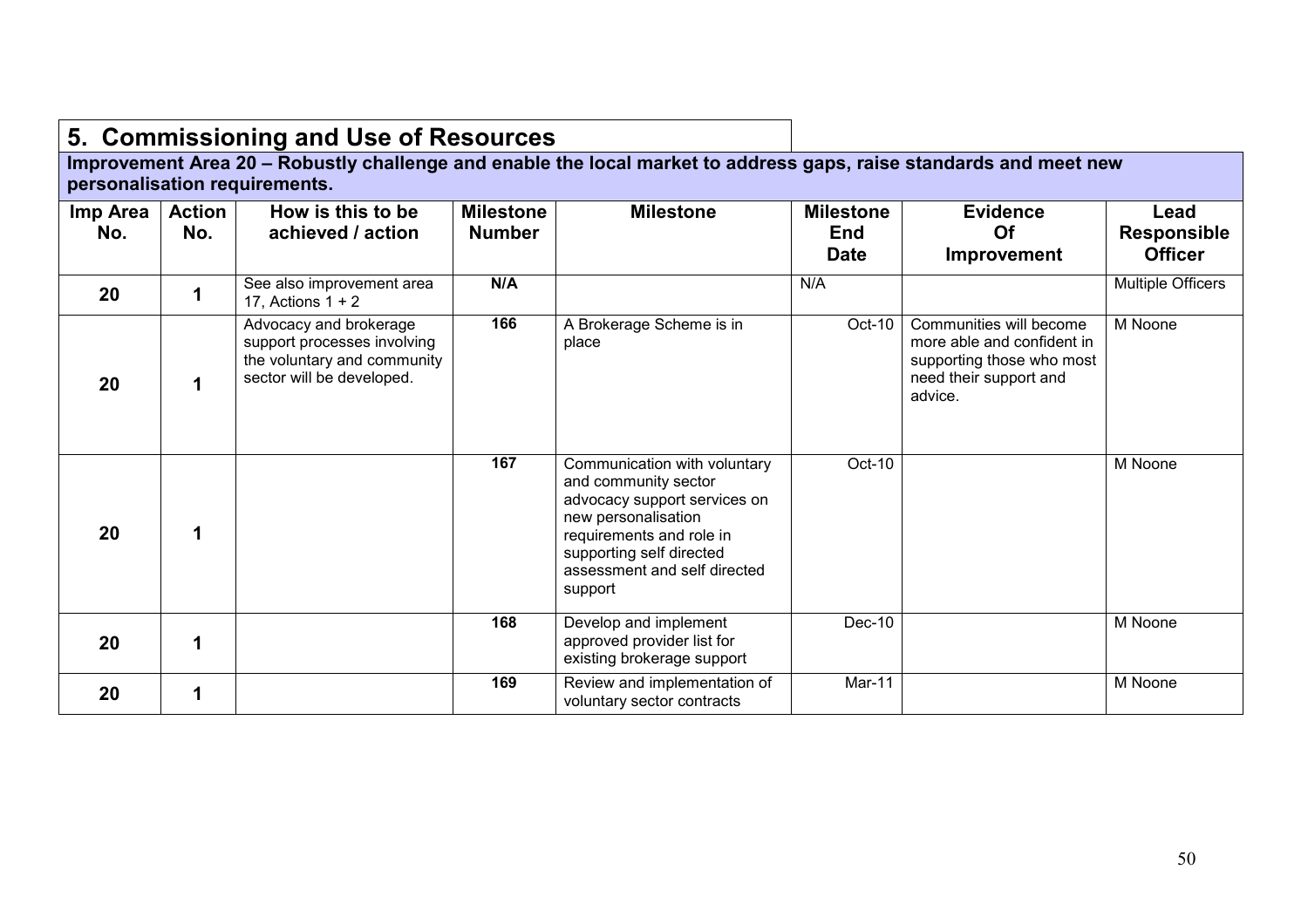| Imp Area<br>No. | <b>Action</b><br>No. | How is this to be<br>achieved / action                      | <b>Milestone</b><br><b>Number</b> | <b>Milestone</b>                     | <b>Milestone</b><br>End<br><b>Date</b> | <b>Evidence</b><br><b>Of</b><br>Improvement                                                                                                                                                          | Lead<br><b>Responsible</b><br><b>Officer</b> |
|-----------------|----------------------|-------------------------------------------------------------|-----------------------------------|--------------------------------------|----------------------------------------|------------------------------------------------------------------------------------------------------------------------------------------------------------------------------------------------------|----------------------------------------------|
| 20              | $\mathbf{2}$         | The Emergency Duty Team<br>arrangements will be<br>reviewed | 170                               | <b>Review Completed</b>              | Oct-10                                 | The revised business<br>model will enable the<br><b>Emergency Duty Team to</b><br>provide a more efficient<br>service, and one more<br>tailored to the needs of<br>those who require its<br>support. | R O Brien                                    |
| 20              | $\overline{2}$       |                                                             | 171                               | Revised arrangements<br>implemented. | Mar-11                                 | The revised business<br>model for the Emergency<br>Duty Team will enable<br>planning for a future<br>service model.                                                                                  | R O Brien                                    |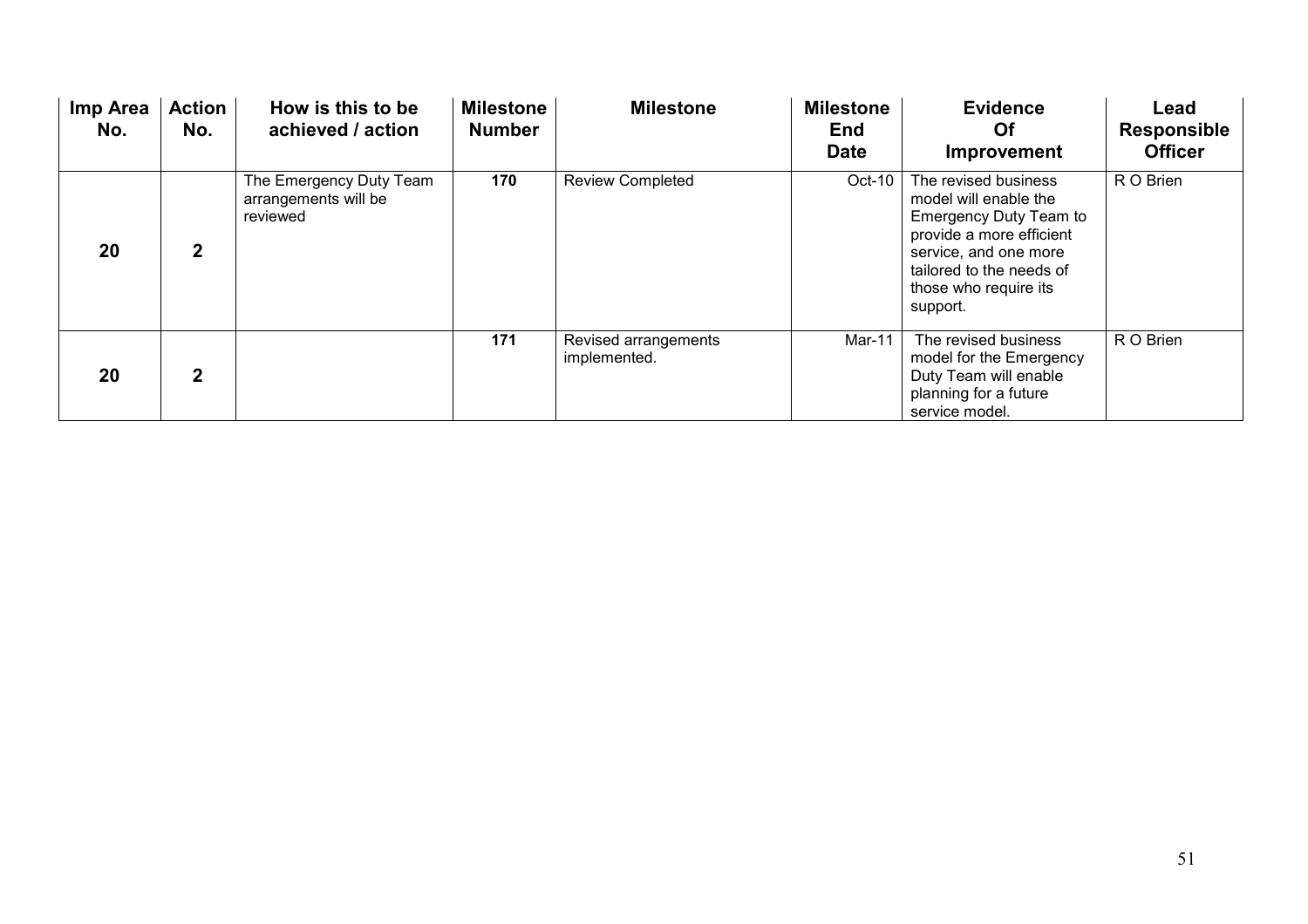| Improvement Area 21 – Ensure joined-up and efficient use of resources across the council, health and housing services. |                      |                                                                                                             |                                   |                                                                                                                                                          |                                               |                                                                                                                                                           |                                              |  |  |  |
|------------------------------------------------------------------------------------------------------------------------|----------------------|-------------------------------------------------------------------------------------------------------------|-----------------------------------|----------------------------------------------------------------------------------------------------------------------------------------------------------|-----------------------------------------------|-----------------------------------------------------------------------------------------------------------------------------------------------------------|----------------------------------------------|--|--|--|
| Imp Area<br>No.                                                                                                        | <b>Action</b><br>No. | How is this to be<br>achieved / action                                                                      | <b>Milestone</b><br><b>Number</b> | <b>Milestone</b>                                                                                                                                         | <b>Milestone</b><br><b>End</b><br><b>Date</b> | <b>Evidence</b><br>Of<br>Improvement                                                                                                                      | Lead<br><b>Responsible</b><br><b>Officer</b> |  |  |  |
| 21                                                                                                                     | 1                    | The 'Total Commissioning'<br>model will be agreed and<br>implemented across the<br>public sector in Wirral. | 172                               | The concept of "Total<br>Commissioning," as agreed by<br>COMT in May 2010, will be<br>developed within services for<br>people with learning disabilities | $Sep-10$                                      | <b>Health and Social Care</b><br>services will be more<br>closely integrated and<br>efficiently delivered.                                                | S Rowley                                     |  |  |  |
| 21                                                                                                                     | 1                    |                                                                                                             | 173                               | Gaps in person centred<br>planning identified through<br>reviews to inform<br>commissioning                                                              | Dec-10                                        |                                                                                                                                                           | S Rowley                                     |  |  |  |
| 21                                                                                                                     | $\overline{2}$       | The Department of Adult<br><b>Social Services Business</b><br>Plan 2011-14 will be<br>refreshed.            | 174                               | Department of Adult Social<br>Services Business Plan agreed<br>by Council                                                                                | $May-11$                                      | The Department will be<br>better placed to deliver<br>effective support services<br>which are responsive to<br>local needs and legislative<br>intentions. | J Webb                                       |  |  |  |
| 21                                                                                                                     | 3                    | The Corporate Plan 2011-14<br>will be refreshed.                                                            | 175                               | Corporate Plan agreed by<br>Council                                                                                                                      | $May-11$                                      | The Council will be better<br>placed to deliver effective<br>support services which are<br>responsive to local needs<br>and legislative intentions.       | J Wilkie                                     |  |  |  |